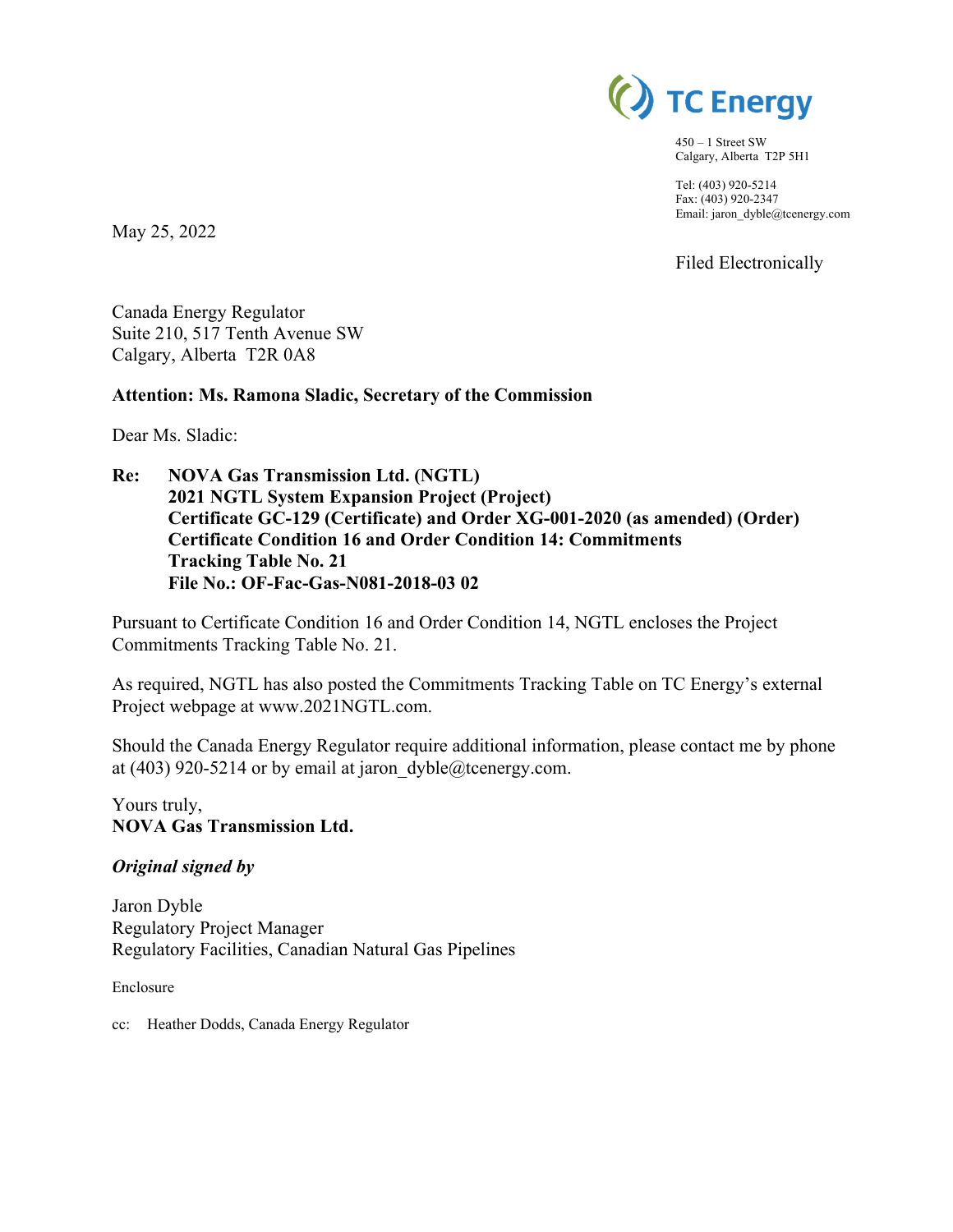### **Table 1: Commitments Tracking Table No. 21 June 2018 to May 2022**

| Commitment<br>number | <b>Commitment to</b>                                | Category                            | <b>Description of Commitment</b>                                                                                                                                                                                                                                                                                                                                                           | <b>Source</b>                 | <b>Document</b><br><b>References</b><br>(Filing ID) | <b>Status</b> | <b>Project Phase</b> | <b>Comments</b>                                                                                                                                                                                                                                                                                                                                                                                                                                                                                                                                | <b>Accountability</b>       |
|----------------------|-----------------------------------------------------|-------------------------------------|--------------------------------------------------------------------------------------------------------------------------------------------------------------------------------------------------------------------------------------------------------------------------------------------------------------------------------------------------------------------------------------------|-------------------------------|-----------------------------------------------------|---------------|----------------------|------------------------------------------------------------------------------------------------------------------------------------------------------------------------------------------------------------------------------------------------------------------------------------------------------------------------------------------------------------------------------------------------------------------------------------------------------------------------------------------------------------------------------------------------|-----------------------------|
|                      | Potentially affected<br>Aboriginal<br>communities   | Aboriginal<br>Engagement<br>Matters | NGTL will also provide notice to each potentially<br>affected Aboriginal group of the filing of the Section<br>52 application within 72 hours, in accordance with<br>the guidance provided in the NEB Filing Manual.                                                                                                                                                                       | Application<br>Section 13.3.1 | A92619                                              | Complete      | Pre-Construction     | Notifications of the filing of the Application were sent to the<br>potentially affected Aboriginal communities on June 21,<br>2018.                                                                                                                                                                                                                                                                                                                                                                                                            | Indigenous Relations        |
| $\overline{2}$       | Horse Lake First<br>Nation                          | Aboriginal<br>Engagement<br>Matters | NGTL confirmed its commitment to considering<br>additional information brought forward concerning<br>Horse Lake First Nation TK and land use in the<br>Project area.                                                                                                                                                                                                                       | Application<br>Section 13.3.1 | A92619                                              | Complete      | Pre-Construction     | Final report received November 8, 2017, for the Grande<br>Prairie Mainline Loop No. 2 (Colt Section) and January 25,<br>2018, for the Grande Prairie Mainline Loop No. 3 (Elmworth<br>Section). NGTL reviewed the reports and provided a<br>response to Horse Lake First Nation on June 1, 2018. Final<br>report received October 25, 2018, for the Grande Prairie<br>Mainline Loop No. 2 (Karr, Deep Valley Sections). NGTL<br>reviewed the report and provided a response to Horse Lake<br>First Nation on December 17, 2018.                | <b>Indigenous Relations</b> |
| $\mathbf{3}$         | <b>Montana First Nation</b>                         | Aboriginal<br>Engagement<br>Matters | NGTL committed to continue to provide information<br>about contracting and employment opportunities to<br>Montana First Nation when the information is<br>available.                                                                                                                                                                                                                       | Application<br>Section 13.3.1 | A92619                                              | Ongoing       | Pre-Construction     | Information regarding an employment opportunity with<br>NGTL's consultant for biophysical and heritage field work<br>was provided to Montana First Nation (MFN) on April 16,<br>2018 and April 15, 2020. NGTL also had a call with MFN in<br>May 2020 to gather information on businesses and<br>capacity. NGTL and MFN have had continued discussions<br>regarding contracting and employment opportunities<br>including sourcing opportunities for designated and targeted<br>services and NGTL will continue discussions as<br>appropriate. | Indigenous Relations        |
| $\overline{4}$       | Nose Creek<br>Community                             | Aboriginal<br>Engagement<br>Matters | NGTL committed to provide to Nose Creek<br>Community a draft TK Protocol Agreement for the<br>TK study.                                                                                                                                                                                                                                                                                    | Application<br>Section 13.3.1 | A92619                                              | Complete      | Pre-Construction     | NGTL received a signed LOA from Nose Creek Community<br>(NCC) on August 25, 2020 to participate in a site visit on the<br>Grande Prairie Mainline Loop No. 3 (Elmworth Section). On<br>September 17, 2020, NGTL received an email from NCC<br>with a copy of NCC's TK Report.                                                                                                                                                                                                                                                                  | <b>Indigenous Relations</b> |
| $5\phantom{.0}$      | Siksika Nation                                      | Aboriginal<br>Engagement<br>Matters | NGTL confirmed its commitment to reasonable<br>capacity funding to support Siksika Nation's<br>participation in Project engagement activities.                                                                                                                                                                                                                                             | Application<br>Section 13.3.1 | A92619                                              | Complete      | Pre-Construction     | NGTL received signed engagement capacity funding<br>agreement from Siksika Nation on April 8, 2019.                                                                                                                                                                                                                                                                                                                                                                                                                                            | <b>Indigenous Relations</b> |
| 6                    | Asini Wachi<br>Nehiyawak<br><b>Traditional Band</b> | Aboriginal<br>Engagement<br>Matters | NGTL will keep Asini Wachi Nehiyawak Traditional<br>Band informed as information about the<br>archaeology fieldwork becomes available.                                                                                                                                                                                                                                                     | Supplemental<br>Report        | A94516                                              | Complete      | Pre-Construction     | April 24, 2019, NGTL provided a notification regarding a<br>work opportunity that the Wood Group is offering on field<br>studies for the Project, including archaeological work.                                                                                                                                                                                                                                                                                                                                                               | <b>Indigenous Relations</b> |
| $\overline{7}$       | <b>Driftpile First Nation</b>                       | Aboriginal<br>Engagement<br>Matters | NGTL remains committed to working with Driftpile<br>First Nation to discuss the proposed budget and<br>tasks associated with it to reach agreement on<br>funding for a Project-specific TK study as well as<br>engagement with NGTL for the Project and<br>requested Driftpile First Nation contact NGTL at<br>their earliest convenience to further discuss the<br>budget and agreements. | Supplemental<br>Report        | A94516                                              | Complete      | Pre-Construction     | NGTL received signed amended TK Protocol from DCN on<br>January 29, 2019 and signed engagement capacity funding<br>agreement on February 19, 2019.                                                                                                                                                                                                                                                                                                                                                                                             | Indigenous Relations        |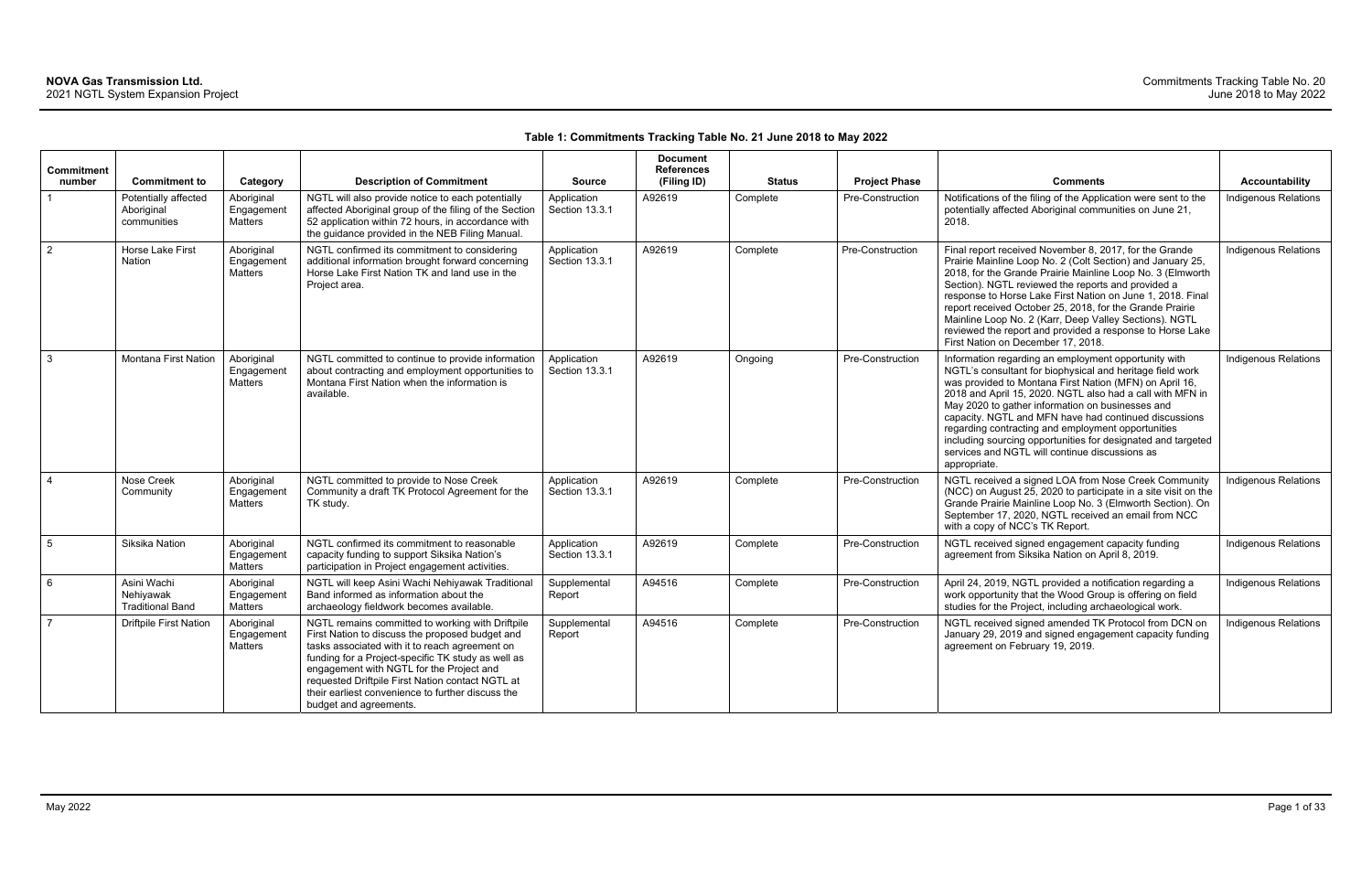| <b>Commitment</b> |                                     |                                            |                                                                                                                                                                                                                                                                                                                                                                                                            |                                                        | <b>Document</b><br><b>References</b> |               |                         |                                                                                                            |                             |
|-------------------|-------------------------------------|--------------------------------------------|------------------------------------------------------------------------------------------------------------------------------------------------------------------------------------------------------------------------------------------------------------------------------------------------------------------------------------------------------------------------------------------------------------|--------------------------------------------------------|--------------------------------------|---------------|-------------------------|------------------------------------------------------------------------------------------------------------|-----------------------------|
| number            | <b>Commitment to</b>                | Category                                   | <b>Description of Commitment</b>                                                                                                                                                                                                                                                                                                                                                                           | <b>Source</b>                                          | (Filing ID)                          | <b>Status</b> | <b>Project Phase</b>    | <b>Comments</b>                                                                                            | <b>Accountability</b>       |
| 8                 | Aseniwuche<br><b>Winewak Nation</b> | Aboriginal<br>Engagement<br><b>Matters</b> | NGTL will provide this information (Appendix E,<br>Annex A of the ESA Supplement for Additional<br>Written Evidence Filing: Traditional Knowledge<br>Report - Aboriginal Groups Project-Related<br>Issue Summaries for NGTL's responses and<br>proposed mitigation measures from the Project<br>EPP) to Aseniwuche Winewak Nation and offer<br>to answer any questions or discuss concerns, if<br>any.     | <b>Additional Written</b><br>Evidence (AWE)<br>Section | A96812                               | Complete      | Pre-Construction        | NGTL reviewed the report and provided responses to<br>Aseniwuche Winewak Nation on December 17, 2018.      | <b>Indigenous Relations</b> |
| 9                 | East Prairie Métis<br>Settlement    | Aboriginal<br>Engagement<br><b>Matters</b> | NGTL will provide this information (Appendix E,<br>Annex A of the ESA Supplement for Additional<br>Written Evidence Filing: Traditional Knowledge<br>Report - Aboriginal Groups Project-Related<br>Issue Summaries for NGTL's responses and<br>proposed mitigation measures from the Project<br>EPP) to East Prairie Métis Settlement and offer<br>to answer any questions or discuss concerns, if<br>any. | <b>Additional Written</b><br>Evidence (AWE)<br>Section | A96812                               | Complete      | <b>Pre-Construction</b> | NGTL reviewed the report and provided a response to<br>East Prairie Métis Settlement on December 17, 2018. | <b>Indigenous Relations</b> |
| 10                | Gunn Métis Local 55                 | Aboriginal<br>Engagement<br><b>Matters</b> | NGTL will provide this information (Appendix E,<br>Annex A of the ESA Supplement for Additional<br>Written Evidence Filing: Traditional Knowledge<br>Report - Aboriginal Groups Project-Related<br>Issue Summaries for NGTL's responses and<br>proposed mitigation measures from the Project<br>EPP) to Gunn Métis Local 55 and offer to<br>answer any questions or discuss concerns, if<br>any.           | <b>Additional Written</b><br>Evidence (AWE)<br>Section | A96812                               | Complete      | Pre-Construction        | NGTL reviewed the report and provided a response to<br>Gunn Métis Local 55 on December 17, 2018.           | Indigenous Relations        |
| 11                | Horse Lake First<br>Nation          | Aboriginal<br>Engagement<br><b>Matters</b> | NGTL will provide this information (Appendix E,<br>Annex A of the ESA Supplement for Additional<br>Written Evidence Filing: Traditional Knowledge<br>Report - Aboriginal Groups Project-Related<br>Issue Summaries for NGTL's responses and<br>proposed mitigation measures from the Project<br>EPP) to Horse Lake First Nation and offer to<br>answer any questions or discuss concerns, if<br>any.       | <b>Additional Written</b><br>Evidence (AWE)<br>Section | A96812                               | Complete      | Pre-Construction        | NGTL reviewed the report and provided a response to<br>Horse Lake First Nation on December 17, 2018.       | Indigenous Relations        |
| 12                | Paul First Nation                   | Aboriginal<br>Engagement<br><b>Matters</b> | NGTL will provide this information (Appendix E,<br>Annex A of the ESA Supplement for Additional<br>Written Evidence Filing: Traditional Knowledge<br>Report - Aboriginal Groups Project-Related<br>Issue Summaries for NGTL's responses and<br>proposed mitigation measures from the Project<br>EPP) to Paul First Nation and offer to answer<br>any questions or discuss concerns, if any.                | <b>Additional Written</b><br>Evidence (AWE)<br>Section | A96812                               | Complete      | Pre-Construction        | NGTL reviewed the report and provided a response to<br>Paul First Nation on December 17, 2018.             | Indigenous Relations        |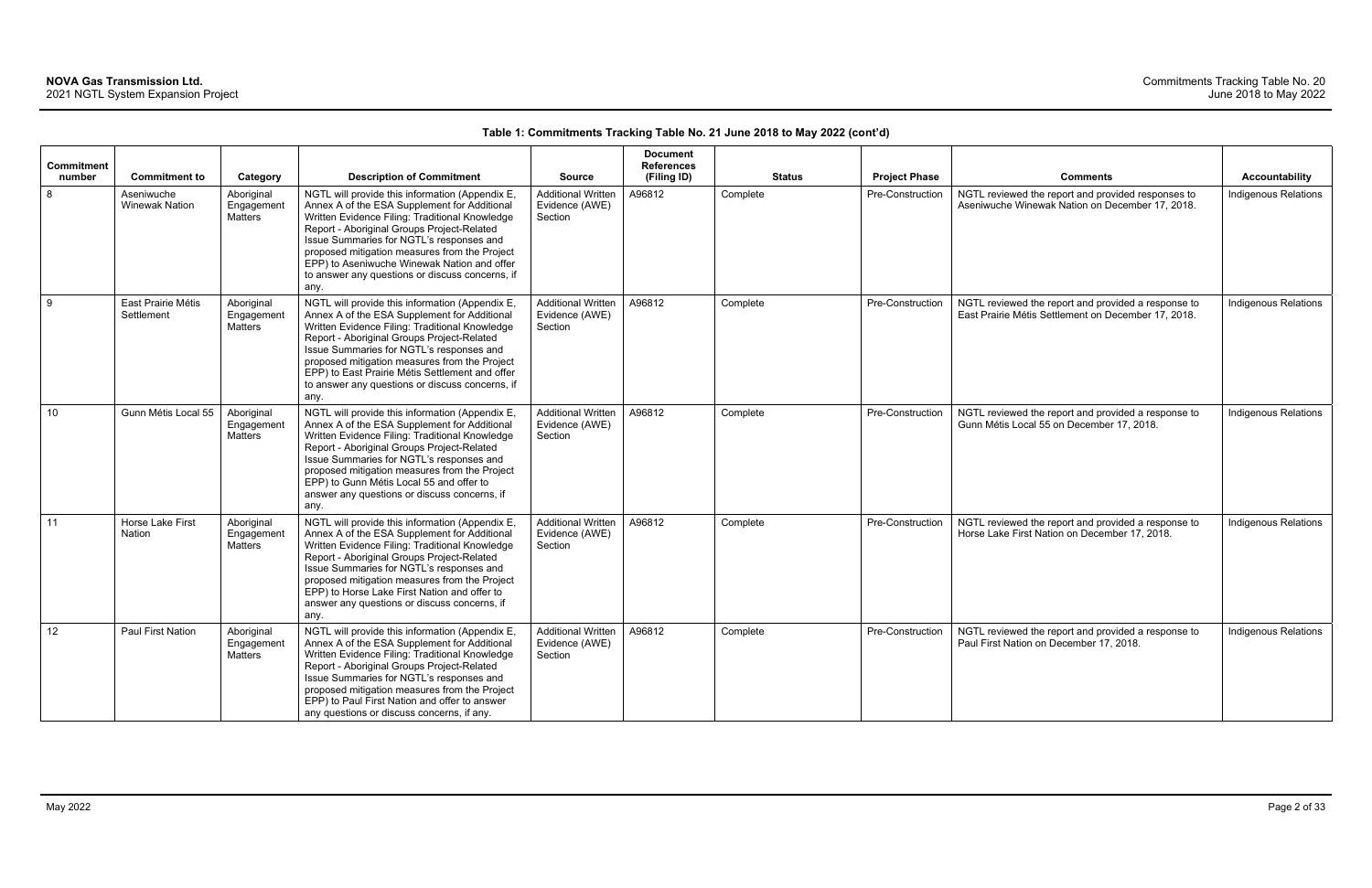| Commitment |                                     |                                            |                                                                                                                                                                                                                                                                                                                                                                                                        |                                                               | <b>Document</b><br><b>References</b> |               |                         |                                                                                                                                                                                                                                                                                                                                                                                                                                                                                              |                             |
|------------|-------------------------------------|--------------------------------------------|--------------------------------------------------------------------------------------------------------------------------------------------------------------------------------------------------------------------------------------------------------------------------------------------------------------------------------------------------------------------------------------------------------|---------------------------------------------------------------|--------------------------------------|---------------|-------------------------|----------------------------------------------------------------------------------------------------------------------------------------------------------------------------------------------------------------------------------------------------------------------------------------------------------------------------------------------------------------------------------------------------------------------------------------------------------------------------------------------|-----------------------------|
| number     | <b>Commitment to</b>                | Category                                   | <b>Description of Commitment</b>                                                                                                                                                                                                                                                                                                                                                                       | <b>Source</b>                                                 | (Filing ID)                          | <b>Status</b> | <b>Project Phase</b>    | <b>Comments</b>                                                                                                                                                                                                                                                                                                                                                                                                                                                                              | <b>Accountability</b>       |
| 13         | Stoney Nakoda<br><b>Nations</b>     | Aboriginal<br>Engagement<br>Matters        | NGTL will provide this information (Appendix E,<br>Annex A of the ESA Supplement for Additional<br>Written Evidence Filing: Traditional Knowledge<br>Report - Aboriginal Groups Project-Related<br>Issue Summaries for NGTL's responses and<br>proposed mitigation measures from the Project<br>EPP) to Stoney Nakoda Nations and offer to<br>answer any questions or discuss concerns, if<br>any.     | <b>Additional Written</b><br>Evidence (AWE)<br>Section        | A96812                               | Complete      | <b>Pre-Construction</b> | NGTL reviewed the issues and concerns and provided a<br>response to Stoney Nakoda Nations on December 17,<br>2018.                                                                                                                                                                                                                                                                                                                                                                           | Indigenous Relations        |
| 14         | Sturgeon Lake Cree<br><b>Nation</b> | Aboriginal<br>Engagement<br><b>Matters</b> | NGTL will provide this information (Appendix E,<br>Annex A of the ESA Supplement for Additional<br>Written Evidence Filing: Traditional Knowledge<br>Report - Aboriginal Groups Project-Related<br>Issue Summaries for NGTL's responses and<br>proposed mitigation measures from the Project<br>EPP) to Sturgeon Lake Cree Nation and offer to<br>answer any questions or discuss concerns, if<br>any. | <b>Additional Written</b><br>Evidence (AWE)<br>Section        | A96812                               | Complete      | Pre-Construction        | NGTL reviewed the concerns and provided a response to<br>Sturgeon Lake Cree Nation on December 17, 2018.                                                                                                                                                                                                                                                                                                                                                                                     | Indigenous Relations        |
| 15         | <b>Sunchild First Nation</b>        | Aboriginal<br>Engagement<br>Matters        | NGTL will provide this information (Appendix E,<br>Annex A of the ESA Supplement for Additional<br>Written Evidence Filing: Traditional Knowledge<br>Report - Aboriginal Groups Project-Related<br>Issue Summaries for NGTL's responses and<br>proposed mitigation measures from the Project<br>EPP) to Sunchild First Nation and offer to<br>answer any questions or discuss concerns, if<br>any.     | <b>Additional Written</b><br>Evidence (AWE)<br>Section        | A96812                               | Complete      | <b>Pre-Construction</b> | NGTL reviewed the report and provided a response to<br>Sunchild First Nation on December 17, 2018.                                                                                                                                                                                                                                                                                                                                                                                           | <b>Indigenous Relations</b> |
| 16         | <b>Foothills First Nation</b>       | Aboriginal<br>Engagement<br>Matters        | NGTL stated that it is not in a position to agree<br>to provide separate additional funding to<br>Foothills First Nation however NGTL remains<br>committed to meeting with Foothills First Nation<br>in order to hear and address any issues and<br>concerns related to the proposed Project.                                                                                                          | <b>Additional Written</b><br>Evidence (AWE)<br>Section 6.2.10 | A96812                               | Complete      | Pre-Construction        | NGTL met with Foothills First Nation (FFN) on<br>December 14, 2018, and a telephone call on July 26,<br>2019. NGTL emailed FFN the mitigation table with<br>NGTL's responses and proposed mitigation measures for<br>the Project-specific issues and concerns identified in the<br>FFN Traditional Land Use Study filed with the NEB for<br>the Project. NGTL noted that if FFN had any questions or<br>wished to meet to discuss the mitigation table in further<br>detail to contact NGTL. | <b>Indigenous Relations</b> |
| 17         | Horse Lake First<br>Nation          | Aboriginal<br>Engagement<br><b>Matters</b> | Should HLFN identify the locations where<br>spraying and herbicide application are of interest<br>to HLFN then NGTL will notify HLFN regarding<br>timing and locations of scheduled spraying and<br>herbicide applications for those locations during<br>construction.                                                                                                                                 | HLFN 1.3e                                                     | A98233-9                             | Planned       | Operations              | To date HLFN has not provided NGTL with any specific<br>locations where spraying or herbicide application are of<br>interest.                                                                                                                                                                                                                                                                                                                                                                | Indigenous Relations        |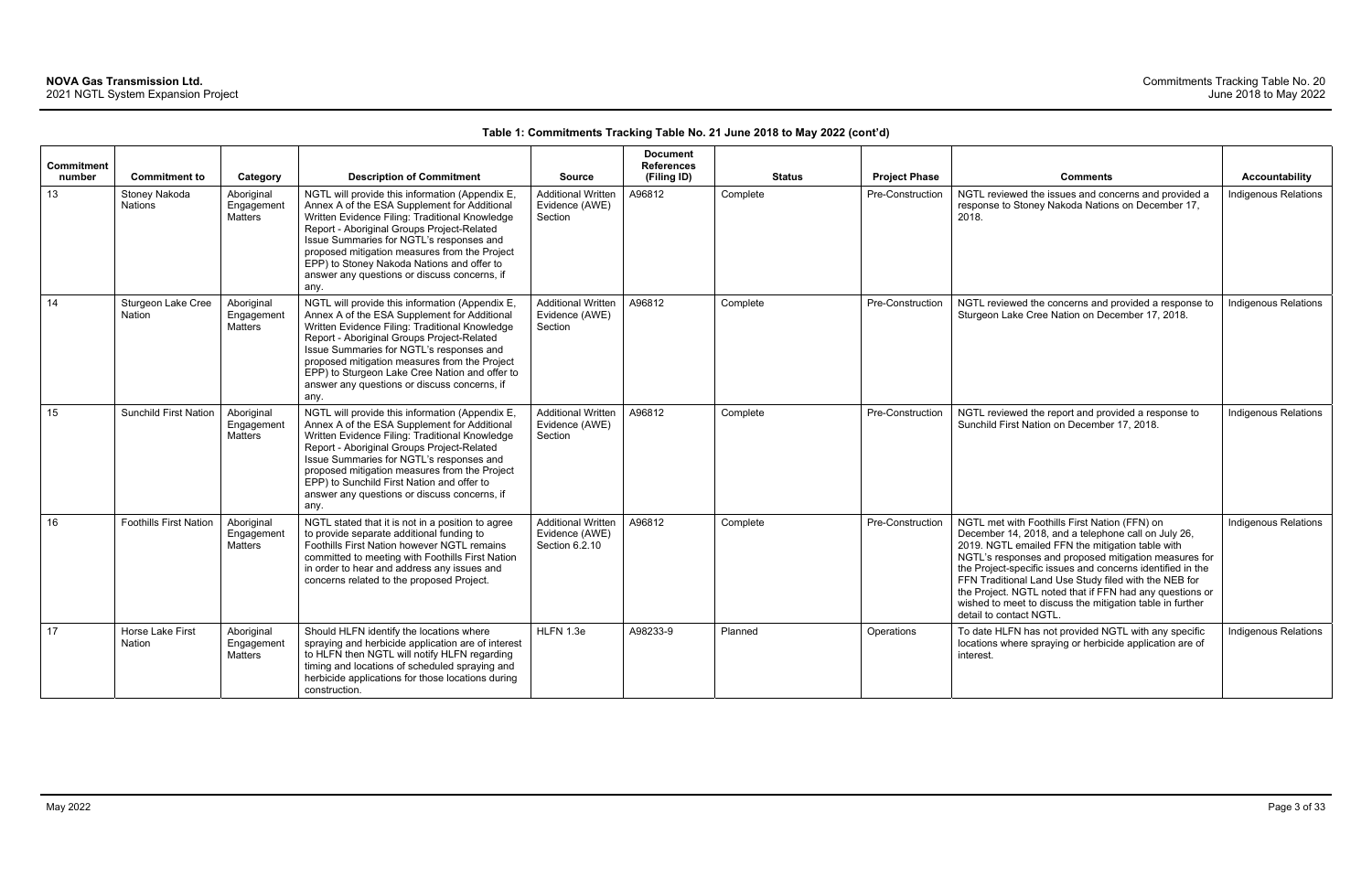|                      |                                           |                                     |                                                                                                                                                                                                                                                                                                                                                                                                                                      |                                                                 | <b>Document</b>                                |               |                      |                                                                                                                                                                                                                                                                                                                                                                                                                                                                                                                            |                       |
|----------------------|-------------------------------------------|-------------------------------------|--------------------------------------------------------------------------------------------------------------------------------------------------------------------------------------------------------------------------------------------------------------------------------------------------------------------------------------------------------------------------------------------------------------------------------------|-----------------------------------------------------------------|------------------------------------------------|---------------|----------------------|----------------------------------------------------------------------------------------------------------------------------------------------------------------------------------------------------------------------------------------------------------------------------------------------------------------------------------------------------------------------------------------------------------------------------------------------------------------------------------------------------------------------------|-----------------------|
| Commitment<br>number | <b>Commitment to</b>                      | Category                            | <b>Description of Commitment</b>                                                                                                                                                                                                                                                                                                                                                                                                     | <b>Source</b>                                                   | <b>References</b><br>(Filing ID)               | <b>Status</b> | <b>Project Phase</b> | <b>Comments</b>                                                                                                                                                                                                                                                                                                                                                                                                                                                                                                            | <b>Accountability</b> |
| 18                   | Horse Lake First<br>Nation                | Aboriginal<br>Engagement<br>Matters | NGTL will be developing an Aboriginal<br>Construction Participation Program (ACPP) to<br>provide opportunities for potentially affected<br>Aboriginal groups to develop an understanding<br>of construction and environmental protection<br>activities through observation and discussion of<br>Project construction activities.                                                                                                     | HLFN 1.3 h) and<br>$HLFN$ 1.4 f)                                | A98233-9                                       | Complete      | Construction         | NGTL contacted all potentially affected Aboriginal groups<br>regarding the ACPP on March 23, 2020, to determine<br>interest in participation and included a questionnaire to<br>gather additional information to inform the development<br>of the ACPP. Discussions related to the ACPP including<br>regarding the potential for participation in the program<br>has continued with potentially affected Aboriginal groups.<br>NGTL has developed the ACPP pursuant to Certificate<br>Condition 12 and Order Condition 10. | Indigenous Relations  |
| 19                   | <b>Samson Cree First</b><br><b>Nation</b> | Aboriginal<br>Engagement<br>Matters | In addition, NGTL will require the Prime<br>Contractors for the Project to provide site-<br>specific orientation where best practices and<br>community engagement expectations are<br>communicated to all personnel.                                                                                                                                                                                                                 | SCN 1.0 a) and<br>b)                                            | A98233-9                                       | Ongoing       | Construction         | Prime Contractor orientations are being provided for<br>workers on section 58 and section 52 activities.                                                                                                                                                                                                                                                                                                                                                                                                                   | Indigenous Relations  |
| 20                   | Blood Tribe / DCN /<br>MNA R3 / PKN       | Aboriginal<br>Engagement<br>Matters | Should traditional trails be identified through<br>ongoing engagement with potentially affected<br>Aboriginal groups, this information will be<br>considered in Project planning, including the<br>EPP and EAS, as appropriate.                                                                                                                                                                                                      | BT 1.44<br><b>DCN 21</b><br><b>MNA R3 45</b><br><b>PKN 1.44</b> | A98233-3<br>A98233-5<br>A98233-10<br>A98233-12 | Complete      | Pre-Construction     | No trails were identified through ongoing engagement<br>that required consideration as part of Project planning.                                                                                                                                                                                                                                                                                                                                                                                                           | Indigenous Relations  |
| 21                   | Duncan's First<br><b>Nation</b>           | Aboriginal<br>Engagement<br>Matters | The findings of Duncan's First Nation's final TK<br>report will be reviewed in the context of the ESA<br>and considered for incorporation into Project<br>planning, as appropriate. NGTL will also provide<br>responses and proposed mitigation measures<br>from the Project EPP in response to their final<br>TK study and will offer to meet with Duncan's<br>First Nation to answer any questions or discuss<br>concerns, if any. | <b>Attachment BT</b><br>$1.41 - 1$                              | A98233-3                                       | Complete      | Pre-Construction     | NGTL reviewed the report and provided a response to<br>Duncan's First Nation on June 19, 2019.                                                                                                                                                                                                                                                                                                                                                                                                                             | Indigenous Relations  |
| 22                   | Kelly Lake Cree<br><b>Nation</b>          | Aboriginal<br>Engagement<br>Matters | The findings of Kelly Lake Cree Nation's TK<br>study will be reviewed in the context of the ESA<br>and considered for incorporation into Project<br>planning, as appropriate. NGTL will also provide<br>responses and proposed mitigation measures<br>from the Project EPP in response to their final<br>TK study and will offer to meet with Kelly Lake<br>Cree Nation to answer any questions or discuss<br>concerns, if any.      | <b>Attachment BT</b><br>$1.41 - 1$                              | A98233-3                                       | Complete      | Pre-Construction     | NGTL reviewed the report and provided a response to<br>Kelly Lake Cree Nation on April 16, 2019.                                                                                                                                                                                                                                                                                                                                                                                                                           | Indigenous Relations  |
| 23                   | Stoney Nakoda<br>Nations                  | Aboriginal<br>Engagement<br>Matters | The findings of Stoney Nakoda Nation's interim<br>TK report will be reviewed in the context of the<br>ESA and considered for incorporation into<br>Project planning, as appropriate. NGTL will also<br>provide responses and proposed mitigation<br>measures from the Project EPP in response to<br>their final TK study and will offer to meet with<br>Stoney Nakoda Nation to answer any questions<br>or discuss concerns, if any. | Attachment BT<br>$1.41 - 1$                                     | A98233-3                                       | Complete      | Pre-Construction     | NGTL reviewed the report and provided responses to<br>Stoney Nakoda Nations on April 9, 2019.                                                                                                                                                                                                                                                                                                                                                                                                                              | Indigenous Relations  |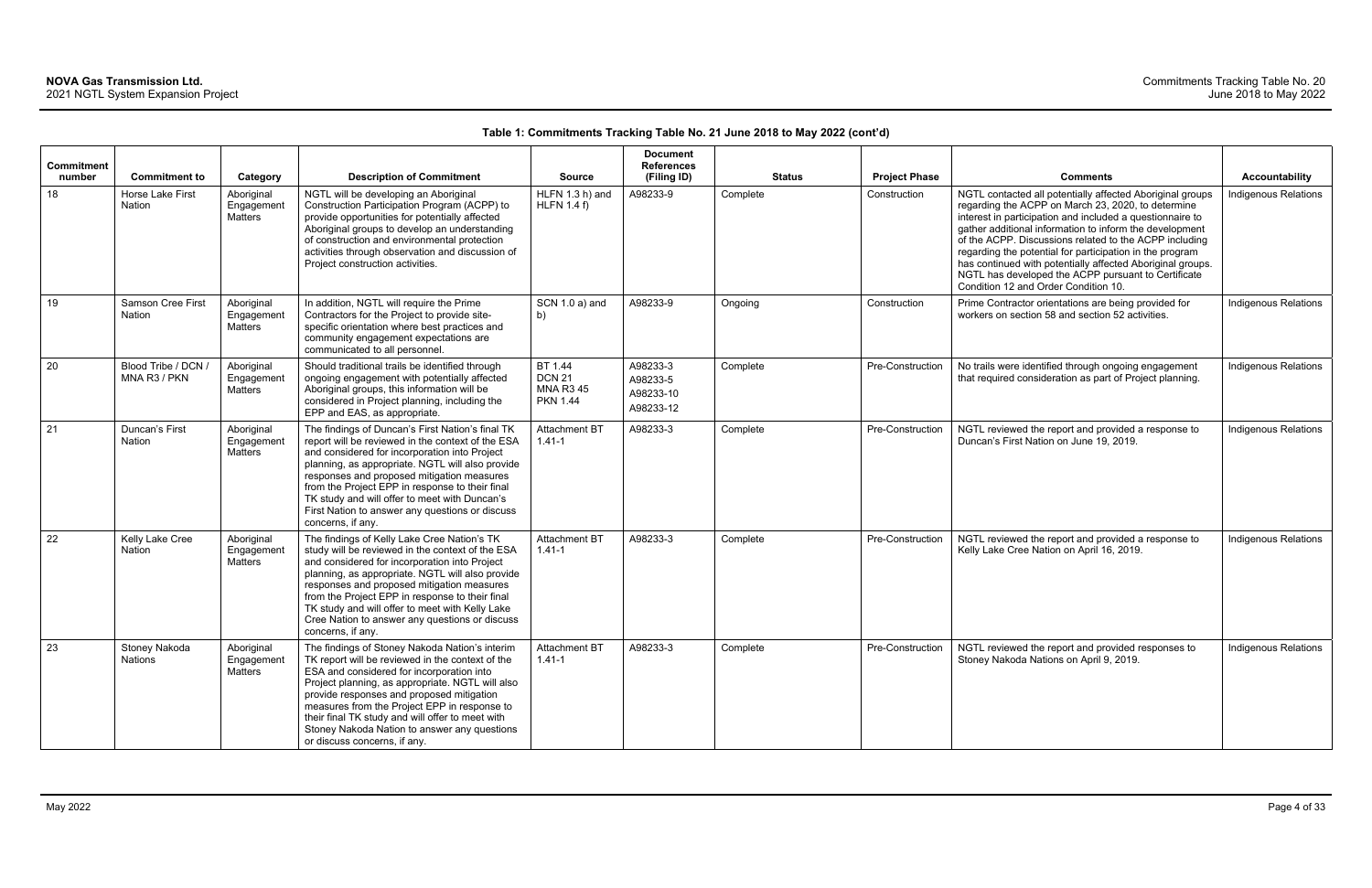| Commitment<br>number | <b>Commitment to</b> | Category                            | <b>Description of Commitment</b>                                                                                                                                                                                                                                                                                                                                                                     | <b>Source</b>                                             | <b>Document</b><br><b>References</b><br>(Filing ID) | <b>Status</b> | <b>Project Phase</b>               | <b>Comments</b>                                                                                                                                                                                                                                                                                                                                                                                                                                                                                                                                                                                                                                                                                                                                                       | <b>Accountability</b>       |
|----------------------|----------------------|-------------------------------------|------------------------------------------------------------------------------------------------------------------------------------------------------------------------------------------------------------------------------------------------------------------------------------------------------------------------------------------------------------------------------------------------------|-----------------------------------------------------------|-----------------------------------------------------|---------------|------------------------------------|-----------------------------------------------------------------------------------------------------------------------------------------------------------------------------------------------------------------------------------------------------------------------------------------------------------------------------------------------------------------------------------------------------------------------------------------------------------------------------------------------------------------------------------------------------------------------------------------------------------------------------------------------------------------------------------------------------------------------------------------------------------------------|-----------------------------|
| 24                   | <b>ANSN</b>          | Aboriginal<br>Engagement<br>Matters | NGTL will provide Aboriginal groups with<br>updated schedules and mapping prior to the<br>start of construction to avoid potential conflicts<br>between construction crews and traditional<br>users.                                                                                                                                                                                                 | HLFN 1.1d<br>ANSN 2.1 h)<br>HLFN 2.3 c)<br>Reply Evidence | A98233-9<br>A98655-2<br>A98655-4<br>C00043-1        | Complete      | Pre-Construction                   | On November 9, 2020, NGTL provided Order Condition<br>16 Construction schedules for Section 58 activities<br>(submitted to the CER on November 6, 2020 [C09392-1])<br>to all potentially affected Aboriginal groups, as well as a<br>high-level construction commencement timing update<br>and a link to the Project website for further information<br>and updates. On January 14, 2021, NGTL provided<br>Certificate Condition 18 Construction Schedules for<br>section 52 construction (submitted to the CER on<br>January 11, 2021 [C10858-1]) to all potentially affected<br>Aboriginal groups. NGTL also included the Project fact<br>sheet and associated Project maps as well as links to<br>detailed maps of the Project sections on the Project<br>website. | Indigenous Relations        |
| 25                   | <b>HLFN</b>          | Aboriginal<br>Engagement<br>Matters | Should cultural and/or ceremonial sites be<br>identified through ongoing engagement with<br>HLFN, this information will be considered in<br>Project planning, including the EPP and EAS, as<br>appropriate.                                                                                                                                                                                          | HLFN 2.1 e)                                               | A98655-4                                            | Complete      | Pre-Construction                   | HLFN has not provided NGTL with any specific locations<br>of cultural and/or ceremonial sites.                                                                                                                                                                                                                                                                                                                                                                                                                                                                                                                                                                                                                                                                        | <b>Indigenous Relations</b> |
| 26                   | <b>ANSN</b>          | Aboriginal<br>Engagement<br>Matters | NGTL will consider relevant input provided by<br>Aboriginal groups during ongoing engagement<br>for the Project throughout the finalization of the<br>CHROMP for the Project.                                                                                                                                                                                                                        | ANSN 2.2 a)                                               | A98655-2                                            | Complete      | Pre-Construction                   | NGTL provided all potentially affected Aboriginal groups<br>notice that NGTL filed a Revised Caribou Habitat<br>Restoration and Offset Measures Plan (CHROMP), which<br>included relevant feedback provided by Aboriginal<br>groups, with the CER, pursuant to Condition 6 of the<br>Certificate on November 12, 2020. The notice contained<br>a link to the revised CHROMP and Filing ID (C09519-1).                                                                                                                                                                                                                                                                                                                                                                 | <b>Indigenous Relations</b> |
| 27                   | <b>ANSN</b>          | Aboriginal<br>Engagement<br>Matters | NGTL does not have specific coordinated<br>agreements with third parties for scheduling<br>maintenance or clearing activities in the Little<br>Smoky Caribou Range; however, with respect to<br>Project construction, if known, NGTL will work<br>with third parties conducting activities within<br>similar timeframes to coordinate activities in<br>order to minimize disturbance within an area. | ANSN 2.2 e)                                               | A98655-2                                            | Ongoing       | Pre-Construction<br>/ Construction | NGTL completed the majority of clearing within the Little<br>Smoky Caribou Range prior to the beginning of the RAP<br>(i.e., NGTL stopped work within the Range on<br>February 14, 2021). NGTL confirmed that work in the<br>Little Smoky Caribou Range cannot be completed prior to<br>the RAP and submitted the balance of information in<br>support of Condition 23 approval on January 13, 2022<br>(C17194).                                                                                                                                                                                                                                                                                                                                                      | Environment                 |
| 28                   | <b>ANSN</b>          | Aboriginal<br>Engagement<br>Matters | Following the receipt of the results of ANSN's TK<br>study, NGTL will also offer to meet and discuss<br>with ANSN the proposed measures to avoid,<br>mitigate or otherwise manage potential effects of<br>the Project and to address or respond to<br>questions or identified concerns.                                                                                                              | ANSN 2.4 a)                                               | A98655-2                                            | Complete      | Pre-Construction                   | NGTL reviewed the report and provided a response to<br>Alexis Nakota Sioux Nation on June 19, 2019.                                                                                                                                                                                                                                                                                                                                                                                                                                                                                                                                                                                                                                                                   | <b>Indigenous Relations</b> |
| 29                   | <b>OCFN</b>          | Aboriginal<br>Engagement<br>Matters | Upon receipt, the findings of OCFN's TK study<br>will be considered in Project planning, including<br>the EPP and Environmental Alignment Sheets<br>(EAS) filed prior to construction.                                                                                                                                                                                                               | OCFN 2.4 r)                                               | A98655-5                                            | Complete      | Pre-Construction                   | Inherent and Treaty Rights Assessment Report received<br>by NEB on April 18, 2019. NGTL reviewed the report and<br>provided a response to O'Chiese First Nation on<br>July 22, 2019.<br>NGTL received the final report on April 2, 2020. NGTL<br>reviewed the final report and provided a response to<br>O'Chiese First Nation on July 30, 2020.                                                                                                                                                                                                                                                                                                                                                                                                                      | <b>Indigenous Relations</b> |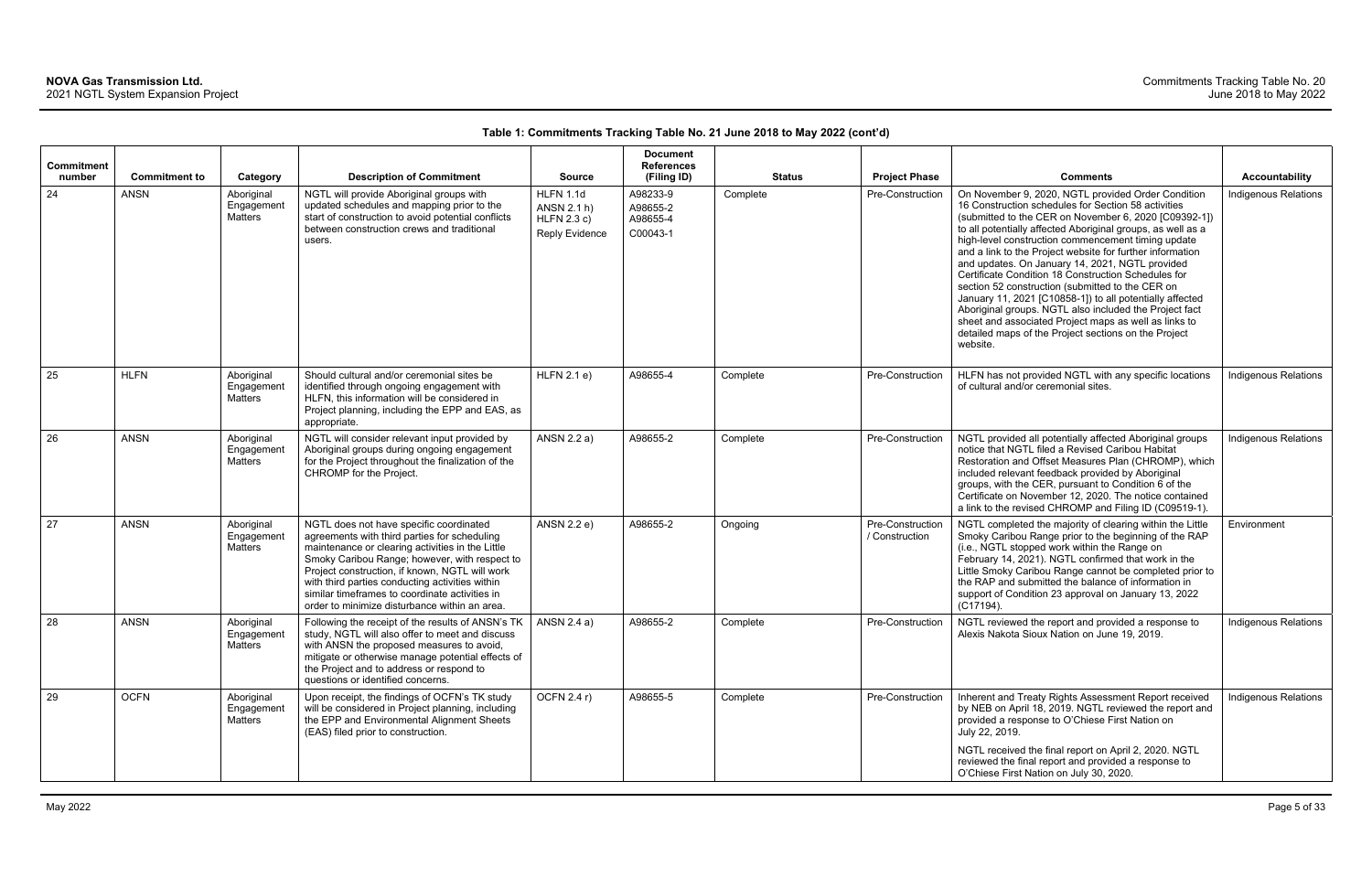| <b>Commitment</b><br>number | <b>Commitment to</b> | Category                            | <b>Description of Commitment</b>                                                                                                                                                                                                                                                                                                                                                                                          | <b>Source</b>         | <b>Document</b><br><b>References</b><br>(Filing ID) | <b>Status</b> | <b>Project Phase</b> | <b>Comments</b>                                                                                                                                                                                                                                                                                                                                                                                                                                                                                                                                                                                                                                                                                                                                                                                                                                                                                                                                                                                                                                                                                                                                                                                                 | <b>Accountability</b> |
|-----------------------------|----------------------|-------------------------------------|---------------------------------------------------------------------------------------------------------------------------------------------------------------------------------------------------------------------------------------------------------------------------------------------------------------------------------------------------------------------------------------------------------------------------|-----------------------|-----------------------------------------------------|---------------|----------------------|-----------------------------------------------------------------------------------------------------------------------------------------------------------------------------------------------------------------------------------------------------------------------------------------------------------------------------------------------------------------------------------------------------------------------------------------------------------------------------------------------------------------------------------------------------------------------------------------------------------------------------------------------------------------------------------------------------------------------------------------------------------------------------------------------------------------------------------------------------------------------------------------------------------------------------------------------------------------------------------------------------------------------------------------------------------------------------------------------------------------------------------------------------------------------------------------------------------------|-----------------------|
| 30                          | SNN                  | Aboriginal<br>Engagement<br>Matters | NGTL will consider inputs shared by SNN during<br>ongoing engagement, if and when they are<br>provided. Also, NGTL is willing to meet with<br>SNN, at SNN's earliest convenience, to gain an<br>understanding of what SNN's specific interests<br>are regarding participation in the emergency<br>response measures regarding the DMRCP.                                                                                  | SNN 2.5 d)            | A98655-6                                            | Ongoing       | Pre-Construction     | On February 3, 2020 NGTL offered to provide SNN with a<br>presentation, meeting and/or further information on<br>NGTL's Emergency Management and/or Pipeline Safety<br>as it pertains to the NGTL System and more directly the<br>Project. NGTL noted that if SNN is interested in learning<br>more about NGTL's Emergency Management and<br>Pipeline Safety to contact NGTL directly. NGTL followed<br>up on this offer on June 15, 2020 and August 12, 2020.<br>NGTL had discussions with SNN through the Public<br>Awareness Program in June 2021 about potential<br>participation in an emergency response exercise. NGTL<br>also met with SNN as part of engagement on another<br>NGTL project to continue to discuss emergency response<br>related matters. During a meeting on September 28,<br>2021, NGTL and SNN agreed to jointly develop a<br>documented summary in conjunction with SNN<br>technicians, on actions to take in the event of an<br>emergency associated with an NGTL pipeline.<br>Discussions with SNN are ongoing and will continue<br>through TC Energy's Regional Engagement Leads.<br>NGTL also remains available to discuss matters at a<br>Project-level with SNN if requested. | Indigenous Relations  |
| 31                          | All groups           | Aboriginal<br>Engagement<br>Matters | NGTL confirms that available TK is considered<br>and incorporated into NGTL's orientation<br>materials i.e., cultural awareness training, as<br>appropriate. NGTL is willing to provide a copy of<br>the orientation materials, upon request from a<br>potentially affected Aboriginal group, and any<br>feedback received by NGTL prior to construction<br>will be considered in the finalization of the<br>orientation. | <b>Reply Evidence</b> | C00043-1                                            | Complete      | Pre-Construction     | GML55 has requested and NGTL agreed to provide<br>GML55 a copy of the cultural awareness training once it<br>is compiled.<br>On January 6, 2021, NGTL emailed GML55 a copy of<br>NGTL's Draft Indigenous Awareness portion of<br>orientation materials for the Project for GML55's<br>information and review as per GML55's previous request.<br>No feedback has been received to date.<br>On February 3, 2021, NGTL emailed KLFN a copy of the<br>Indigenous Awareness portion of NGTL's Cultural<br>Awareness Training for the Project as per KLFN's<br>request during a meeting between NGTL and KLFN on<br>November 19, 2020. KLFN confirmed receipt of the email<br>on February 12, 2021.                                                                                                                                                                                                                                                                                                                                                                                                                                                                                                                  | Indigenous Relations  |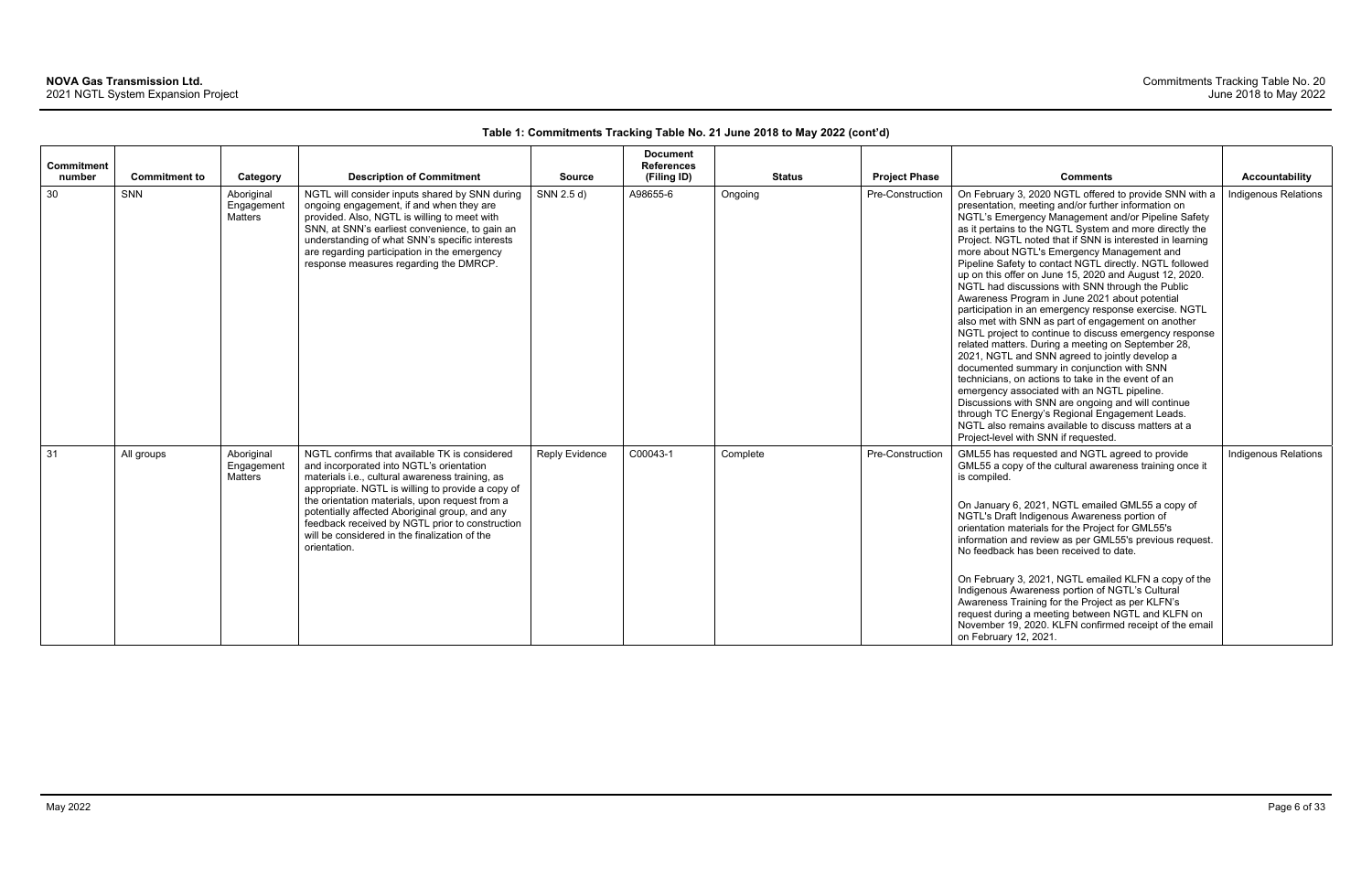| <b>Commitment</b> |                              |                                     |                                                                                                                                                                                                                                                                                                                                                                                                                                                                          |                       | <b>Document</b><br><b>References</b> |               |                                       |                                                                                                                                                                                                                                                                                                                                                                                                                                                                                                                                                                                                                                                                                                                                                                                                                                                                                                                                                                                                                                                                                                                                         |                             |
|-------------------|------------------------------|-------------------------------------|--------------------------------------------------------------------------------------------------------------------------------------------------------------------------------------------------------------------------------------------------------------------------------------------------------------------------------------------------------------------------------------------------------------------------------------------------------------------------|-----------------------|--------------------------------------|---------------|---------------------------------------|-----------------------------------------------------------------------------------------------------------------------------------------------------------------------------------------------------------------------------------------------------------------------------------------------------------------------------------------------------------------------------------------------------------------------------------------------------------------------------------------------------------------------------------------------------------------------------------------------------------------------------------------------------------------------------------------------------------------------------------------------------------------------------------------------------------------------------------------------------------------------------------------------------------------------------------------------------------------------------------------------------------------------------------------------------------------------------------------------------------------------------------------|-----------------------------|
| number            | <b>Commitment to</b>         | Category                            | <b>Description of Commitment</b>                                                                                                                                                                                                                                                                                                                                                                                                                                         | <b>Source</b>         | (Filing ID)                          | <b>Status</b> | <b>Project Phase</b>                  | <b>Comments</b>                                                                                                                                                                                                                                                                                                                                                                                                                                                                                                                                                                                                                                                                                                                                                                                                                                                                                                                                                                                                                                                                                                                         | <b>Accountability</b>       |
| 32                | All groups                   | Aboriginal<br>Engagement<br>Matters | NGTL is willing to meet with any Aboriginal<br>group expressing an interest in the Project-<br>specific ERP once it is created, upon request.                                                                                                                                                                                                                                                                                                                            | <b>Reply Evidence</b> | C00043-1                             | Complete      | Pre-Construction                      | NGTL provided all potentially affected Aboriginal groups<br>a redacted copy of the ERPs for the Elmworth section,<br>Karr section, Valhalla section, Beiseker Compressor unit<br>addition, Didsbury Compressor unit addition and Nordegg<br>Compressor unit addition on August 13, 2020. On<br>September 10, 2020, NGTL provided all potentially<br>affected Aboriginal groups copies of the template ERPs<br>for the outstanding pipeline sections. NGTL provided<br>additional Project component ERPs in November and<br>December 2020 and January 2021 as conditioned within,<br>and filed pursuant to Order Condition 4 - Emergency<br>Response Plans. NGTL's subsequent ERP-related<br>discussions with potentially affected Aboriginal groups is<br>detailed, where applicable, in NGTL's Order Condition 11<br>filing (C09392-1) which potentially affected Aboriginal<br>groups were notified of and provided the link to on<br>November 9, 2020, and will be detailed going forward<br>within NGTL's engagement update to be filed pursuant to<br>Certificate Condition 14 and Order Condition 11 as<br>applicable (C09434-1). | Indigenous Relations        |
| 33                | Samson Cree<br>Nation        | Aboriginal<br>Engagement<br>Matters | NGTL committed to providing SCN information<br>regarding NGTL's approach to GHG emissions<br>as well as providing a copy of the CHROMP<br>when it is made available from the Project team.                                                                                                                                                                                                                                                                               | <b>Reply Evidence</b> | C00043-1                             | Ongoing       | Pre-Construction<br>Post-construction | As stated in NGTL's Final Argument, NGTL's assessment<br>of Project-related GHG emissions can be found in section<br>14 of the ESA, which was provided to SCN in June 2018.<br>NGTL provided Samson Cree Nation a draft of the<br>revised CHROMP for feedback on August 13, 2020, and<br>a link to the revised CHROMP submitted to the CER on<br>November 12, 2020, (C09519-1). NGTL will also provide<br>SCN with NGTL's Quantification of Construction-related<br>Greenhouse Gas (GHG) Emissions filing pursuant to<br>Certificate Condition 26 upon filing with the CER. On April<br>8, 2022, NGTL emailed SCN its recently filed TC Energy<br>Fugitive Emissions Management Program for its Canada<br>Gas Operations (C18478).                                                                                                                                                                                                                                                                                                                                                                                                      | <b>Indigenous Relations</b> |
| 34                | All groups                   | Aboriginal<br>Engagement<br>Matters | NGTL continues to work with Aboriginal groups<br>to identify employment opportunities during the<br>pre-construction, construction, and post-<br>construction phases of the Project, and any<br>associated training requirements. NGTL will<br>prepare an Aboriginal and local participation plan<br>for the Project. This plan will include the<br>processes used to make contracting and<br>employment opportunities available to Aboriginal<br>and local contractors. | Reply Evidence        | C00043-1                             | Complete      | Pre-Construction                      | On September 22, 2020, NGTL filed its Appendix I,<br>Condition 13 and Appendix III, Condition 12 -<br>Employment, Contracting, and Procurement Plan Update<br>with the CER. NGTL provided a link to the plan to all<br>potentially affected Aboriginal groups on<br>September 23, 2020.                                                                                                                                                                                                                                                                                                                                                                                                                                                                                                                                                                                                                                                                                                                                                                                                                                                 | <b>Indigenous Relations</b> |
| 35                | Sturgeon Lake Cree<br>Nation | Aboriginal<br>Engagement<br>Matters | NGTL will work with the registered trap line<br>owner to determine mitigation and will continue<br>engagement with the Sturgeon Lake Cree Nation<br>on measures to address this site.                                                                                                                                                                                                                                                                                    | Reply Evidence        | C00043-1                             | Complete      | Pre-Construction                      | NGTL has been in discussion with the trap line owner<br>and Sturgeon Lake Cree Nation since July 2019. In<br>November 2019 NGTL confirmed that the distance from<br>the edge of the Project ROW and TWS to the edge of the<br>identified trapper's cabin is more than SLCN's requested<br>100 m.                                                                                                                                                                                                                                                                                                                                                                                                                                                                                                                                                                                                                                                                                                                                                                                                                                        | <b>Indigenous Relations</b> |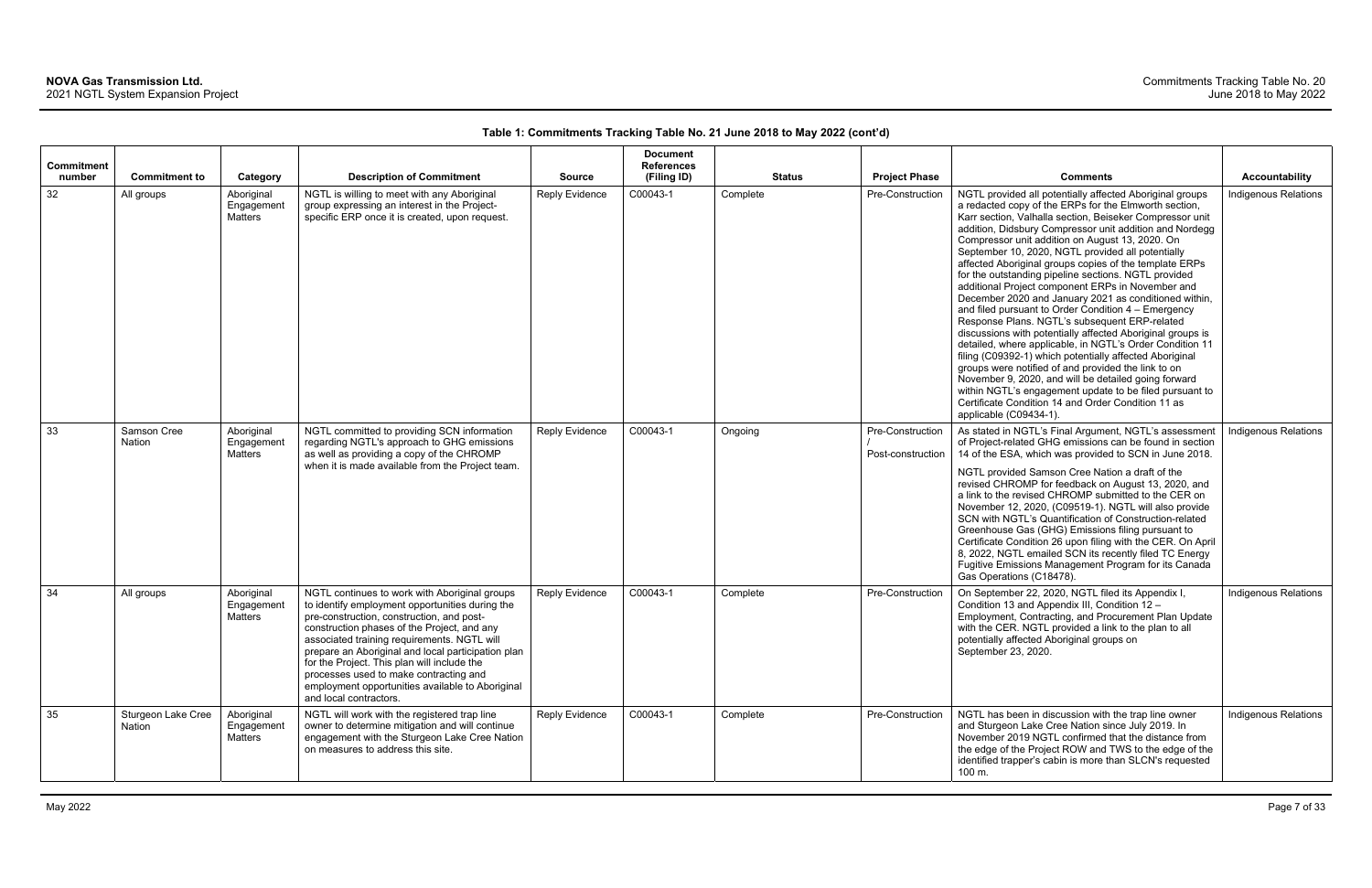|                             |                                                   |                                                 |                                                                                                                                                                                                                 |                       | <b>Document</b>                  |               |                      |                                                                                                                                                                                                                                     |                             |
|-----------------------------|---------------------------------------------------|-------------------------------------------------|-----------------------------------------------------------------------------------------------------------------------------------------------------------------------------------------------------------------|-----------------------|----------------------------------|---------------|----------------------|-------------------------------------------------------------------------------------------------------------------------------------------------------------------------------------------------------------------------------------|-----------------------------|
| <b>Commitment</b><br>number | <b>Commitment to</b>                              | Category                                        | <b>Description of Commitment</b>                                                                                                                                                                                | <b>Source</b>         | <b>References</b><br>(Filing ID) | <b>Status</b> | <b>Project Phase</b> | <b>Comments</b>                                                                                                                                                                                                                     | <b>Accountability</b>       |
| 36                          | Driftpile Cree Nation                             | Aboriginal<br>Engagement<br><b>Matters</b>      | NGTL will provide a proposed response and<br>mitigations to Driftpile Cree Nation's TK Report.                                                                                                                  | <b>Reply Evidence</b> | C00043-1                         | Complete      | Pre-Construction     | NGTL reviewed the final report and provided a response<br>to Driftpile Cree Nation on January 9, 2020.                                                                                                                              | Indigenous Relations        |
| 37                          | Duncan's First<br>Nation                          | Aboriginal<br>Engagement<br><b>Matters</b>      | NGTL will provide a proposed response and<br>mitigations to Duncan's First Nation's TK Report.                                                                                                                  | Reply Evidence        | C00043-1                         | Complete      | Pre-Construction     | NGTL reviewed the final report and provided a response<br>to Duncan's First Nation on June 19, 2019.                                                                                                                                | <b>Indigenous Relations</b> |
| 38                          | Ermineskin Cree<br>Nation                         | Aboriginal<br>Engagemen<br>Matters              | NGTL noted it would provide ECN NGTL's<br>proposed responses and mitigation in response<br>to ECN's final TK Report for ECN's review and<br>consideration.                                                      | Reply Evidence        | C00043-1                         | Complete      | Pre-Construction     | On June 30, 2020, NGTL emailed ECN NGTL's<br>responses and proposed mitigation from the Project EPP<br>in response to the concerns raised in ECN's TK Report.<br>NGTL requested ECN follow up with NGTL regarding any<br>questions. | Indigenous Relations        |
| 39                          | Samson Cree<br>Nation                             | Aboriginal<br>Engagemen<br>Matters              | NGTL will provide a proposed response and<br>mitigations to Samson Cree Nation's TK Report.                                                                                                                     | Reply Evidence        | C00043-1                         | Complete      | Pre-Construction     | NGTL reviewed the final report and provided a response<br>to Samson Cree Nation on January 6, 2020.                                                                                                                                 | Indigenous Relations        |
| 40                          | Sturgeon Lake Cree<br>Nation                      | Aboriginal<br>Engagement<br>Matters             | NGTL will provide a proposed response and<br>mitigations to Sturgeon Lake Cree Nation's TK<br>Report.                                                                                                           | Reply Evidence        | C00043-1                         | Complete      | Pre-Construction     | NGTL reviewed the report and provided a response to<br>Sturgeon Lake Cree Nation on June 19, 2019.                                                                                                                                  | <b>Indigenous Relations</b> |
| 41                          | Tsuu T'ina Nation                                 | Aboriginal<br>Engagemen <sup>t</sup><br>Matters | NGTL will provide a proposed response and<br>mitigations to Tsuu T'ina Nation's TK Report.                                                                                                                      | <b>Reply Evidence</b> | C00043-1                         | Complete      | Pre-Construction     | NGTL reviewed the final report and provided a response<br>to Tsuu T'ina Nation on June 19, 2019.                                                                                                                                    | Indigenous Relations        |
| 42                          | Whitefish Lake First<br>Nation #128<br>(Goodfish) | Aboriginal<br>Engagement<br>Matters             | NGTL will provide a proposed response and<br>mitigations to Whitefish Lake First Nation #128<br>(Goodfish)'s TK Report.                                                                                         | Reply Evidence        | C00043-1                         | Complete      | Pre-Construction     | NGTL reviewed the report and provided a response to<br>Whitefish Lake First Nation #128 (Goodfish) on June 19,<br>2019.                                                                                                             | Indigenous Relations        |
| 43                          | <b>Blood Tribe</b>                                | Aboriginal<br>Engagemen<br>Matters              | NGTL will implement a notification process to<br>those Aboriginal groups interested in the<br>implementation of wildlife species of concern<br>contingency plans and where feasible include<br>community input. | <b>NEB 3.14</b>       | A99941-1                         | Planned       | Construction         |                                                                                                                                                                                                                                     | Indigenous Relations        |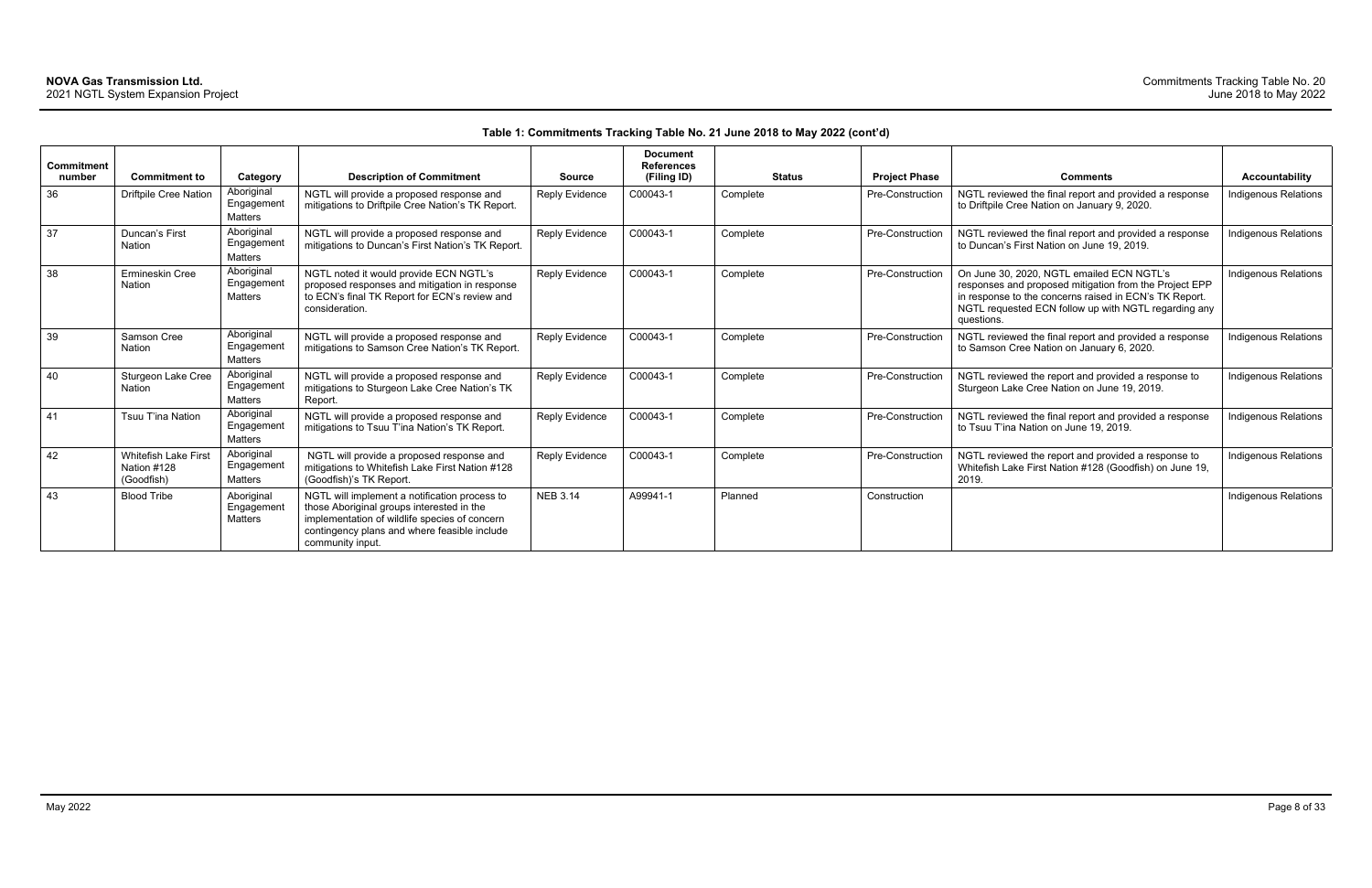| <b>Commitment</b><br>number | <b>Commitment to</b> | Category                                   | <b>Description of Commitment</b>                                                                                                                                                                                                                                                                                                                                      | <b>Source</b>   | <b>Document</b><br><b>References</b><br>(Filing ID) | <b>Status</b> | <b>Project Phase</b> | <b>Comments</b>                                                                                                                                                                                                                                                                                                                                                                                                                                                                                                                                                                                                                                                                                                                                                                                                                                                                                                                                                                                                                                                                                                            | Accountability              |
|-----------------------------|----------------------|--------------------------------------------|-----------------------------------------------------------------------------------------------------------------------------------------------------------------------------------------------------------------------------------------------------------------------------------------------------------------------------------------------------------------------|-----------------|-----------------------------------------------------|---------------|----------------------|----------------------------------------------------------------------------------------------------------------------------------------------------------------------------------------------------------------------------------------------------------------------------------------------------------------------------------------------------------------------------------------------------------------------------------------------------------------------------------------------------------------------------------------------------------------------------------------------------------------------------------------------------------------------------------------------------------------------------------------------------------------------------------------------------------------------------------------------------------------------------------------------------------------------------------------------------------------------------------------------------------------------------------------------------------------------------------------------------------------------------|-----------------------------|
| 44                          | All groups           | Aboriginal<br>Engagement<br><b>Matters</b> | NGTL is committed to supporting local Aboriginal<br>groups by providing contracting and employment<br>opportunities to qualified Aboriginal and local<br>businesses and individuals.                                                                                                                                                                                  | <b>NEB 3.14</b> | A99941-1                                            | Ongoing       | Construction         | NGTL continues to gather information from Aboriginal<br>groups on businesses, capacity and partnerships. On<br>September 22, 2020, NGTL filed its Appendix I, Condition<br>13 and Appendix III, Condition 12 - Employment,<br>Contracting, and Procurement Plan Update with the CER.<br>NGTL provided a link to the plan to all potentially affected<br>Aboriginal groups on September 23, 2020. On August 19,<br>2021, NGTL filed Prime Contractors' Aboriginal<br>Participation Plans in accordance with Certificate<br>Condition 13 and Order Condition 12 Employment,<br>Contracting and Procurement Plan and the CER's Ruling<br>No. 2 - Condition Compliance (Filing ID: C14550-1).<br>NGTL provided a link to the plans to all potentially<br>affected Aboriginal groups on August 20, 2021.<br>Additionally, NGTL notified all potentially affected<br>Aboriginal groups on September 29, 2021, that on<br>September 24, 2021, NGTL filed updated copies of its<br>Prime Contractor's Aboriginal Participation Plans for the<br>Project <sup>1</sup> per direction received from the CER on<br>September 16, 2021. | <b>Indigenous Relations</b> |
| 45                          | All groups           | Aboriginal<br>Engagement<br><b>Matters</b> | NGTL has committed to consider all information<br>gathered through ongoing engagement (e.g., TK<br>studies and concerns and recommendations), in<br>the context of the ESA, in the EPPs and EAS<br>filed prior to construction, as appropriate, and<br>will continue to address questions and concerns<br>through its ongoing engagement efforts should<br>any arise. | <b>NEB 3.14</b> | A99941-1                                            | Ongoing       | Pre-Construction     | An update on engagement related discussions with<br>potentially affected Aboriginal groups for the period of<br>April 17 to October 11, 2021 is detailed within NGTL's<br>Report on Engagement with Indigenous Peoples Report<br>No. 3, filed pursuant to Certificate Condition 14 and Order<br>Condition 11 (Filing ID: C15989-1). Filings pursuant to<br>Certificate Condition 14 and Order Condition 11 will<br>continue to be filed with the CER as required by the<br>timing stipulated within conditions. The updated EPP filed<br>November 9, 2020 for Certificate Condition 5 included, in<br>Table 1, additional site-specific measures for TK sites<br>identified and shared with NGTL by potentially affected<br>Aboriginal groups during engagement where required.                                                                                                                                                                                                                                                                                                                                            | Indigenous Relations        |

<sup>&</sup>lt;sup>1</sup> CER Filing ID: C15091.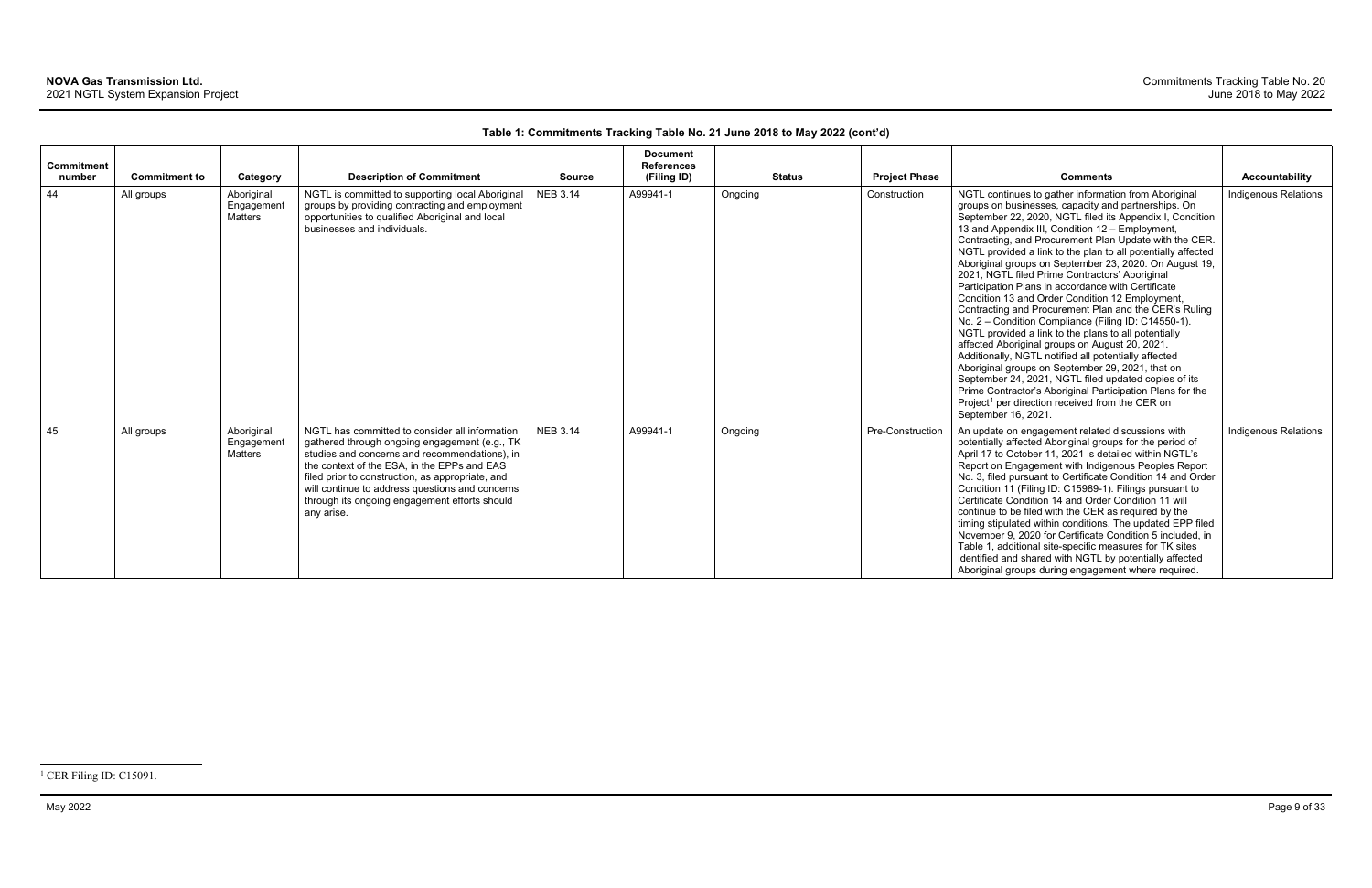| <b>Commitment</b><br>number | <b>Commitment to</b> | Category                                   | <b>Description of Commitment</b>                                                                                                                                                                                                                                                                                   | <b>Source</b>                               | <b>Document</b><br><b>References</b><br>(Filing ID) | <b>Status</b> | <b>Project Phase</b>              | <b>Comments</b>                                                                                                                                                                                                                                                                                                                                                                                                                                                                                                                                                                                                                                                                                                                                                                                                                                                                                                                                                                                                                                                                                                                                                                                                                                                                                       | Accountability              |
|-----------------------------|----------------------|--------------------------------------------|--------------------------------------------------------------------------------------------------------------------------------------------------------------------------------------------------------------------------------------------------------------------------------------------------------------------|---------------------------------------------|-----------------------------------------------------|---------------|-----------------------------------|-------------------------------------------------------------------------------------------------------------------------------------------------------------------------------------------------------------------------------------------------------------------------------------------------------------------------------------------------------------------------------------------------------------------------------------------------------------------------------------------------------------------------------------------------------------------------------------------------------------------------------------------------------------------------------------------------------------------------------------------------------------------------------------------------------------------------------------------------------------------------------------------------------------------------------------------------------------------------------------------------------------------------------------------------------------------------------------------------------------------------------------------------------------------------------------------------------------------------------------------------------------------------------------------------------|-----------------------------|
| 46                          | <b>Blood Tribe</b>   | Aboriginal<br>Engagement<br>Matters        | NGTL is willing to meet with BT, upon request, to<br>discuss water withdrawal and for BT to identify<br>any locations or water sources of specific<br>interest or concern to BT. Information shared by<br>BT will be considered when finalizing water<br>source locations and mitigations for water<br>withdrawal. | <b>NEB 3.14</b>                             | A99941-1                                            | Ongoing       | Pre-Construction                  | On August 16, 2019 NGTL provided all potentially<br>affected Aboriginal groups, including BT, information and<br>maps outlining the proposed water source locations and<br>noted that additional water sources may be added as the<br>Project continues construction planning NGTL noted that<br>if the communities have any questions, concerns or<br>feedback related to the proposed water source locations<br>to contact NGTL directly. On November 10, 2020, NGTL<br>notified all potentially affected Aboriginal groups of its<br>Finalized Watercourse Crossing Inventory filing pursuant<br>to Certificate Condition 20. NGTL has continued to notify<br>all potentially affected Aboriginal groups of related filings<br>including notice provided on May 20, 2021 of NGTL's<br>request to the CER for review related to project water<br>withdrawal locations filed May 18, 2021 and subsequent<br>CER response issued on June 15, 2021 (Filing ID:<br>C13550-1) as well as notice of hydrostatic testing plan<br>filings which contained water source mapping filed with<br>the CER on August 27, September 17, 2021, January 14,<br>and February 7, 2022 (Filing IDs: C14631-1, C14941-1,<br>C17204-1, and C17614-1 respectively). NGTL has not<br>received any feedback from BT to date. | <b>Indigenous Relations</b> |
| 47                          | All groups           | Aboriginal<br>Engagement<br><b>Matters</b> | NGTL will provide the opportunity to participate<br>in the ACPP to all potentially affected Aboriginal<br>groups that identify interest in participating.                                                                                                                                                          | <b>ANSN 3.3</b>                             | C00514-2                                            | Complete      | Pre-Construction                  | NGTL contacted all potentially affected Aboriginal groups<br>regarding the ACPP on March 23, 2020 to determine<br>interest in participation. NGTL offered opportunities to<br>participate in the ACPP to all groups that confirmed<br>interest on June 29, 2020.                                                                                                                                                                                                                                                                                                                                                                                                                                                                                                                                                                                                                                                                                                                                                                                                                                                                                                                                                                                                                                      | Indigenous Relations        |
| 48                          | ANSN / HLFN / SNN    | Aboriginal<br>Engagement<br><b>Matters</b> | Given the ACPP and PCM are informed by<br>engagement with Aboriginal groups and the<br>input received where applicable, ANSN's input<br>into the ACPP and PCM, including ANSN's<br>requests and needs, will be considered should it<br>be provided by ANSN.                                                        | ANSN 3.3a-c<br>HLFN 3.3a<br><b>SNN 3.2k</b> | C00514-2<br>C00514-4<br>C00514-8                    | Ongoing       | Pre-Construction<br>to Operations | NGTL contacted all potentially affected Aboriginal groups<br>regarding the ACPP on March 23, 2020 to determine<br>interest in participation and included a questionnaire to<br>gather additional information to inform the development<br>of the ACPP. ANSN and NGTL discussed the timing of<br>ANSN's response to the ACPP clarification questionnaire<br>during NGTL and ANSN's May 20, 2020 meeting. NGTL<br>notified all potentially affected Aboriginal groups and<br>provided a link to its Order Condition 10: Construction<br>Monitoring Plan for Indigenous Peoples filing on<br>November 9, 2020 (C09434-1). NGTL reiterates that<br>ANSN's input into the PCM, including ANSN's requests<br>and needs, will be considered should it be provided by<br>ANSN.                                                                                                                                                                                                                                                                                                                                                                                                                                                                                                                                | <b>Indigenous Relations</b> |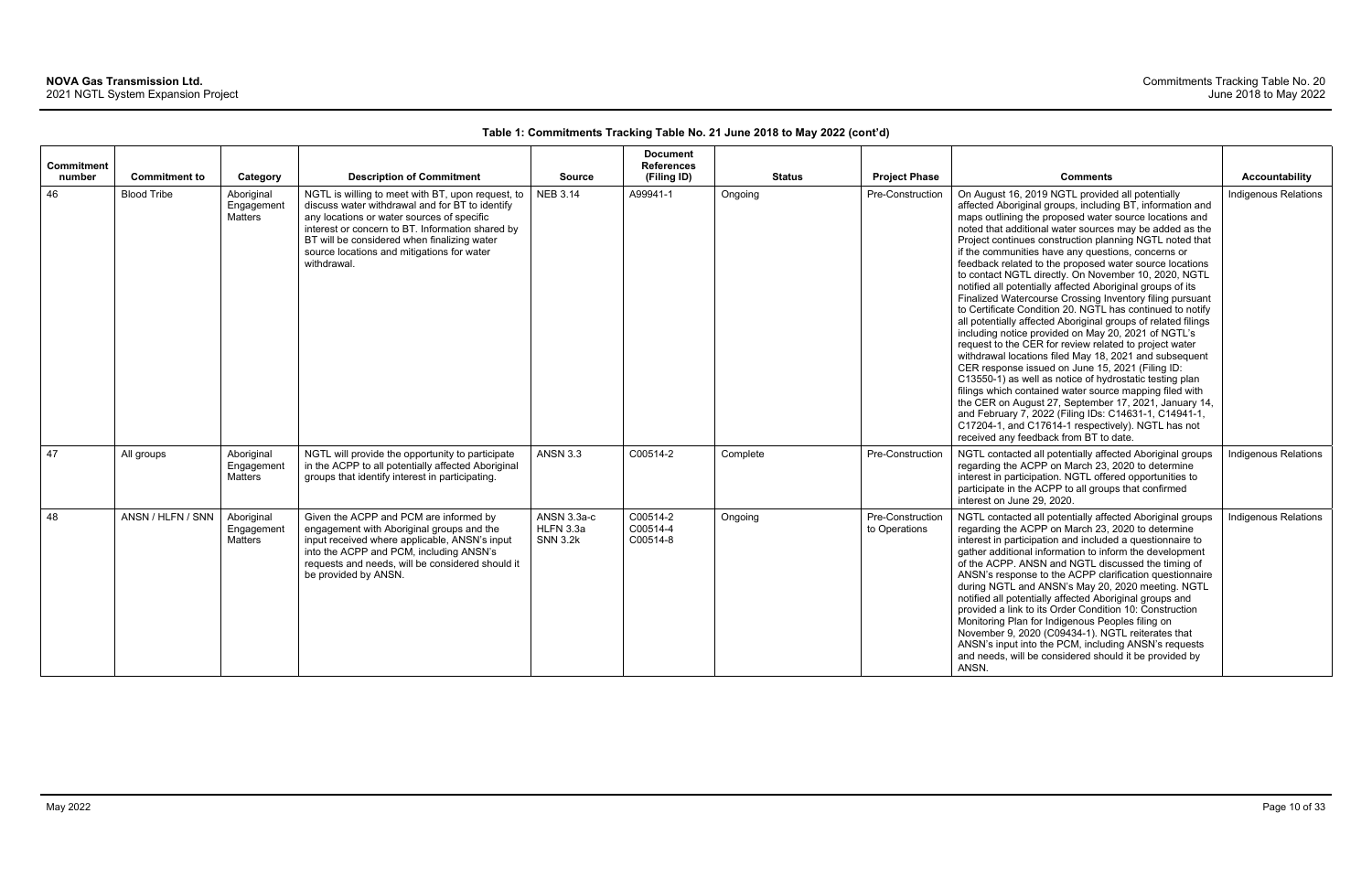| <b>Commitment</b><br>number | <b>Commitment to</b>               | Category                                   | <b>Description of Commitment</b>                                                                                                                                                                                                                                                                                                                                                                                                               | <b>Source</b>                                         | <b>Document</b><br><b>References</b><br>(Filing ID) | <b>Status</b> | <b>Project Phase</b> | <b>Comments</b>                                                                                                                                                                                                                                                                                                                                                                                                                                                                                                                                                                                                                                                                                                                                                                                        | <b>Accountability</b>       |
|-----------------------------|------------------------------------|--------------------------------------------|------------------------------------------------------------------------------------------------------------------------------------------------------------------------------------------------------------------------------------------------------------------------------------------------------------------------------------------------------------------------------------------------------------------------------------------------|-------------------------------------------------------|-----------------------------------------------------|---------------|----------------------|--------------------------------------------------------------------------------------------------------------------------------------------------------------------------------------------------------------------------------------------------------------------------------------------------------------------------------------------------------------------------------------------------------------------------------------------------------------------------------------------------------------------------------------------------------------------------------------------------------------------------------------------------------------------------------------------------------------------------------------------------------------------------------------------------------|-----------------------------|
| 49                          | Gift Lake Métis<br>Settlement      | Aboriginal<br>Engagement<br><b>Matters</b> | NGTL committed to ensure that they [Gift Lake<br>Métis Settlement] received all of the information<br>that we have filed for this Project, as well as to<br>meet with them to discuss any questions they<br>have, as well as how and with regards to our<br>mitigation or the information we've provided, as<br>well as then determine the next steps based on<br>that conversation of what engagement activities<br>might contain after that. | Hearing<br>Transcript<br>Volume 12,<br>Paragraph 6042 | C01035                                              | Complete      | Pre-Construction     | NGTL sent Gift Lake Métis Settlement Project materials<br>on August 19, 2019 and October 8, 2019. NGTL met with<br>Gift Lake Métis Settlement on February 4, 2020.                                                                                                                                                                                                                                                                                                                                                                                                                                                                                                                                                                                                                                     | Indigenous Relations        |
| 50                          | Samson Cree<br><b>Nation</b>       | Aboriginal<br>Engagement<br><b>Matters</b> | NGTL committed to ongoing discussion<br>regarding the mitigation measures proposed in<br>Samson Cree's interim TK study and cumulative<br>effects assessment report.                                                                                                                                                                                                                                                                           | Hearing<br>Transcript<br>Volume 10,<br>Paragraph 4685 | C00982                                              | Complete      | Pre-Construction     | NGTL met with SCN on October 24, 2019, re-provided<br>the responses to the CEA report on October 29, 2019.<br>NGTL provided a copy of NGTL's responses and<br>proposed mitigation measures for the Project-specific<br>issues and concerns identified in SCN's final TK Study<br>report on January 6, 2020. NGTL met with SCN on<br>February 12, 2020, March 11, 2020 and multiple times in<br>July and August which included discussions on topics<br>regarding SCN's recommendations. SCN is participating<br>in the Indigenous Working Group (IWG) related to<br>caribou. SCN is participating in the ACPP on the Deep<br>Valley South/Colt Section. Any further discussion<br>regarding the mitigation measures proposed in SCN's<br>interim report will be addressed through these<br>mechanisms. | <b>Indigenous Relations</b> |
| 51                          | <b>Natural Resources</b><br>Canada | Aboriginal<br>Engagement<br><b>Matters</b> | NGTL committed to engage on the caribou<br>habitat restoration and offset measurement plan<br>with interested Aboriginal groups.                                                                                                                                                                                                                                                                                                               | NRCan 1.1                                             | C00514-5                                            | Complete      | Pre-construction     | NGTL provided all potentially affected Aboriginal groups<br>a draft of the revised CHROMP for feedback on August<br>18, 2020. NGTL provided all potentially affected<br>Aboriginal groups notice that NGTL filed a Revised<br>Caribou Habitat Restoration and Offset Measures Plan<br>(CHROMP), which included relevant feedback provided<br>by Aboriginal groups, with the CER, pursuant to<br>Condition 6 of the Certificate on November 12, 2020. The<br>notice contained a link to the revised CHROMP and Filing<br>ID (C09519-1). NGTL will also seek to establish an IWG<br>in accordance with Certificate Condition 35.                                                                                                                                                                         | Indigenous Relations        |
| 52                          | <b>Natural Resources</b><br>Canada | Aboriginal<br>Engagement<br>Matters        | NGTL is willing to meet with any Aboriginal<br>group expressing an interest in potential<br>contracting, employment, and training<br>opportunities, where NGTL can discuss its<br>contracting process and develop an<br>understanding of the Aboriginal group's<br>capacities.                                                                                                                                                                 | NRCan 1.2                                             | C00514-5                                            | Ongoing       | Pre-construction     | Meetings have and continue to occur with Aboriginal<br>groups and information has been shared with groups that<br>have expressed interest.                                                                                                                                                                                                                                                                                                                                                                                                                                                                                                                                                                                                                                                             | <b>Indigenous Relations</b> |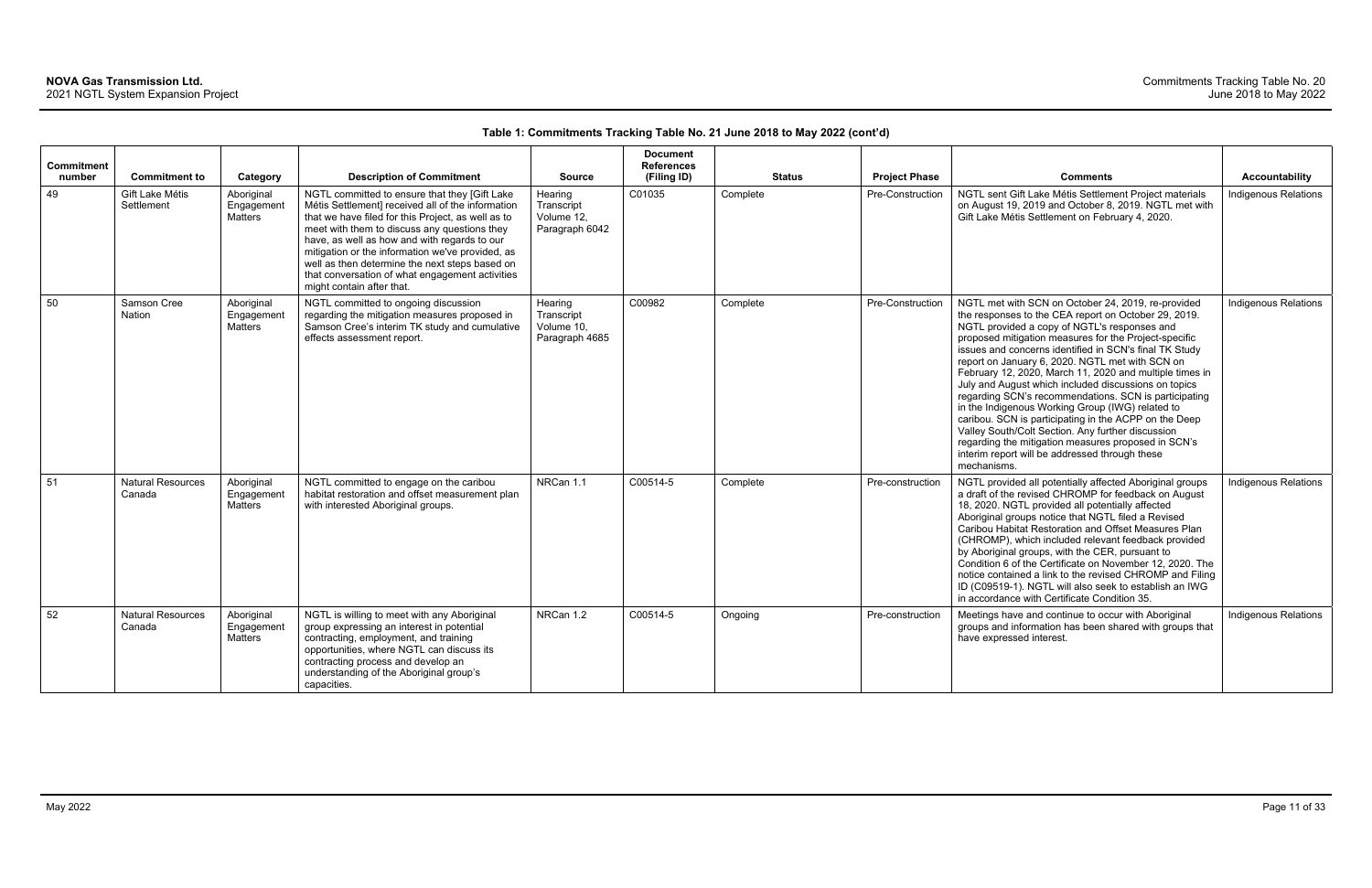| <b>Commitment</b><br>number | <b>Commitment to</b>               | Category                            | <b>Description of Commitment</b>                                                                                                                                                                                                                                                                                                                                                                                                        | <b>Source</b>                                         | <b>Document</b><br><b>References</b><br>(Filing ID) | <b>Status</b> | <b>Project Phase</b> | <b>Comments</b>                                                                                                                                                                                                                                                                                                                                                                                                                                                                                                                                                                                                                                                                                                                                                                                                                                                                                                                                                                                                                                                                                                                                                                                                                                                                                                                    | <b>Accountability</b>       |
|-----------------------------|------------------------------------|-------------------------------------|-----------------------------------------------------------------------------------------------------------------------------------------------------------------------------------------------------------------------------------------------------------------------------------------------------------------------------------------------------------------------------------------------------------------------------------------|-------------------------------------------------------|-----------------------------------------------------|---------------|----------------------|------------------------------------------------------------------------------------------------------------------------------------------------------------------------------------------------------------------------------------------------------------------------------------------------------------------------------------------------------------------------------------------------------------------------------------------------------------------------------------------------------------------------------------------------------------------------------------------------------------------------------------------------------------------------------------------------------------------------------------------------------------------------------------------------------------------------------------------------------------------------------------------------------------------------------------------------------------------------------------------------------------------------------------------------------------------------------------------------------------------------------------------------------------------------------------------------------------------------------------------------------------------------------------------------------------------------------------|-----------------------------|
| 53                          | <b>Natural Resources</b><br>Canada | Aboriginal<br>Engagement<br>Matters | NGTL has committed to ongoing engagement<br>throughout all phases of the Project and<br>Aboriginal groups will have an opportunity to<br>provide feedback post-construction through<br>ongoing engagement with Regional Liaisons and<br>TC Energy's Public Awareness (PA) Program.<br>NGTL has committed to respond to any<br>Aboriginal group's concerns post-construction<br>and address potential issues on a case-by-case<br>basis. | NRCan 3                                               | C00514-5                                            | Ongoing       | Post-construction    |                                                                                                                                                                                                                                                                                                                                                                                                                                                                                                                                                                                                                                                                                                                                                                                                                                                                                                                                                                                                                                                                                                                                                                                                                                                                                                                                    | Indigenous Relations        |
| 54                          | <b>ANSN</b>                        | Aboriginal<br>Engagement<br>Matters | Continue to have discussions with NGTL about<br>the route and to together review some of what<br>we've heard today and have NGTL hear their<br>serious concerns and try to work together to find<br>a solution.                                                                                                                                                                                                                         | Hearing<br>Transcript<br>Volume 11,<br>Paragraph 5407 | C01007                                              | Complete      | Pre-Construction     | NGTL has been working with ANSN since August 2019<br>regarding routing through the Little Smoky Caribou<br>Range and working collaboratively in regard to caribou<br>mitigation, and the planning and implementation of the<br>CHROMP. NGTL and ANSN have continued meeting and<br>sharing information regarding the routing through the<br>caribou range and potential ANSN involvement in the<br>CHROMP since October 2019, most recently on May 20,<br>2020. NGTL provided ANSN a draft of the revised<br>CHROMP for feedback on August 18, 2020. To date,<br>ANSN has not provided NGTL feedback on the draft<br>revised CHROMP. ANSN is participating in the Project<br>IWG and NGTL notified all potentially affected Aboriginal<br>groups engaged on the Project that it filed its IWG for the<br>Little Smoky Caribou Range Progress Report No. 1 on<br>June 23, 2021 (Filing ID: C13705-1) and relatedly, that it<br>filed its CER IR No. 15 response (Filing ID: C14398-1) on<br>August 10, 2021. IWG-related updates will continue to be<br>filed with the CER pursuant to the required timing<br>stipulated in Certificate Condition 35. ANSN concerns<br>regarding the route through the Little Smoky Caribou<br>Range will be addressed through the discussions in the<br>IWG on mitigation, monitoring and offsets. | Indigenous Relations        |
| 55                          | <b>Enoch Cree Nation</b>           | Aboriginal<br>Engagement<br>Matters | Upon receipt, NGTL will review the final report<br>results and provide a response to Enoch Cree<br>Nation.                                                                                                                                                                                                                                                                                                                              | Condition<br>Compliance: s52<br>Condition 10          | C07968-1                                            | Complete      | Pre-Construction     | Final report received July 8, 2020 for the Grande Prairie<br>Mainline Loop No. 2 (Karr, Deep Valley and Colt<br>Sections) and Edson Mainline Loop No. 2 (Robb<br>Section), Edson Mainline Loop No. 4 (Dismal Creek and<br>Brewster Sections), and Nordegg Compressor Station<br>Unit Addition. NGTL reviewed the final report and<br>provided a response to Enoch Cree Nation on<br>October 22, 2020.                                                                                                                                                                                                                                                                                                                                                                                                                                                                                                                                                                                                                                                                                                                                                                                                                                                                                                                              | <b>Indigenous Relations</b> |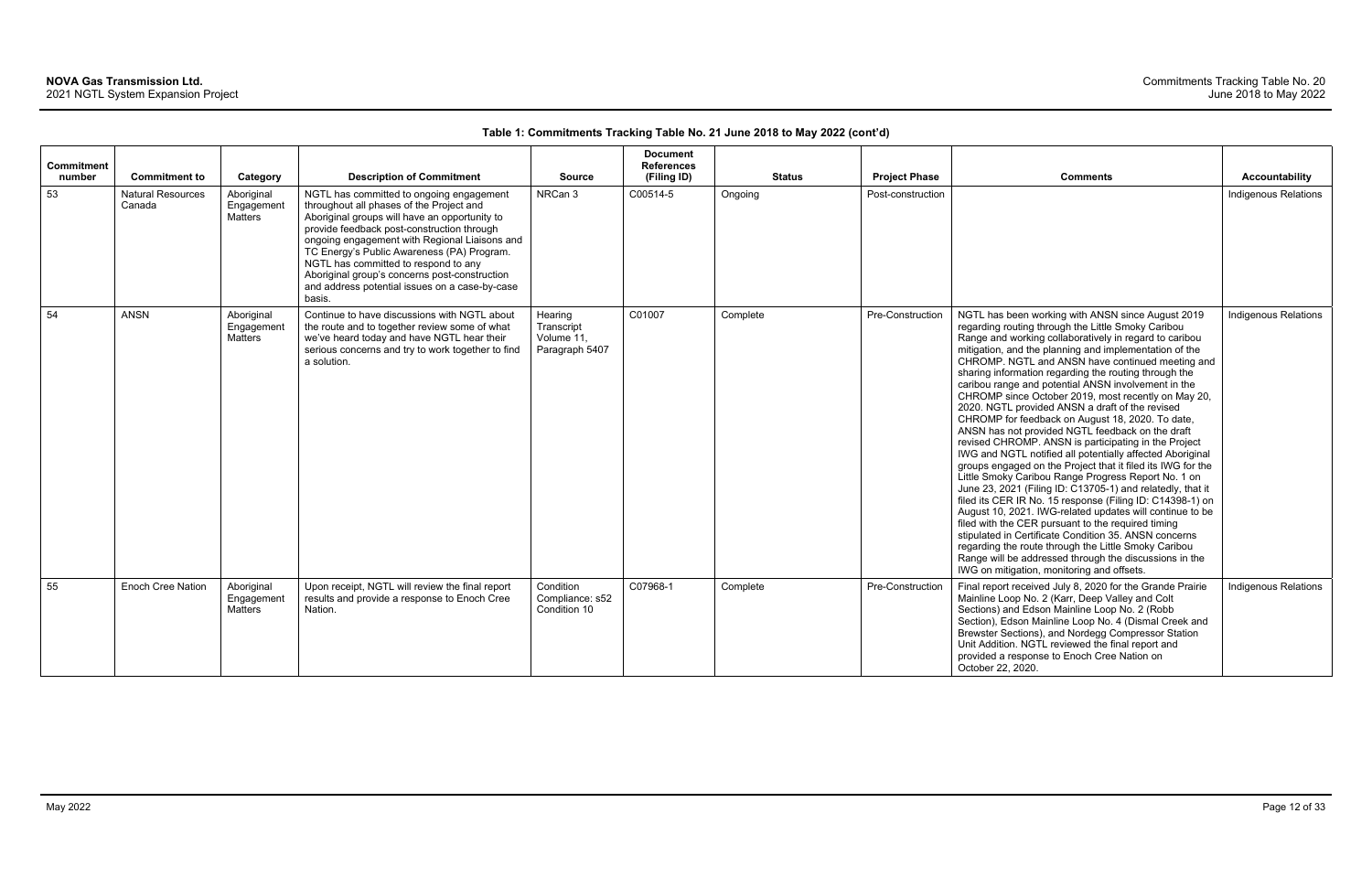| Commitment<br>number | <b>Commitment to</b>             | Category                            | <b>Description of Commitment</b>                                                                                                                    | <b>Source</b>                                | <b>Document</b><br><b>References</b><br>(Filing ID) | <b>Status</b>           | <b>Project Phase</b> | <b>Comments</b>                                                                                                                                                                                                                                                                                                                                                                                                                                                                                                                                                        | <b>Accountability</b>       |
|----------------------|----------------------------------|-------------------------------------|-----------------------------------------------------------------------------------------------------------------------------------------------------|----------------------------------------------|-----------------------------------------------------|-------------------------|----------------------|------------------------------------------------------------------------------------------------------------------------------------------------------------------------------------------------------------------------------------------------------------------------------------------------------------------------------------------------------------------------------------------------------------------------------------------------------------------------------------------------------------------------------------------------------------------------|-----------------------------|
| 56                   | Gift Lake Métis<br>Settlement    | Aboriginal<br>Engagement<br>Matters | Upon receipt, NGTL will review the report results<br>and provide a response to Gift Lake Métis<br>Settlement.                                       | Condition<br>Compliance: s52<br>Condition 10 | C07968-1                                            | <b>Ongoing</b> Complete | Pre-Construction     | A LOA for the Grande Prairie Mainline Loop No. 2 (Karr<br>and Deep Valley sections) was sent to Gift Lake Métis<br>Settlement (GLMS) on August 13, 2020. On October 27,<br>2021, GLMS confirmed that they completed their<br>fieldwork. Final report received February 9, 2022 for the<br>Grande Prairie Mainline Loop No. 2 (Karr and Deep<br>Valley Sections). NGTL will review the final report and<br>provide a response to Gift Lake Métis Settlement. NGTL<br>reviewed the final report and provided a response to Gift<br>Lake Métis Settlement on May 20, 2022 | Indigenous Relations        |
| 57                   | Kapawe'no First<br>Nation        | Aboriginal<br>Engagement<br>Matters | Upon receipt, NGTL will review the TK report<br>and provide a response to Kapawe'no First<br>Nation.                                                | Condition<br>Compliance: s52<br>Condition 10 | C07968-1                                            | Complete                | Pre-Construction     | The TK Protocol agreement with Kapawe'no First Nation<br>and NGTL was finalized on October 14, 2020. Kapawe'no<br>First Nation completed TK fieldwork in 2020. Final report<br>received March 24, 2021 and Letter from Chief to<br>approve the final report and provide additional TK<br>information was received March 26, 2021 for Valhalla,<br>Elmworth and Karr sections. NGTL reviewed the final<br>report and a Letter from Chief, and provided a response<br>to Kapawe'no First Nation on May 4, 2021.                                                          | Indigenous Relations        |
| 58                   | Kelly Lake First<br>Nation       | Aboriginal<br>Engagement<br>Matters | Upon receipt, NGTL will review the final TK<br>report and provide a response to Kelly Lake First<br>Nation.                                         | Condition<br>Compliance: s52<br>Condition 10 | C07968-1                                            | Complete                | Pre-Construction     | Kelly Lake First Nation completed TK fieldwork in<br>October 2020. Final report received March 8, 2021 for the<br>Grande Prairie Mainline Loop No. 2 (Karr, and Deep<br>Valley Sections); GPML Loop No. 3 (Elmworth Section);<br>and Edson Mainline Loop No. 4 (Dismal Creek Section).<br>NGTL reviewed the final report and provided a response<br>to Kelly Lake First Nation on April 30, 2021.                                                                                                                                                                      | Indigenous Relations        |
| 59                   | Montana First<br><b>Nation</b>   | Aboriginal<br>Engagement<br>Matters | NGTL awaits Montana First Nation's final TK<br>report. Upon receipt, NGTL will review the report<br>and provide a response to Montana First Nation. | Condition<br>Compliance: s52<br>Condition 10 | C07968-1                                            | Ongoing                 | Pre-Construction     |                                                                                                                                                                                                                                                                                                                                                                                                                                                                                                                                                                        | <b>Indigenous Relations</b> |
| 60                   | Nakcowinewak<br>Nation of Canada | Aboriginal<br>Engagement<br>Matters | Upon receipt of a TK report, NGTL will review<br>the report and provide a response to<br>Nakcowinewak Nation of Canada.                             | Condition<br>Compliance: s52<br>Condition 10 | C07968-1                                            | Complete                | Pre-Construction     | Nakcowinewak Nation of Canada' final report received<br>December 1, 2020 for the for the Grande Prairie Mainline<br>Loop No. 2 (Karr, Deep Valley and Colt Sections) and<br>Edson Mainline Loop No. 2 (Robb Section), and Edson<br>Mainline Loop No. 4 (Dismal Creek and Brewster<br>Sections), NGTL reviewed the final report and provided a<br>response to Nakcowinewak Nation of Canada on<br>February 22, 2021.                                                                                                                                                    | Indigenous Relations        |
| 61                   | Nose Creek<br>Community          | Aboriginal<br>Engagement<br>Matters | Upon receipt, NGTL will review the TK report<br>and provide a response to Nose Creek<br>Community.                                                  | Condition<br>Compliance: s52<br>Condition 10 | C07968-1                                            | Complete                | Pre-Construction     | Nose Creek Community's final report received<br>September 17, 2020, for the Grande Prairie Mainline<br>Loop No. 3 (Valhalla and Elmworth sections). NGTL<br>reviewed the report and provided a response to Nose<br>Creek Community on October 27, 2020. NGTL received<br>an email with four additional mitigation questions from<br>Nose Creek Community related to the Elmworth section<br>on October 28, 2020. NGTL provided a response to Nose<br>Creek Community's questions on November 17, 2020                                                                  | <b>Indigenous Relations</b> |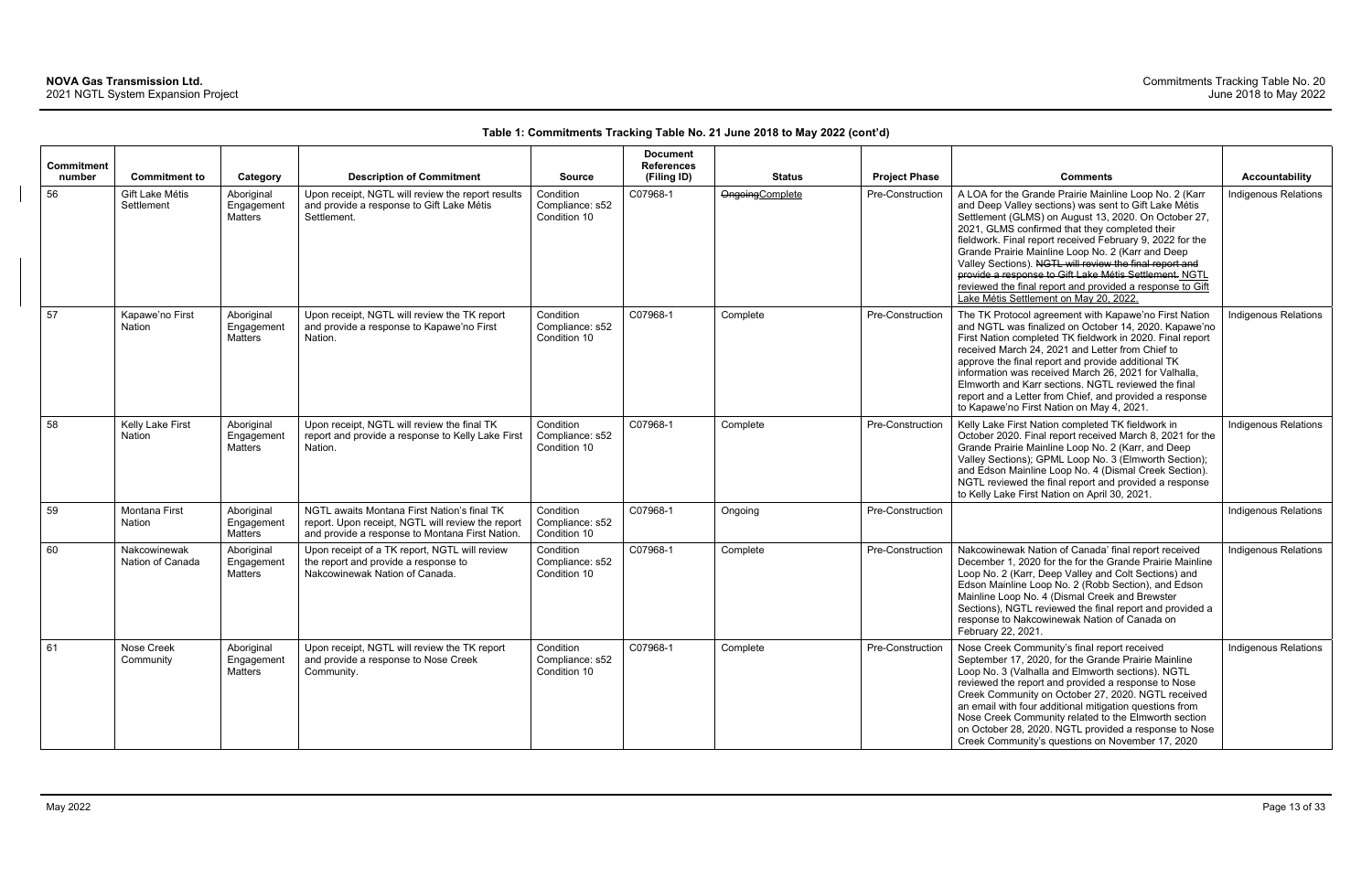| <b>Commitment</b><br>number | <b>Commitment to</b>                | Category                            | <b>Description of Commitment</b>                                                                                                                                                                                                                                                                                                                                 | <b>Source</b>                                | <b>Document</b><br><b>References</b><br>(Filing ID) |          | <b>Status</b> | <b>Project Phase</b>               | <b>Comments</b>                                                                                                                                                                                                                                                                                                                                                 | <b>Accountability</b>          |
|-----------------------------|-------------------------------------|-------------------------------------|------------------------------------------------------------------------------------------------------------------------------------------------------------------------------------------------------------------------------------------------------------------------------------------------------------------------------------------------------------------|----------------------------------------------|-----------------------------------------------------|----------|---------------|------------------------------------|-----------------------------------------------------------------------------------------------------------------------------------------------------------------------------------------------------------------------------------------------------------------------------------------------------------------------------------------------------------------|--------------------------------|
| 62                          | <b>Paul First Nation</b>            | Aboriginal<br>Engagement<br>Matters | Upon receipt of a Final TK report, NGTL will<br>review the report and provide a response to Paul<br>First Nation.                                                                                                                                                                                                                                                | Condition<br>Compliance: s52<br>Condition 10 | C07968-1                                            | Complete |               | Pre-Construction                   | NGTL received a Letter of No Concern on August 27,<br>2020 and a request to close off the TK project related to<br>the Colt, Deep Valley and Brewster sections. NGTL<br>remains committed to provide responses to Paul First<br>Nation upon receipt of additional information, should any<br>arise.<br>NGTL reviewed additional field information received from | Indigenous Relations           |
|                             |                                     |                                     |                                                                                                                                                                                                                                                                                                                                                                  |                                              |                                                     |          |               |                                    | Paul First Nation on June 2, 2020 for the GPML Loop No.<br>3 (Valhalla and Elmworth Sections) and GPML Loop No.<br>2 (Karr Section) and provided a response to Paul First<br>Nation on November 10, 2020.                                                                                                                                                       |                                |
| 63                          | Saddle Lake Cree<br>Nation          | Aboriginal<br>Engagement<br>Matters | Upon receipt of a Final TK report, NGTL will<br>review the report and provide a response to<br>Saddle Lake Cree Nation                                                                                                                                                                                                                                           | Condition<br>Compliance: s52<br>Condition 10 | C07968-1                                            | Ongoing  |               | Pre-Construction                   |                                                                                                                                                                                                                                                                                                                                                                 | <b>Indigenous Relations</b>    |
| 64                          | <b>Sucker Creek First</b><br>Nation | Aboriginal<br>Engagement<br>Matters | Upon receipt of a Final TK report, NGTL will<br>review the report and provide a response to<br>Sucker Creek First Nation.                                                                                                                                                                                                                                        | Condition<br>Compliance: s52<br>Condition 10 | C07968-1                                            | Complete |               | Pre-Construction                   | NGTL received the final TK report for the GPML Loop No.<br>2 (Karr Section) on September 2, 2020 and provided a<br>response to Sucker Creek First Nation on<br>October 27, 2020.                                                                                                                                                                                | Indigenous Relations           |
| 65                          |                                     |                                     |                                                                                                                                                                                                                                                                                                                                                                  |                                              |                                                     |          |               |                                    | Duplicate to Commitment 106.                                                                                                                                                                                                                                                                                                                                    |                                |
| 66                          |                                     |                                     |                                                                                                                                                                                                                                                                                                                                                                  |                                              |                                                     |          |               |                                    | Duplicate to Commitment 106.                                                                                                                                                                                                                                                                                                                                    |                                |
| 67                          |                                     |                                     |                                                                                                                                                                                                                                                                                                                                                                  |                                              |                                                     |          |               |                                    | Duplicate to Commitment 106.                                                                                                                                                                                                                                                                                                                                    |                                |
| 68                          | <b>National Energy</b><br>Board     | Design<br>Matters                   | TransCanada will provide technical oversight for<br>pipeline engineering and technical activities, and<br>will also ensure coordination with prime<br>contractors and other third-party engineering<br>consultants to ensure that TransCanada's<br>engineering specifications and project<br>requirements are met.                                               | Application<br>Section 7.2.3                 | A92619                                              | Ongoing  |               | Pre-Construction<br>/ Construction |                                                                                                                                                                                                                                                                                                                                                                 | <b>Project Engineering</b>     |
| 69                          | <b>National Energy</b><br>Board     | Design<br>Matters                   | All purchased items and contracted services will<br>be obtained from suppliers and contractors of<br>assessed capabilities who have been pre-<br>qualified in accordance with TransCanada's<br>internal supplier management and pre-<br>qualification procedures or have been pre-<br>qualified by a prime contractor to TransCanada.                            | Application<br>Section 7.2.3                 | A92619                                              | Complete |               | Pre-Construction                   |                                                                                                                                                                                                                                                                                                                                                                 | <b>Project Engineering</b>     |
| 70                          | <b>National Energy</b><br>Board     | Construction<br>Matters             | During construction, each prime contractor will<br>be responsible for ensuring the work performed<br>is in accordance with contract documents,<br>Project design, applicable standards,<br>specifications and procedures, and the Project-<br>specific quality plan. TransCanada inspectors<br>will monitor all construction activities to ensure<br>compliance. | Application<br>Section 7.2.3                 | A92619                                              | Ongoing  |               | Construction                       |                                                                                                                                                                                                                                                                                                                                                                 | Pipeline Project<br>Management |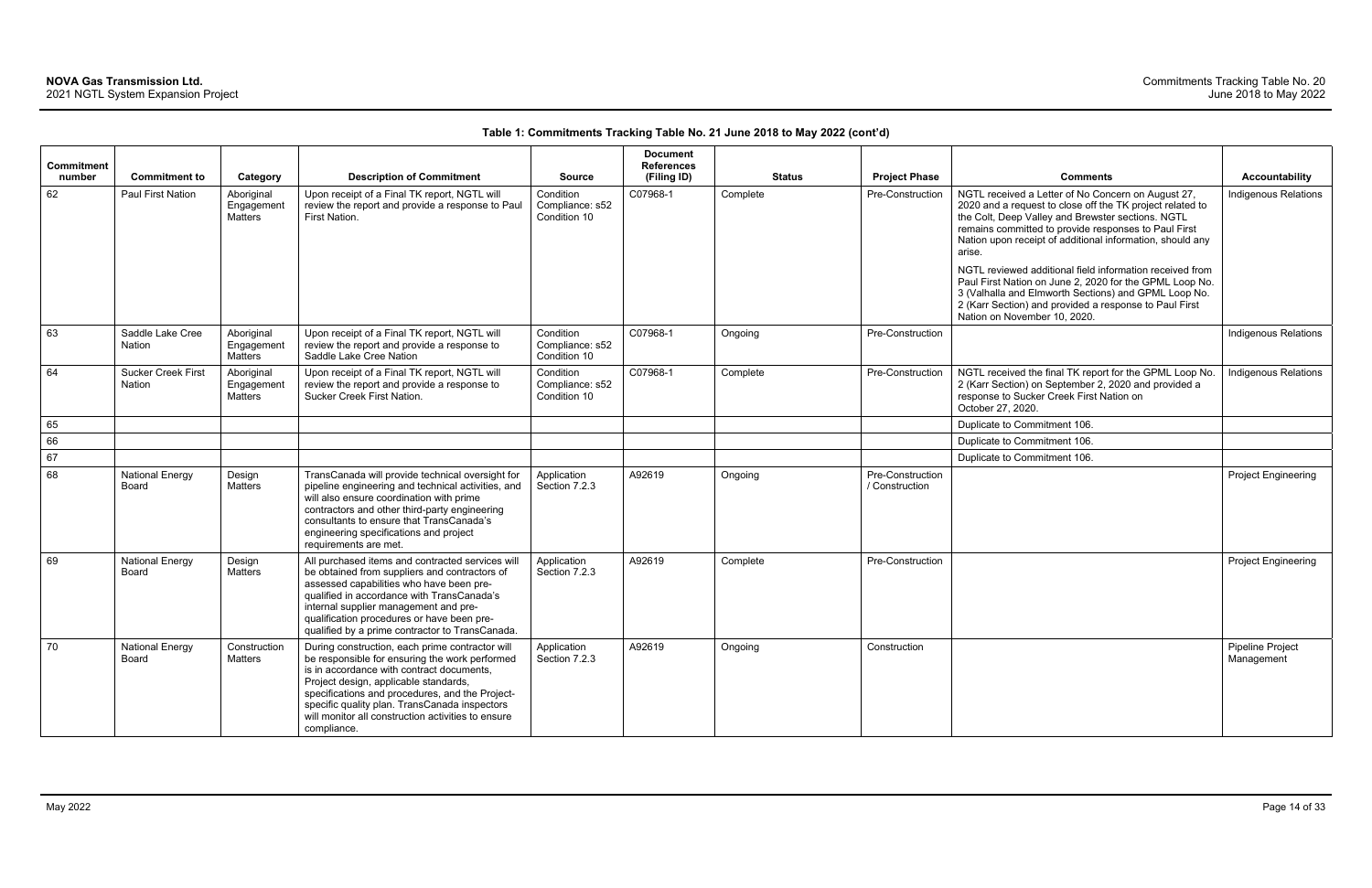| <b>Commitment</b><br>number | <b>Commitment to</b>                   | Category                | <b>Description of Commitment</b>                                                                                                                                                                                                                                           | <b>Source</b>                | <b>Document</b><br><b>References</b><br>(Filing ID) | <b>Status</b> | <b>Project Phase</b>               | <b>Comments</b>                                                                                                                                                                                                                                                               | <b>Accountability</b>          |
|-----------------------------|----------------------------------------|-------------------------|----------------------------------------------------------------------------------------------------------------------------------------------------------------------------------------------------------------------------------------------------------------------------|------------------------------|-----------------------------------------------------|---------------|------------------------------------|-------------------------------------------------------------------------------------------------------------------------------------------------------------------------------------------------------------------------------------------------------------------------------|--------------------------------|
| 71                          | <b>National Energy</b><br>Board        | Engineering<br>Matters  | Design changes during construction will be<br>managed in accordance with the appropriate<br>change management procedures and in<br>accordance with TransCanada's standard<br>engineering practices.                                                                        | Application<br>Section 7.2.3 | A92619                                              | Ongoing       | Construction                       |                                                                                                                                                                                                                                                                               | <b>Project Engineering</b>     |
| 72                          | <b>National Energy</b><br>Board        | Engineering<br>Matters  | The primary coating for the external surface of<br>the below ground pipe will be fusion-bonded<br>epoxy (FBE). Field girth welds will be protected<br>with a liquid applied coating                                                                                        | Application<br>Section 7.5.1 | A92619                                              | Ongoing       | Pre-construction                   |                                                                                                                                                                                                                                                                               | <b>Project Engineering</b>     |
| 73                          | <b>National Energy</b><br>Board        | Construction<br>Matters | An additional mechanical protection system,<br>such as sand padding or rock shield, will be<br>used if large and/or angular backfill material is<br>encountered.                                                                                                           | Application<br>Section 7.5.1 | A92619                                              | Ongoing       | Construction                       |                                                                                                                                                                                                                                                                               | Pipeline Project<br>Management |
| 74                          | <b>National Energy</b><br>Board        | Engineering<br>Matters  | Abrasion-resistant coating will be used where<br>pipe is installed using boring, HDD or other<br>methods that could cause abrasion to the<br>coating during installation.                                                                                                  | Application<br>Section 7.5.1 | A92619                                              | Ongoing       | Pre-construction<br>/ Construction | Pipe ordered includes abrasion coated pipe based on<br>planned bored pipe installation. Additional quantities of<br>abrasion coated pipe have also been included in the<br>event that a bored pipe installation not previously<br>identified is required during construction. | <b>Project Engineering</b>     |
| 75                          | <b>National Energy</b><br>Board        | Engineering<br>Matters  | Below-ground assembly piping will be protected<br>with a liquid applied coating. Above-ground<br>piping will be primed and painted.                                                                                                                                        | Application<br>Section 7.5.1 | A92619                                              | Ongoing       | Pre-construction<br>/ Construction |                                                                                                                                                                                                                                                                               | <b>Project Engineering</b>     |
| 76                          | <b>National Energy</b><br>Board        | Engineering<br>Matters  | In addition to the pipe coating, CP will be<br>provided through impressed current CP systems,<br>which may consist of existing CP systems as<br>well as new CP systems if required, and will<br>include groundbeds and rectifiers as determined<br>during detailed design. | Application<br>Section 7.5.2 | A92619                                              | Ongoing       | Pre-construction<br>/ Construction |                                                                                                                                                                                                                                                                               | <b>Project Engineering</b>     |
| 77                          | <b>National Energy</b><br><b>Board</b> | Engineering<br>Matters  | CP test points will be installed, where required,<br>along the pipeline and at road, foreign pipeline<br>and utility crossings.                                                                                                                                            | Application<br>Section 7.5.2 | A92619                                              | Ongoing       | Pre-construction<br>/ Construction |                                                                                                                                                                                                                                                                               | <b>Project Engineering</b>     |
| 78                          | <b>National Energy</b><br>Board        | Engineering<br>Matters  | NGTL will install launchers and receivers on the<br>pipeline sections, for the purposes of ILI, during<br>construction                                                                                                                                                     | Application<br>Section 7.5.2 | A92619                                              | Ongoing       | Pre-construction<br>/ Construction |                                                                                                                                                                                                                                                                               | <b>Project Engineering</b>     |
| 79                          |                                        |                         |                                                                                                                                                                                                                                                                            |                              |                                                     |               |                                    | Duplicate to Commitment 106.                                                                                                                                                                                                                                                  |                                |
| 80                          | <b>National Energy</b><br>Board        | Engineering<br>Matters  | The geotechnical reports will be provided to the<br>Board in supplemental filings.                                                                                                                                                                                         | Application<br>Section 7.6   | A92619                                              | Complete      | Pre-construction                   | NGTL filed the geotechnical reports in Certificate<br>Condition 8 on November 5, 2020 (C09392-1).                                                                                                                                                                             | <b>Project Engineering</b>     |
| 81                          | <b>National Energy</b><br>Board        | Engineering<br>Matters  | Mitigation measures will be implemented in<br>organic terrain locations that pose risk to the<br>pipeline sections.                                                                                                                                                        | Application<br>Section 7.6.2 | A92619                                              | Ongoing       | Pre-construction<br>/ Construction |                                                                                                                                                                                                                                                                               | <b>Project Engineering</b>     |
| 82                          | <b>National Energy</b><br>Board        | Construction<br>Matters | NGTL will award separate contracts for portions<br>of the Project work outside the scope of the<br>prime contractor construction contracts, such as<br>construction surveying, inspection and NDE.                                                                         | Application<br>Section 8.1.1 | A92619                                              | Complete      | Construction                       |                                                                                                                                                                                                                                                                               | Pipeline Project<br>Management |

| <b>Comments</b>                                                                                                                                                                                                                                                               | <b>Accountability</b>          |
|-------------------------------------------------------------------------------------------------------------------------------------------------------------------------------------------------------------------------------------------------------------------------------|--------------------------------|
|                                                                                                                                                                                                                                                                               | Project Engineering            |
|                                                                                                                                                                                                                                                                               |                                |
|                                                                                                                                                                                                                                                                               |                                |
|                                                                                                                                                                                                                                                                               | <b>Project Engineering</b>     |
|                                                                                                                                                                                                                                                                               |                                |
|                                                                                                                                                                                                                                                                               | Pipeline Project<br>Management |
| Pipe ordered includes abrasion coated pipe based on<br>planned bored pipe installation. Additional quantities of<br>abrasion coated pipe have also been included in the<br>event that a bored pipe installation not previously<br>identified is required during construction. | <b>Project Engineering</b>     |
|                                                                                                                                                                                                                                                                               | <b>Project Engineering</b>     |
|                                                                                                                                                                                                                                                                               | Project Engineering            |
|                                                                                                                                                                                                                                                                               | <b>Project Engineering</b>     |
|                                                                                                                                                                                                                                                                               | Project Engineering            |
| Duplicate to Commitment 106.                                                                                                                                                                                                                                                  |                                |
| NGTL filed the geotechnical reports in Certificate<br>Condition 8 on November 5, 2020 (C09392-1).                                                                                                                                                                             | <b>Project Engineering</b>     |
|                                                                                                                                                                                                                                                                               | Project Engineering            |
|                                                                                                                                                                                                                                                                               | Pipeline Project<br>Management |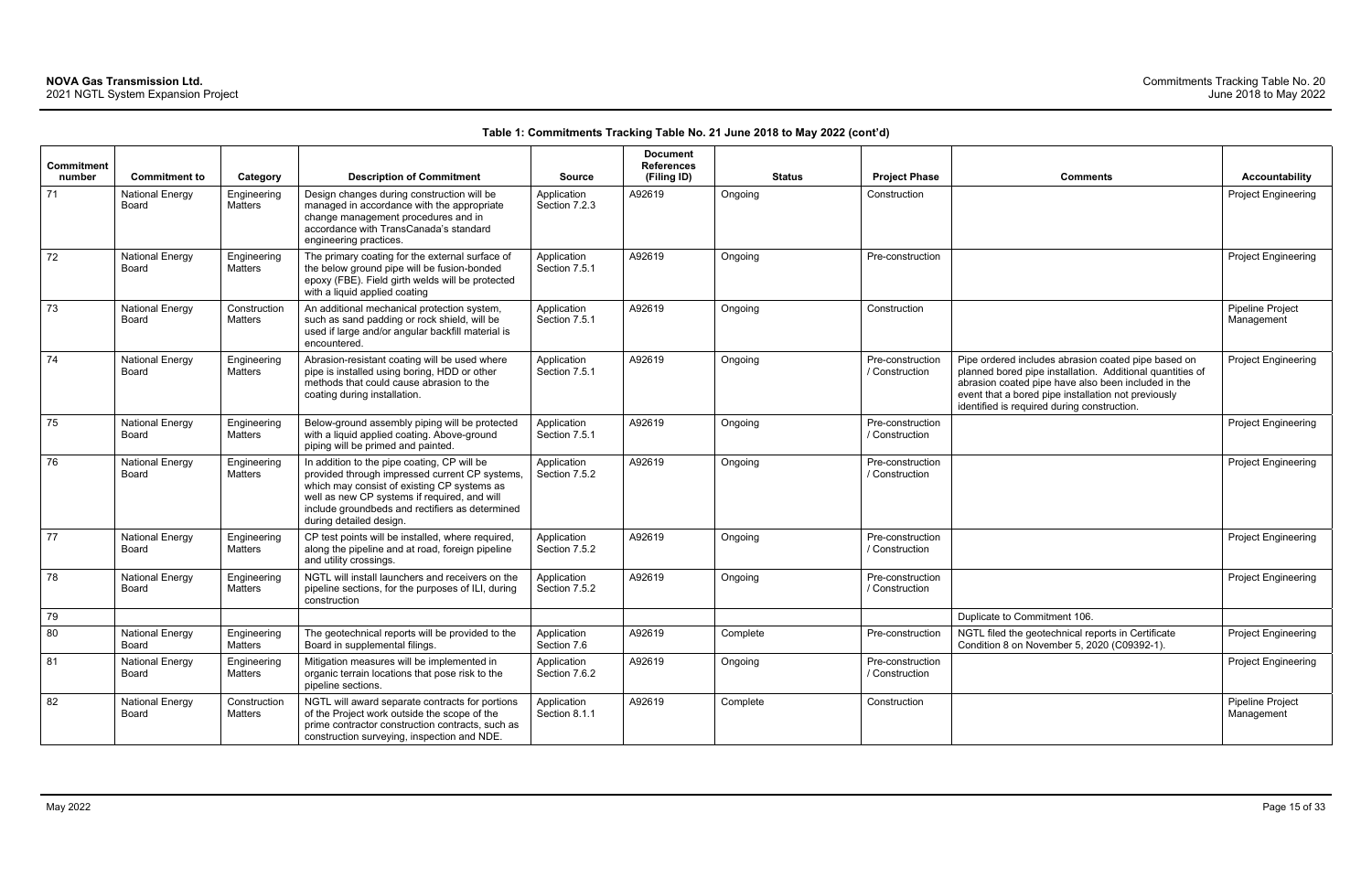|                             |                                 |                                |                                                                                                                                                                                                                                                                              |                              | <b>Document</b>                  |                |                                    |                                                                                                                                                                                                                                                                                                                                                                                                                                                                                                                 |                                                          |
|-----------------------------|---------------------------------|--------------------------------|------------------------------------------------------------------------------------------------------------------------------------------------------------------------------------------------------------------------------------------------------------------------------|------------------------------|----------------------------------|----------------|------------------------------------|-----------------------------------------------------------------------------------------------------------------------------------------------------------------------------------------------------------------------------------------------------------------------------------------------------------------------------------------------------------------------------------------------------------------------------------------------------------------------------------------------------------------|----------------------------------------------------------|
| <b>Commitment</b><br>number | <b>Commitment to</b>            | Category                       | <b>Description of Commitment</b>                                                                                                                                                                                                                                             | <b>Source</b>                | <b>References</b><br>(Filing ID) | <b>Status</b>  | <b>Project Phase</b>               | <b>Comments</b>                                                                                                                                                                                                                                                                                                                                                                                                                                                                                                 | <b>Accountability</b>                                    |
| 83                          | <b>National Energy</b><br>Board | Construction<br>Matters        | Pipeline construction activities will progress in a<br>manner that will avoid applicable wildlife timing<br>restrictions, where feasible. Where wildlife timing<br>restrictions cannot be avoided, NGTL will work<br>with the appropriate agencies to develop<br>mitigation. | Application<br>Section 8.2   | A92619                           | Ongoing        | Construction                       |                                                                                                                                                                                                                                                                                                                                                                                                                                                                                                                 | Pipeline Project<br>Management                           |
| 84                          | <b>National Energy</b><br>Board | Construction<br>Matters        | The pipeline ROW will be assessed during<br>spring/summer following construction to evaluate<br>reclamation requirements.                                                                                                                                                    | Application<br>Section 8.2   | A92619                           | PlannedOngoing | Post-<br>Construction              | Final cleanup and construction of certain Project<br>components is ongoing. Post-construction assessments<br>of the pipeline ROW will be initiated after final cleanup.                                                                                                                                                                                                                                                                                                                                         | Environment                                              |
| 85                          | <b>National Energy</b><br>Board | Construction<br>Matters        | Construction access will maximize the use of<br>existing public roads as well as privately owned<br>and maintained all-season and seasonal industry<br>roads                                                                                                                 | Application<br>Section 8.4   | A92619                           | Ongoing        | Pre-construction<br>/ Construction | Construction is ongoing                                                                                                                                                                                                                                                                                                                                                                                                                                                                                         | <b>Project Engineering</b>                               |
| 86                          | <b>National Energy</b><br>Board | Construction<br><b>Matters</b> | NGTL will develop a Safety Management Plan<br>(SMP) that provides details on the roles and<br>responsibilities of the project/construction<br>management teams and other, relevant safety<br>information associated with the Project.                                        | Application<br>Section 8.6   | A92619                           | Complete       | Pre-Construction                   | Safety Management Plans are in place for the Project.                                                                                                                                                                                                                                                                                                                                                                                                                                                           | Pipeline Project<br>Management                           |
| 87                          | <b>National Energy</b><br>Board | Construction<br><b>Matters</b> | NGTL will consult with regional emergency<br>response agencies to ensure that appropriate<br>communications, understanding and cooperation<br>are in place for the Project during construction.                                                                              | Application<br>Section 8.6   | A92619                           | Complete       | Pre-Construction                   | Notifications were sent to emergency response partners<br>prior to construction and NGTL continues to consult with<br>these agencies on an ongoing basis.                                                                                                                                                                                                                                                                                                                                                       | Pipeline Project<br>Management                           |
| 88                          | <b>National Energy</b><br>Board | Construction<br>Matters        | A hydrostatic test plan will be prepared during<br>detailed design and submitted to the Board<br>before hydrotesting of the pipeline sections.                                                                                                                               | Application<br>Section 8.8.5 | A92619                           | Ongoing        | Pre-Construction                   | NGTL filed the hydrostatic test plans for the Valhalla and<br>Elmworth Sections on August 25, 2021 (C14631) and for<br>the Karr, Dismal Creek and Brewster Sections on<br>September 15, 2021 (C14941). NGTL submitted the<br>hydrostatic test plans for the Robb Section and the Deep<br>Valley North section - mainline test from KP 64+309 to<br>69+550 on January 14, 2022 (C17205). NGTL submitted<br>the hydrostatic test plan for Karr Section - mainline test<br>section 2 on February 7, 2022 (C17614). | Pipeline Project<br>Management                           |
| 89                          | <b>National Energy</b><br>Board | Engineering<br>Matters         | The compressor station unit additions will be<br>designed, constructed and operated in<br>accordance with CSA Z662-15 and the OPR, as<br>well as other industry standards and<br>TransCanada specifications                                                                  | Application<br>Section 9.3   | A92619                           | Complete       | Pre-Construction                   | The Project is designed in accordance with CSA Z662-19<br>and OPR SOR/99-294. CSA Z662-15 has been<br>superseded by CSA Z662-19 as committed to by NGTL<br>in Commitment 106. Compressor station unit addition<br>engineering is complete.                                                                                                                                                                                                                                                                      | Pipeline Project<br>Management                           |
| 90                          |                                 |                                |                                                                                                                                                                                                                                                                              |                              |                                  |                |                                    | Duplicate to Commitment 86.                                                                                                                                                                                                                                                                                                                                                                                                                                                                                     |                                                          |
| 91                          | <b>National Energy</b><br>Board | Engineering<br>Matters         | NGTL will review each prime contractor's SSSP<br>before construction to ensure compliance with<br>TransCanada and regulatory requirements.                                                                                                                                   | Application<br>Section 9.5.4 | A92619                           | Complete       | Pre-Construction                   | NGTL filed Order Condition 9 on October 20, 2020<br>(C09011).                                                                                                                                                                                                                                                                                                                                                                                                                                                   | Pipeline Project<br>Management, Safety<br>Representative |
| 92                          |                                 |                                |                                                                                                                                                                                                                                                                              |                              |                                  |                |                                    | Duplicate to Commitment 106.                                                                                                                                                                                                                                                                                                                                                                                                                                                                                    |                                                          |
| 93                          |                                 |                                |                                                                                                                                                                                                                                                                              |                              |                                  |                |                                    | Duplicate to Commitment 106.                                                                                                                                                                                                                                                                                                                                                                                                                                                                                    |                                                          |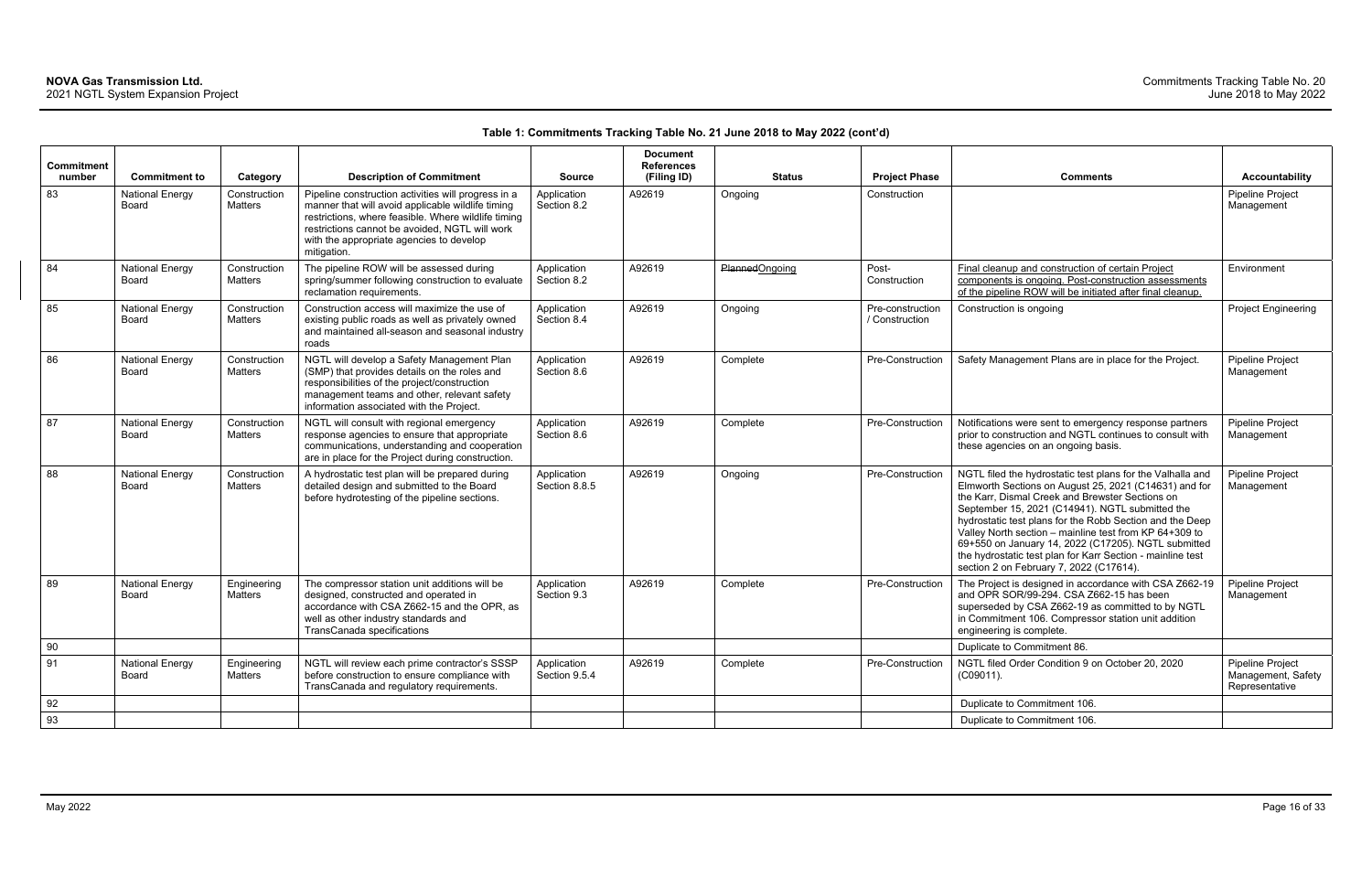| <b>Commitment</b><br>number | <b>Commitment to</b>            | Category                      | <b>Description of Commitment</b>                                                                                                                                                                                                                                                                                                                           | <b>Source</b>                                              | <b>Document</b><br><b>References</b><br>(Filing ID) | <b>Status</b> | <b>Project Phase</b> | <b>Comments</b>                                                                                                                                                                                                                           | Accountability                                                                              |
|-----------------------------|---------------------------------|-------------------------------|------------------------------------------------------------------------------------------------------------------------------------------------------------------------------------------------------------------------------------------------------------------------------------------------------------------------------------------------------------|------------------------------------------------------------|-----------------------------------------------------|---------------|----------------------|-------------------------------------------------------------------------------------------------------------------------------------------------------------------------------------------------------------------------------------------|---------------------------------------------------------------------------------------------|
| 94                          | <b>National Energy</b><br>Board | Engineering<br>Matters        | The prime contractor for each unit addition will<br>prepare a field ERP that will be reviewed by<br>NGTL and will be implemented in the event of an<br>emergency during construction.                                                                                                                                                                      | Application<br>Section 9.5.15                              | A92619                                              | Complete      | Pre-construction     | NGTL submitted the ERPs for the Compressor Station<br>Unit Additions on August 6, 2020.                                                                                                                                                   | <b>Pipeline Project</b><br>Management, TC<br>Energy emergency<br>response<br>representative |
| 95                          |                                 |                               |                                                                                                                                                                                                                                                                                                                                                            |                                                            |                                                     |               |                      | Duplicate to Commitment 107.                                                                                                                                                                                                              |                                                                                             |
| 96                          | <b>National Energy</b><br>Board | Engineering<br>Matters        | The geotechnical program for the remaining<br>proposed trenchless crossings i.e., Smoky River,<br>Little Smoky River, McLeod River, Pembina<br>River and North Saskatchewan River, is<br>ongoing. NGTL will submit updated trenchless<br>feasibility reports when they become available.                                                                   | <b>Additional Written</b><br>Evidence (AWE)<br>Section 2.4 | A96812                                              | Complete      | Pre-Construction     | Certificate Condition 9 was filed on October 27, 2020<br>$(C09149)$ .                                                                                                                                                                     | <b>Pipeline Project</b><br>Management                                                       |
| 97                          | <b>National Energy</b><br>Board | Engineering<br>Matters        | It is NGTL's intention to carry out a Phase II<br>assessment of the identified areas in Q2 2019<br>(via field reconnaissance) and verify the desktop<br>assessment. Findings of the Phase II<br>assessment and mitigation measures identified<br>will be shared with the Board following its<br>completion.                                                | <b>NEB 1.2a</b>                                            | A96810                                              | Complete      | Pre-Construction     | NGTL filed the geotechnical reports in Certificate<br>Condition 8 on November 5, 2020 (C09392-1).                                                                                                                                         | <b>Pipeline Project</b><br>Management                                                       |
| 98                          | <b>National Energy</b><br>Board | Engineering<br>Matters        | Preliminary work has been undertaken to<br>determine the potential for scour of watercourses<br>along all the Project's pipeline routes. A<br>complete scour report is anticipated to be<br>provided to the Board in Q2 2019.                                                                                                                              | <b>NEB 1.2c</b>                                            | A96810                                              | Complete      | Pre-Construction     | NGTL provided the scour reports in its Project Update<br>$(C00044)$ .                                                                                                                                                                     | <b>Pipeline Project</b><br>Management                                                       |
| 99                          |                                 |                               |                                                                                                                                                                                                                                                                                                                                                            |                                                            |                                                     |               |                      | Duplicate to Commitment 106.                                                                                                                                                                                                              |                                                                                             |
| 100                         | <b>National Energy</b><br>Board | Engineering<br>Matters        | Upon completion of the geotechnical fieldwork<br>portion in Q2 2019, geotechnical reports for the<br>remaining trenchless crossings and further, final<br>feasibility studies for the proposed HDD<br>crossings will be completed by Q3 2019.                                                                                                              | <b>NEB 2.1</b>                                             | A98232                                              | Complete      | Pre-Construction     | NGTL updated this commitment in its Project Update<br>(NEB Filing ID: C00044), to provide the final feasibility<br>studies to the Board by Q3 2019.<br>Certificate Condition 9 was filed on October 27, 2020<br>$(C09149)$ .              | Pipeline Project<br>Management                                                              |
| 101                         | <b>National Energy</b><br>Board | Engineering<br><b>Matters</b> | Upon determination of a feasible contingency<br>method and corresponding crossing alignment,<br>NGTL will conduct a geohazard and risk<br>assessment to identify hazards and risks specific<br>to the alignment and contingency crossing<br>method chosen. NGTL plans to finalize this<br>analysis in Q3 2019 upon completion of<br>geotechnical analyses. | NEB 2.3c and d                                             | A98232                                              | Complete      | Pre-Construction     | NGTL updated this commitment in its Project Update<br>(C00044), to provide the final feasibility studies to the<br>Board by Q3 2019.<br>NGTL filed the geotechnical reports in Certificate<br>Condition 8 on November 5, 2020 (C09392-1). | <b>Pipeline Project</b><br>Management                                                       |
| 102                         | <b>National Energy</b><br>Board | Engineering<br>Matters        | NGTL will work with Project contractors to<br>determine, where practical, emission mitigation<br>measures that can be implemented on older<br>specialized equipment.                                                                                                                                                                                       | <b>Reply Evidence</b>                                      | C00043-1                                            | Complete      | Pre-Construction     |                                                                                                                                                                                                                                           | Pipeline Project<br>Management                                                              |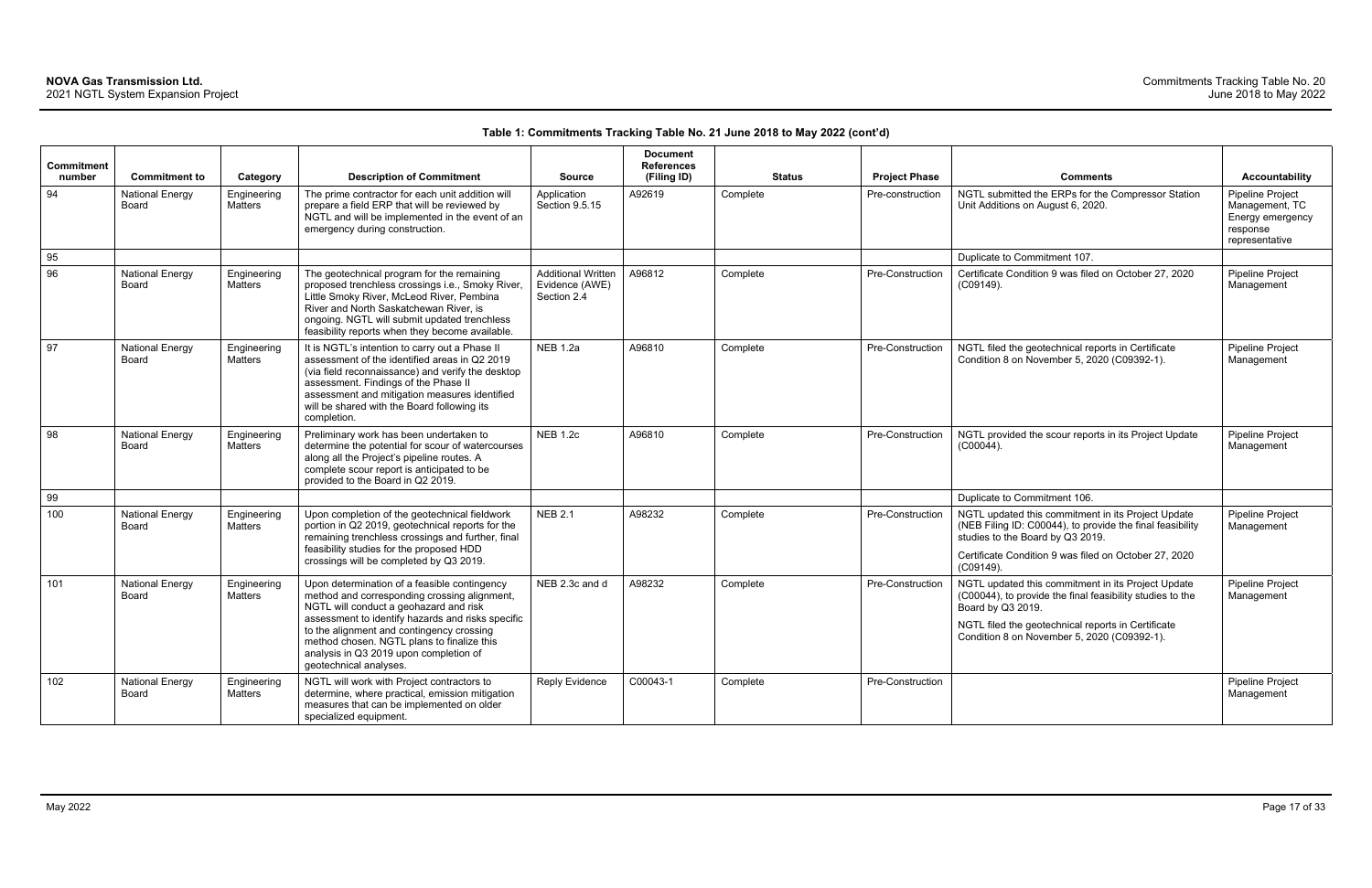|                             |                                        |                                 |                                                                                                                                                                                                                                                                                                                                                                                                                  |                              | <b>Document</b>                  |                |                                                   |                                                                                                                                                                                                                                                                            |                                |
|-----------------------------|----------------------------------------|---------------------------------|------------------------------------------------------------------------------------------------------------------------------------------------------------------------------------------------------------------------------------------------------------------------------------------------------------------------------------------------------------------------------------------------------------------|------------------------------|----------------------------------|----------------|---------------------------------------------------|----------------------------------------------------------------------------------------------------------------------------------------------------------------------------------------------------------------------------------------------------------------------------|--------------------------------|
| <b>Commitment</b><br>number | <b>Commitment to</b>                   | Category                        | <b>Description of Commitment</b>                                                                                                                                                                                                                                                                                                                                                                                 | <b>Source</b>                | <b>References</b><br>(Filing ID) | <b>Status</b>  | <b>Project Phase</b>                              | <b>Comments</b>                                                                                                                                                                                                                                                            | <b>Accountability</b>          |
| 103                         | <b>National Energy</b><br>Board        | Engineering<br>Matters          | NGTL will work with each contractor to ensure<br>vehicle and equipment maintenance programs<br>are in place and adhere to programs that include<br>routine manufacturer recommended<br>maintenance and repairs to parts such as spark<br>plugs and air filters that influence air emissions<br>and are implemented per the OEM (Original<br>Equipment Manufacturer), operator manuals and<br>guidance documents. | <b>Reply Evidence</b>        | C00043-1                         | Complete       | Pre-Construction                                  | NGTL's Prime Contractor's have vehicle and equipment<br>maintenance programs in place.                                                                                                                                                                                     | Pipeline Project<br>Management |
| 104                         | <b>National Energy</b><br>Board        | Engineering<br>Matters          | NGTL will minimize the construction footprint to<br>the extent possible and will, limit construction<br>activities on the slopes to what is necessary to<br>install the pipeline.                                                                                                                                                                                                                                | NEB 3.1c.1<br>through c.4    | A99941-1                         | Complete       | Construction                                      | The Elmworth Section was placed in-service on<br>November 10, 2021.                                                                                                                                                                                                        | Pipeline Project<br>Management |
| 105                         | <b>National Energy</b><br><b>Board</b> | Engineering<br>Matters          | NGTL will work with construction contractors and<br>is prepared to ask in the request for proposal<br>(RFP), during the bid process, to identify and<br>propose methods and technology to reduce or<br>minimize construction related noise without<br>compromising safety.                                                                                                                                       | <b>NEB 3.14</b>              | A99941-1                         | Complete       | Pre-Construction                                  |                                                                                                                                                                                                                                                                            | Pipeline Project<br>Management |
| 106                         | <b>National Energy</b><br><b>Board</b> | Engineering<br><b>Matters</b>   | NGTL confirms that the Project design and<br>construction phases will comply with CSA Z662-<br>19.                                                                                                                                                                                                                                                                                                               | <b>NEB 4.4</b>               | C00542-1                         | Ongoing        | Pre-Construction<br>/ Construction                |                                                                                                                                                                                                                                                                            | Pipeline Project<br>Management |
| 107                         | <b>Blood Tribe</b>                     | Engineering<br><b>Matters</b>   | NGTL will implement TransCanada's<br>comprehensive Integrity Management Program<br>(IMP) to monitor and ensure the integrity of the<br>Project.                                                                                                                                                                                                                                                                  | BT 1.36                      | A98233-3                         | PlannedOngoing | Post-<br>Construction                             | As components of the Project are placed into service,<br>there are several ongoing activities to support the<br>implementation of TC Energy's Integrity Management<br>Program.                                                                                             | Pipeline Integrity             |
| 108                         | <b>National Energy</b><br><b>Board</b> | Environmental<br>Matters        | NGTL accepts the findings of the ESA and will<br>adhere to the recommendations and mitigation<br>measures identified in the ESA and the EPPs.                                                                                                                                                                                                                                                                    | Application<br>Section 14.10 | A92619                           | Complete       | Pre-Construction<br>through Post-<br>Construction |                                                                                                                                                                                                                                                                            | Environment                    |
| 109                         | <b>National Energy</b><br><b>Board</b> | Environmental<br><b>Matters</b> | However, if temporary construction camps for<br>pipeline construction activities are determined to<br>be required, NGTL will undertake the necessary<br>desktop studies, as well as any necessary field<br>studies, to confirm the conclusions of the ESA.                                                                                                                                                       | <b>NEB 1.7c</b>              | A96810                           | Complete       | Pre-Construction                                  | Order Conditions 7 (C08400) and 8 (C08407) were filed<br>with the CER on September 17, 2020.                                                                                                                                                                               | Environment                    |
| 110                         | <b>National Energy</b><br>Board        | Environmental<br>Matters        | NGTL confirms that the stand-alone EPP for<br>Section 58 activities will be submitted to the<br>Board                                                                                                                                                                                                                                                                                                            | <b>NEB 1.8</b>               | A96810                           | Complete       | Pre-Construction                                  | NGTL submitted the Section 58 EPP on August 14, 2020<br>(C07842). NGTL submitted an update to the Section 58<br>EPP on February 1, 2020 (C11358).<br>Section 52 and 58 EPP Update July 13, 2021 (C14059)<br>Spawning Deterrent Plan August 23, 2021 (C14599)               | Environment                    |
| 111                         | <b>National Energy</b><br>Board        | Environmental<br>Matters        | However, should further HRIA work or additional<br>mitigation be required, NGTL will follow guidance<br>from ACT regarding the completion of this work.<br>NGTL will determine interest and potential<br>opportunities for Aboriginal participation, if any,<br>following the receipt of decisions from ACT.                                                                                                     | <b>NEB 1.29</b>              | A96810                           | Ongoing        | Pre-<br>Construction,<br>Construction             | Note ACT (Alberta Culture and Tourism) is now ACMSW<br>(Alberta Culture, Multiculturalism and Status of Women).<br>Condition 15 was filed with the CER on December 17,<br>2020 (C10487). HRA approval for TWS for access and<br>additional construction workspace ongoing. | Environment                    |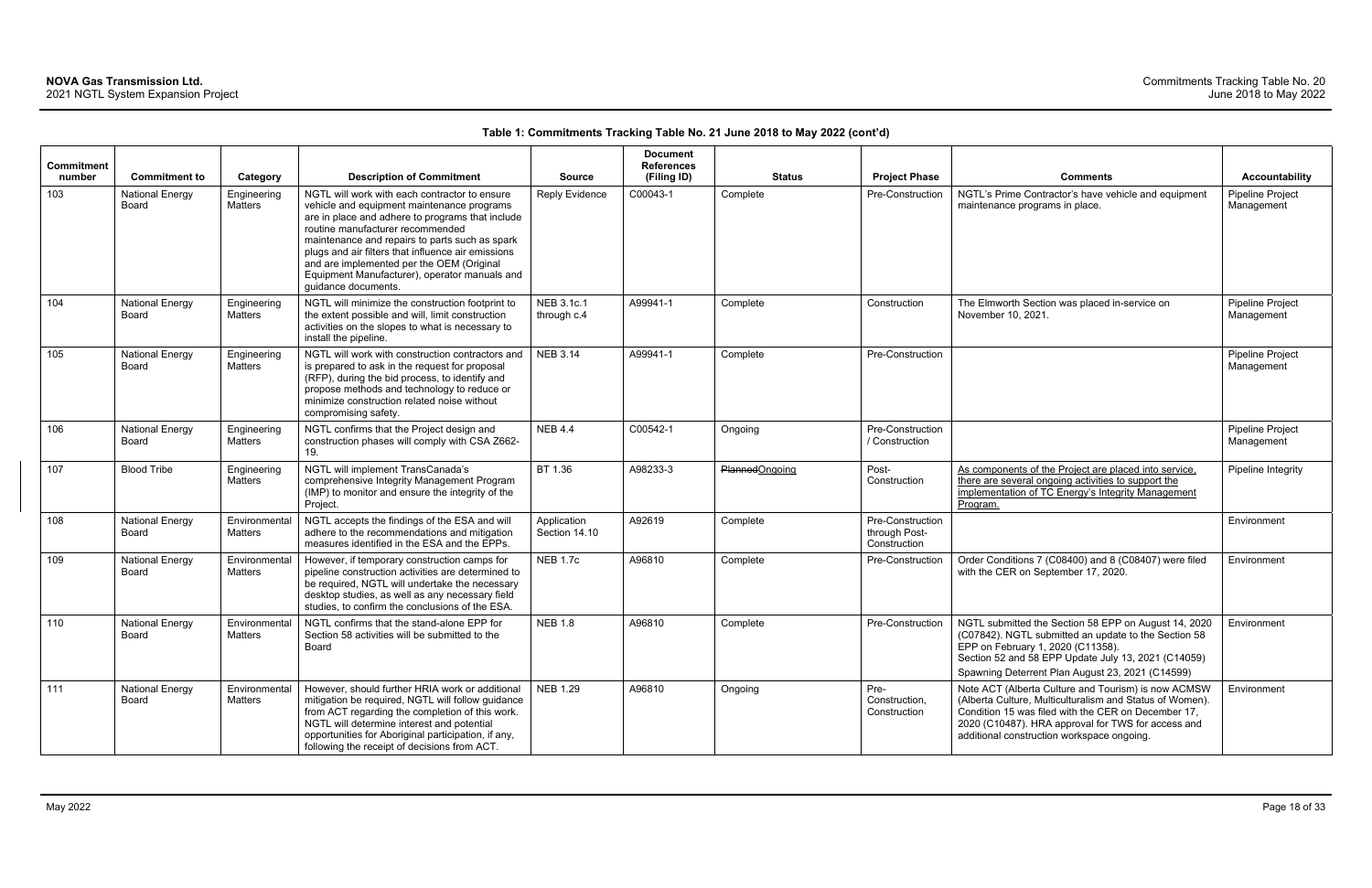| <b>Commitment</b><br>number | <b>Commitment to</b>            | Category                        | <b>Description of Commitment</b>                                                                                                                                                                                                                                                                                                                    | <b>Source</b>                                                   | <b>Document</b><br><b>References</b><br>(Filing ID) | <b>Status</b> | <b>Project Phase</b>                    | <b>Comments</b>                                                                                                                                                                                                                                                                                                        | Accountability       |
|-----------------------------|---------------------------------|---------------------------------|-----------------------------------------------------------------------------------------------------------------------------------------------------------------------------------------------------------------------------------------------------------------------------------------------------------------------------------------------------|-----------------------------------------------------------------|-----------------------------------------------------|---------------|-----------------------------------------|------------------------------------------------------------------------------------------------------------------------------------------------------------------------------------------------------------------------------------------------------------------------------------------------------------------------|----------------------|
| 112                         | <b>National Energy</b><br>Board | Environmental<br>Matters        | Historical Resources Impact Assessment (HRIA)<br>reports from Stantec Consulting Ltd. and Wood<br>Environment and Infrastructure Solutions are<br>currently being prepared and will be submitted to<br>Alberta Culture and Tourism (ACT) by April of<br>this year. Responses from ACT to those reports<br>are anticipated in May 2019.              | <b>NEB 2.5</b>                                                  | A98232                                              | Complete      | Pre-Construction                        | ACT (now ACMSW) confirmed mitigation requirements<br>and additional HRIA components which were<br>implemented in 2019 and 2020 as well as 2021. Order<br>Condition 13 was filed on October 7, 2020 (C08789) and<br>Condition 15 on December 17, 2020 (C10487).                                                         | Environment          |
| 113                         | <b>Blood Tribe</b>              | Environmental<br><b>Matters</b> | In addition to following the COP for its<br>requirements regarding water sources, NGTL<br>will apply for Temporary Diversion Licenses for<br>water use, where required.                                                                                                                                                                             | BT 1.9                                                          | A98223-3                                            | Ongoing       | Construction                            | Anticipated for mainline construction and hydrostatic<br>testing starting in Q3, 2021 and continuing through to the<br>end of construction.                                                                                                                                                                            | Environment          |
| 114                         | <b>Blood Tribe</b>              | Environmental<br><b>Matters</b> | If shallow groundwater is encountered during<br>trenching activities, mitigation will be<br>implemented to ensure subsurface ground water<br>flow is maintained across the trench through the<br>use of ditch plugs, sub-drains or other<br>impermeable barriers to prevent the pipeline<br>trench from becoming a conduit for groundwater<br>flow. | BT 1.13<br><b>DCN 50</b><br><b>MNA R3 13</b><br><b>PKN 1.13</b> | A98233-3<br>A98233-5<br>A98233-10<br>A98233-12      | Ongoing       | Construction                            | NGTL has installed ditch plugs and drains during<br>construction as necessary.                                                                                                                                                                                                                                         | Environment          |
| 115                         | HLFN / SNN                      | Environmental<br><b>Matters</b> | NGTL will also seek the input of a Qualified<br>Aquatic Environmental Specialist (QAES) if a<br>Fisheries Act Authorization is required for the<br>contingency method.                                                                                                                                                                              | <b>HLFN 2.2 d)</b><br>SNN 2.6 c)                                | A98655-4<br>A98655-6                                | Ongoing       | Construction                            | NGTL continues to use QAES's for input to construction<br>planning. They are participating and providing input on an<br>ongoing basis throughout the construction phases as well<br>as the current DFO Fisheries Act Authorization (FAA)<br>review process requested by the CER in the letter of<br>February 18, 2020. | Environment          |
| 116                         | Samson Cree<br><b>Nation</b>    | Environmental<br><b>Matters</b> | The final CHROMP will include a detailed offset<br>plan, including the final plan for the GPML offset<br>measures, and will be implemented once the<br>plan has been finalized through ongoing<br>engagement with regulators and stakeholders.                                                                                                      | <b>SCN 3.2d</b>                                                 | A98223-13                                           | Complete      | Pre-Construction                        | Amendments to Certificate Condition 6 recommended by<br>the Government of Canada negates the requirement for a<br>detailed offset plan and has been replaced with a<br>mandated threshold. The Revised CHROMP was filed on<br>November 12, 2020 (C09519-1) as the final CHROMP.                                        | Environment          |
| 117                         | Samson Cree<br><b>Nation</b>    | Environmental<br><b>Matters</b> | The FOV will be provided in the Final CHROMP.                                                                                                                                                                                                                                                                                                       | <b>SCN 3.5a</b>                                                 | C00514-7                                            | Complete      | Post-<br>Construction                   | Amendments to Certificate Condition 6 recommended by<br>the Government of Canada negates the need for an<br>NGTL FOV. The Revised CHROMP was filed on<br>November 12, 2020 (C09519-1).                                                                                                                                 | Indigenous Relations |
| 118                         | Samson Cree<br>Nation           | Environmental<br>Matters        | Vegetation management will be implemented in<br>accordance with the TransCanada Integrated<br>Vegetation Management Program (TransCanada<br>2009) and TransCanada's Procedure for<br>Invasive Vegetation Weed Control Management<br>Canada (TransCanada 2013) during the<br>construction and operations of the Project.                             | <b>SCN 7.1d</b>                                                 | A98223-13                                           | Planned       | Post-<br>Construction and<br>Operations |                                                                                                                                                                                                                                                                                                                        | Environment          |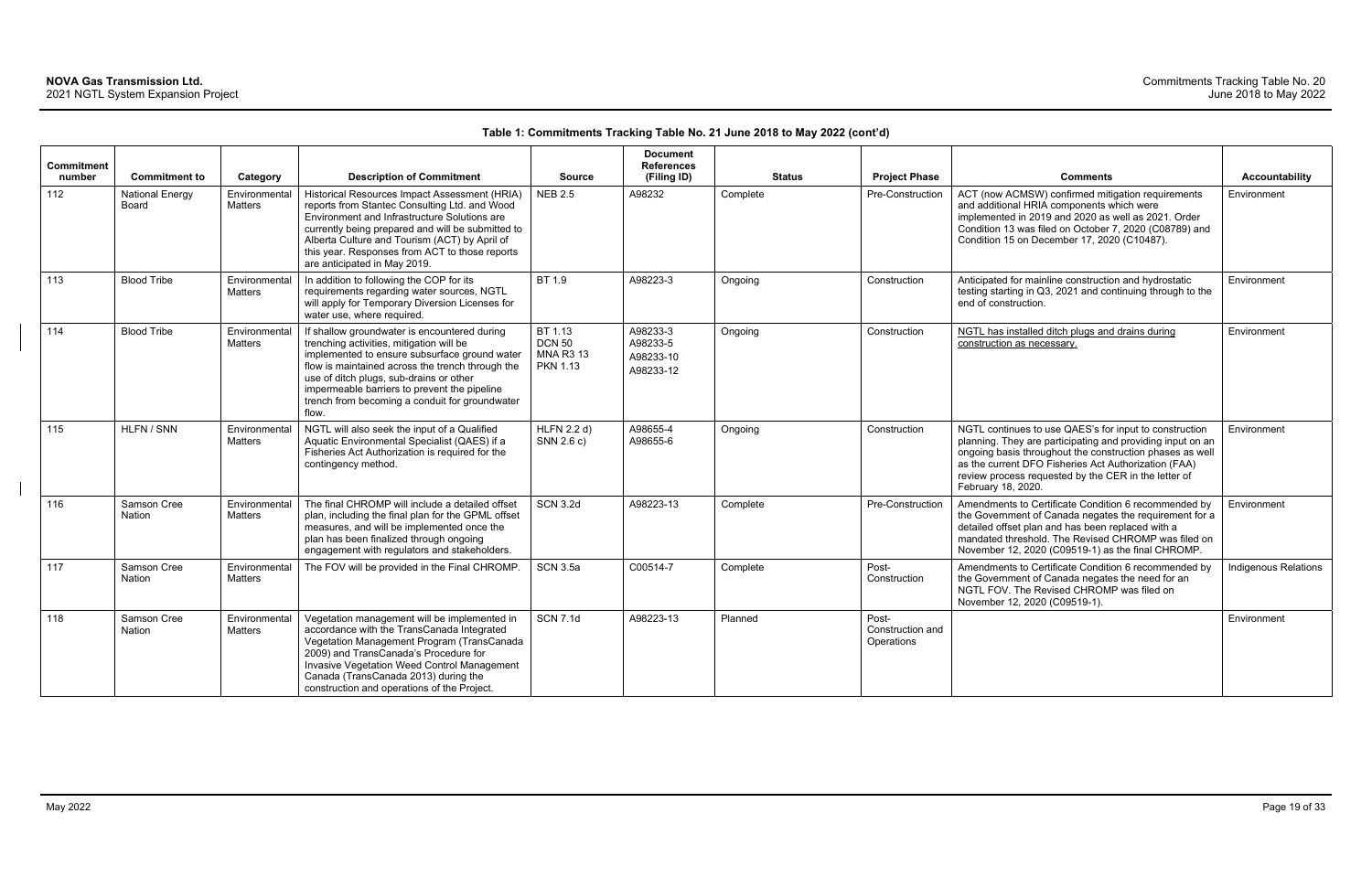|                      |                                        |                                      |                                                                                                                                                                                                                                                                                                                                                                                                                                           |                 | <b>Document</b>                  |                       |                              |                                                                                                                                                                                                                                                                                                                                                                                                                                                                                                                                                                                                                                                                                                                                                       |                       |
|----------------------|----------------------------------------|--------------------------------------|-------------------------------------------------------------------------------------------------------------------------------------------------------------------------------------------------------------------------------------------------------------------------------------------------------------------------------------------------------------------------------------------------------------------------------------------|-----------------|----------------------------------|-----------------------|------------------------------|-------------------------------------------------------------------------------------------------------------------------------------------------------------------------------------------------------------------------------------------------------------------------------------------------------------------------------------------------------------------------------------------------------------------------------------------------------------------------------------------------------------------------------------------------------------------------------------------------------------------------------------------------------------------------------------------------------------------------------------------------------|-----------------------|
| Commitment<br>number | <b>Commitment to</b>                   |                                      | <b>Description of Commitment</b>                                                                                                                                                                                                                                                                                                                                                                                                          | <b>Source</b>   | <b>References</b><br>(Filing ID) | <b>Status</b>         | <b>Project Phase</b>         | <b>Comments</b>                                                                                                                                                                                                                                                                                                                                                                                                                                                                                                                                                                                                                                                                                                                                       | <b>Accountability</b> |
| 119                  | SNN                                    | Category<br>Environmental<br>Matters | NGTL will consider information gathered during<br>ongoing engagement with SNN in Project<br>planning, including the EPP, which includes the<br>Bear Management Plan and Wildlife Species of<br>Concern Discovery Contingency Plan and<br>Environmental Alignment Sheets (EAS) filed<br>prior to construction, and will continue to address<br>questions and concerns from SNN through its<br>ongoing engagement efforts should any arise. | SNN 2.6 c)      | A98655-6                         | Ongoing               | Pre-Construction             | NGTL reviewed the final reports and provided responses<br>to Stoney Nakoda Nations on April 9, 2019.                                                                                                                                                                                                                                                                                                                                                                                                                                                                                                                                                                                                                                                  | Environment           |
| 120                  | <b>National Energy</b><br><b>Board</b> | Environmental<br>Matters             | NGTL will implement an early in/early out<br>approach to Project construction in Little Smoky<br>Caribou Range.                                                                                                                                                                                                                                                                                                                           | <b>NEB 3.4a</b> | A99941-1                         | Ongoing               | Construction                 | NGTL stopped work within the Little Smoky Caribou<br>Range on February 14, 2021. Clearing activities within<br>the Little Smoky Caribou Range resumed<br>September 13, 2021. NGTL confirmed that work in the<br>Little Smoky Caribou Range cannot be completed prior to<br>the RAP and submitted the balance of information in<br>support of Condition 23 approval on January 13, 2022<br>(C17194). Construction continues occurred within the<br>Little Smoky Caribou Range-during the RAP subject to<br>ongoing engagement with Alberta Environment and<br>Parks and in accordance with Commission approval<br>issued to NGTL on February 2, 2022 (C17551).                                                                                         | Environment           |
| 121                  | <b>National Energy</b><br>Board        | Environmental<br>Matters             | Should any activities be required in the Range<br>during the RAP, NGTL will consult with AEP to<br>determine the appropriate course of action and<br>mitigation.                                                                                                                                                                                                                                                                          | <b>NEB 3.4a</b> | A99941-1                         | Ongoing               | Construction                 | NGTL confirmed that work in the Little Smoky Caribou<br>Range cannot be completed prior to the RAP (C16840-1).<br>As part of its contingency planning, NGTL engaged with<br>AEP on October 26, 2021, November 17, 2021 and<br>January 7, 2022. See summary of engagement with AEP,<br>filed on December 7, 2021 (C16607). Additional<br>information on continued AEP engagement in support of<br>required authorization and Condition 23 approval filed on<br>January 13, 2022 (C17194). Construction continues<br>occurred within the Little Smoky Caribou Range during<br>the RAP subject to ongoing engagement with Alberta<br>Environment and Parks and in accordance with<br>Commission approval issued to NGTL on February 2,<br>2022 (C17551). | Environment           |
| 122                  | <b>National Energy</b><br><b>Board</b> | Environmental<br><b>Matters</b>      | NGTL will comply with any requirements issued<br>under the Historical Resources Act (HRA) for<br>future ground disturbance activities (e.g.,<br>integrity digs).                                                                                                                                                                                                                                                                          | <b>NEB 3.14</b> | A99941-1                         | Planned               | Post-<br>Construction        |                                                                                                                                                                                                                                                                                                                                                                                                                                                                                                                                                                                                                                                                                                                                                       | Environment           |
| 123                  | <b>National Energy</b><br>Board        | Environmental<br>Matters             | During operation, NGTL has committed to<br>comply with the AER Directive 038 noise<br>guidance and, therefore, predicted residual<br>effects of the Project on the acoustic<br>environment are not significant.                                                                                                                                                                                                                           | <b>NEB 3.14</b> | A99941-1                         | <b>PlannedOngoing</b> | Operations                   |                                                                                                                                                                                                                                                                                                                                                                                                                                                                                                                                                                                                                                                                                                                                                       | Environment           |
| 124                  | <b>National Energy</b><br>Board        | Environmental<br>Matters             | NGTL will also adhere to the Alberta Wildlife Act.                                                                                                                                                                                                                                                                                                                                                                                        | <b>NEB 3.14</b> | A99941-1                         | Ongoing               | Construction /<br>Operations |                                                                                                                                                                                                                                                                                                                                                                                                                                                                                                                                                                                                                                                                                                                                                       | Environment           |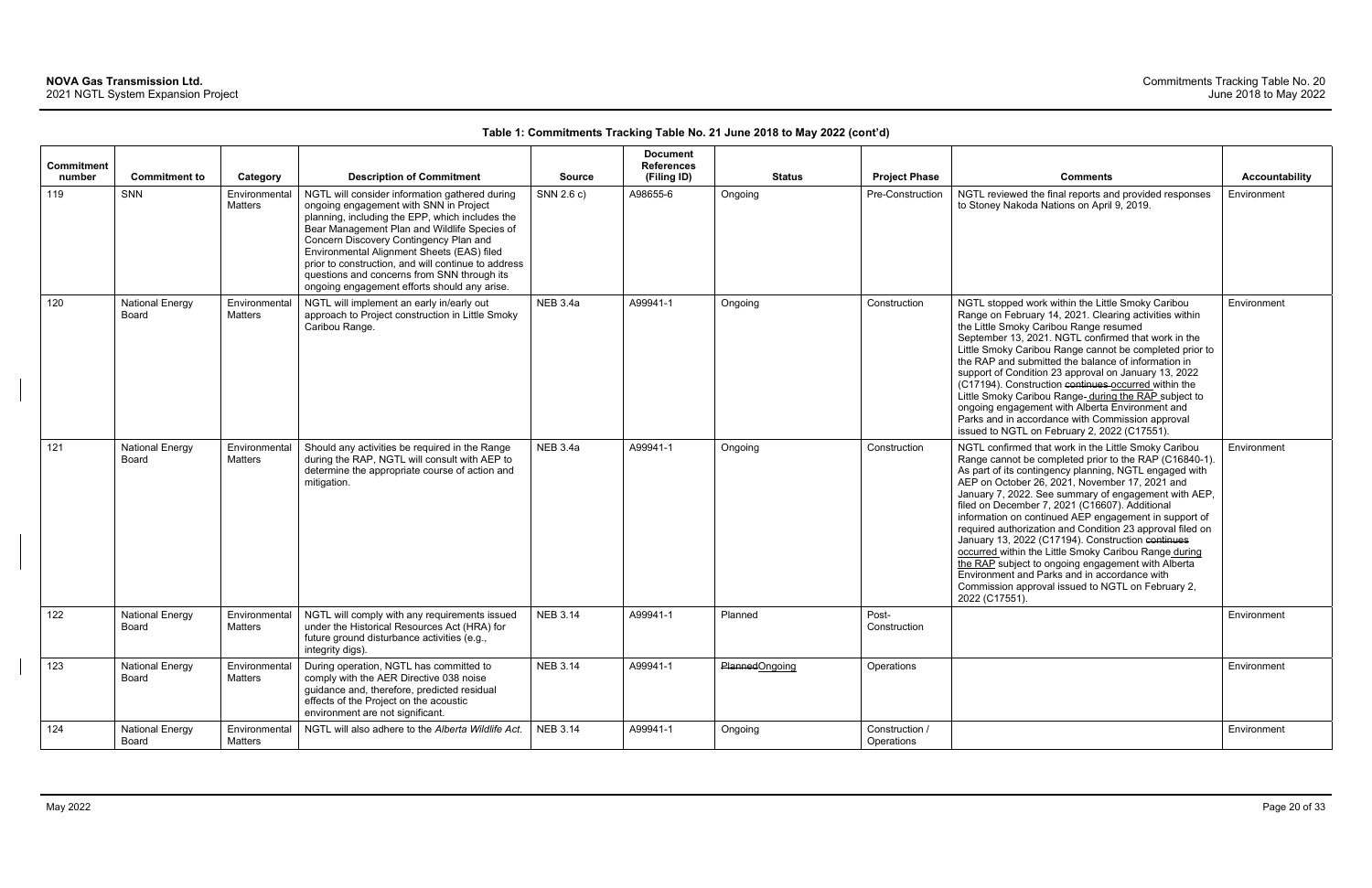|                             |                                 |                                 |                                                                                                                                                                                                                                                |                       | <b>Document</b>                  |                       |                                              |                                                                                                                                                                                                                                                                                                                                                                                                                                                                                                                                                                                |                       |
|-----------------------------|---------------------------------|---------------------------------|------------------------------------------------------------------------------------------------------------------------------------------------------------------------------------------------------------------------------------------------|-----------------------|----------------------------------|-----------------------|----------------------------------------------|--------------------------------------------------------------------------------------------------------------------------------------------------------------------------------------------------------------------------------------------------------------------------------------------------------------------------------------------------------------------------------------------------------------------------------------------------------------------------------------------------------------------------------------------------------------------------------|-----------------------|
| <b>Commitment</b><br>number | <b>Commitment to</b>            | Category                        | <b>Description of Commitment</b>                                                                                                                                                                                                               | <b>Source</b>         | <b>References</b><br>(Filing ID) | <b>Status</b>         | <b>Project Phase</b>                         | <b>Comments</b>                                                                                                                                                                                                                                                                                                                                                                                                                                                                                                                                                                | <b>Accountability</b> |
| 125                         | <b>National Energy</b><br>Board | Environmental<br>Matters        | Further, NGTL will not be making withdrawals<br>from groundwater sources for use in construction<br>of the Project.                                                                                                                            | <b>NEB 3.14</b>       | A99941-1                         | <b>PlannedOngoing</b> | Construction                                 | Only surface water sources have been used for Project<br>construction activities.                                                                                                                                                                                                                                                                                                                                                                                                                                                                                              | Environment           |
| 126                         | <b>National Energy</b><br>Board | Environmental<br><b>Matters</b> | NGTL does not agree with the recommendation<br>that upstream GHG emissions are a best<br>practice nor should they be included as part of<br>the NEB process, however, NGTL will comply<br>with federal agency direction for GHG<br>assessment. | <b>NEB 3.14</b>       | A99941-1                         | Complete              | Pre-Construction                             | NGTL submitted an upstream GHG assessment to ECCC<br>on November 1, 2019 and revised it for submission<br>March 19, 2020 based on comments from ECCC.                                                                                                                                                                                                                                                                                                                                                                                                                          | Environment           |
| 127                         | <b>National Energy</b><br>Board | Environmental<br><b>Matters</b> | A camp management plan will be developed<br>closer to the start of construction.                                                                                                                                                               | <b>NEB 3.14</b>       | A99941-1                         | Complete              | Pre-Construction                             | Order Condition 7 was submitted on September 17, 2020<br>$(C08400)$ .                                                                                                                                                                                                                                                                                                                                                                                                                                                                                                          | Environment           |
| 128                         | <b>National Energy</b><br>Board | Environmental<br><b>Matters</b> | TC Energy is currently developing a Fugitive<br>Emission Management Plan for the Canadian<br>Gas Operations system and NGTL plans to<br>submit a synopsis of the plan relative to the<br>Project prior to the commencement of<br>operations.   | <b>Reply Evidence</b> | C00043-1                         | Complete              | Pre-construction<br>or before<br>operations. | April 7, 2022 Fugitive Emissions Management Program<br>Commitment (C18478).                                                                                                                                                                                                                                                                                                                                                                                                                                                                                                    | Environment           |
| 129                         | <b>National Energy</b><br>Board | Environmental<br>Matters        | NGTL will continue to engage AEP and ECCC<br>on its planned offsets for the Project.                                                                                                                                                           | <b>NEB 4.12</b>       | C00542-1                         | Ongoing               | Post-construction                            | NGTL will continue to engage with AEP and ECCC on<br>the planned offsets for the Project for caribou. A Revised<br>Condition 6 has altered the requirements and is currently<br>under review by NGTL as to next steps with AEP and<br>ECCC as well as several Indigenous groups. The<br>Revised CHROMP was filed on November 12, 2020<br>(C09519-1). AEP has identified an area within the Little<br>Smoky Caribou Range where offsets for the Project will<br>be implemented. NGTL anticipates offsets planning will<br>occur in 2022 with implementation scheduled for 2023. | Environment           |
| 130                         | <b>National Energy</b><br>Board | Environmental<br><b>Matters</b> | Any additional site-specific mitigation resulting<br>from these surveys will be included in the EPP<br>and Environmental Alignment Sheets as filed<br>prior to construction.                                                                   | <b>NEB 4.7</b>        | C00542-1                         | Complete              | Construction                                 | The information from the surveys was incorporated as<br>appropriate into the EPP and Environmental Alignment<br>Sheets submitted pursuant to Condition 5 of the Order<br>(C07842) and EPP and Environmental Alignment Sheets<br>submitted pursuant to Condition 5 of the Certificate<br>(C09447).                                                                                                                                                                                                                                                                              | Environment           |
| 131                         | <b>Blood Tribe</b>              | Environmental<br>Matters        | The design and installation of vehicle crossings<br>by NGTL will meet the Province of Alberta's<br>Water Act Codes of Practice and notification<br>process.                                                                                    | BT 1.8                | A98233-3                         | Ongoing               | Pre-Construction                             |                                                                                                                                                                                                                                                                                                                                                                                                                                                                                                                                                                                | Environment           |
| 132                         |                                 |                                 |                                                                                                                                                                                                                                                |                       |                                  |                       |                                              | Duplicate to Commitment 113.                                                                                                                                                                                                                                                                                                                                                                                                                                                                                                                                                   |                       |
| 133                         | <b>Blood Tribe</b>              | Environmental<br><b>Matters</b> | If springs and/or excessive groundwater are<br>encountered within the Project construction<br>footprint, NGTL will review the area and<br>determine the appropriate mitigation.                                                                | BT 1.14e              | A98233-3                         | Ongoing               | Construction                                 |                                                                                                                                                                                                                                                                                                                                                                                                                                                                                                                                                                                | Environment           |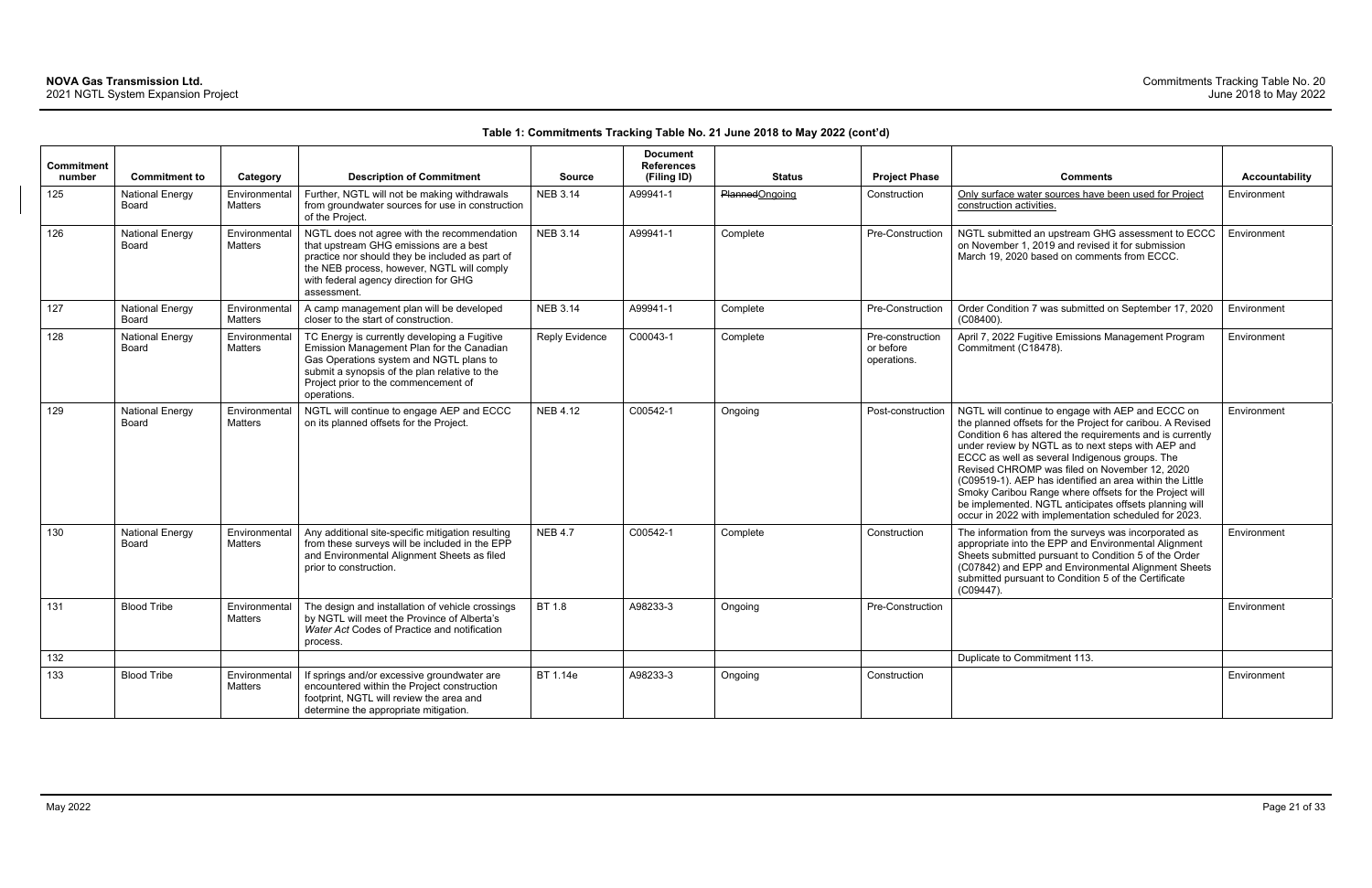| Commitment<br>number | <b>Commitment to</b>            | Category                 | <b>Description of Commitment</b>                                                                                                                                                                                                                                                                                                            | <b>Source</b>                                               | <b>Document</b><br><b>References</b><br>(Filing ID) | <b>Status</b> | <b>Project Phase</b>                              | <b>Comments</b>                                                                                                                                                                                    | <b>Accountability</b>                                            |
|----------------------|---------------------------------|--------------------------|---------------------------------------------------------------------------------------------------------------------------------------------------------------------------------------------------------------------------------------------------------------------------------------------------------------------------------------------|-------------------------------------------------------------|-----------------------------------------------------|---------------|---------------------------------------------------|----------------------------------------------------------------------------------------------------------------------------------------------------------------------------------------------------|------------------------------------------------------------------|
| 134                  | All groups                      | Environmental<br>Matters | NGTL will further incorporate input or issues<br>identified during construction into the Post<br>Construction Monitoring (PCM) activities. For<br>example, sites or resources of concern will be<br>appropriately mitigated during construction,<br>clean up and reclamation, and success will be<br>measured in following growing seasons. | BT 1.39                                                     | A98233-3                                            | Ongoing       | Pre-Construction<br>/ Post-<br>Construction       |                                                                                                                                                                                                    | Environment                                                      |
| 135                  | ECCC                            | Environmental<br>Matters | NGTL is willing to work with ECCC outside the<br>NEB hearing process to assist ECCC in<br>estimating upstream GHG emissions, consistent<br>with ECCC's approach to past NEB-regulated<br>projects under the Interim Measures for Major<br><b>Project Reviews</b>                                                                            | ECCC <sub>1</sub>                                           | C00514-3                                            | Complete      | Pre-construction                                  | See Commitment 126.                                                                                                                                                                                | Environment                                                      |
| 136                  |                                 |                          |                                                                                                                                                                                                                                                                                                                                             |                                                             |                                                     |               |                                                   | Duplicate to Commitment 128.                                                                                                                                                                       |                                                                  |
| 137                  | <b>National Energy</b><br>Board | Environmental<br>Matters | NGTL commits to implementing zipper planting<br>pending the restoration measures implemented<br>on the footprint.                                                                                                                                                                                                                           | Hearing<br>Transcript<br>Volume 12,<br>Paragraph 5883       | C01035                                              | Planned       | Post-construction                                 |                                                                                                                                                                                                    | Environment                                                      |
| 138                  | Landowners                      | <b>Land Matters</b>      | Notices pursuant to section 87(1) of the NEB Act<br>will be served on owners of lands proposed to be<br>acquired for the Project, as defined in sections<br>75 and 85 of the NEB Act.                                                                                                                                                       | Application<br>Section 11.5                                 | A92619                                              | Complete      | Pre-Construction                                  |                                                                                                                                                                                                    | <b>Land Department</b>                                           |
| 139                  | Landowners                      | <b>Land Matters</b>      | Prior to the start of construction, NGTL will have<br>site-specific traffic management plans in place to<br>minimize the effects of construction traffic.                                                                                                                                                                                   | <b>Additional Written</b><br><b>Evidence Section</b><br>4.7 | A96812                                              | Complete      | Pre-Construction                                  |                                                                                                                                                                                                    | Environment / Project<br>Management /<br>Construction<br>Manager |
| 140                  | Landowners                      | <b>Land Matters</b>      | In areas where the presence of clubroot disease<br>has been identified during pre-project<br>consultation, NGTL will follow provincial and<br>industry management objectives with regards to<br>clubroot.                                                                                                                                   | <b>Additional Written</b><br><b>Evidence Section</b><br>4.7 | A96812                                              | Complete      | Construction                                      | Only the Valhalla and Elmworth Sections were identified<br>to have clubroot. Management plans were implemented<br>to prevent the spread of clubroot. Both sections have<br>been placed in-service. | Environment                                                      |
| 141                  | <b>National Energy</b><br>Board | Commercial               | TransCanada will have the financial resources to<br>ensure that it can financially sustain<br>management of all potential risks including those<br>liabilities that may arise from an accident or<br>malfunction during the construction or operation<br>of the Project.                                                                    | Application<br>Section 6.6                                  | A92619                                              | Ongoing       | Pre-Construction<br>through Post-<br>Construction |                                                                                                                                                                                                    | Commercial                                                       |
| 142                  | Canada Energy<br>Regulator      | Regulatory<br>Conditions | Certificate Condition 1: Condition Compliance                                                                                                                                                                                                                                                                                               | Certificate<br>GC-129                                       | C09098                                              | Ongoing       | Pre-Construction<br>through Post-<br>Construction |                                                                                                                                                                                                    | Project Manager                                                  |
| 143                  | Canada Energy<br>Regulator      | Regulatory<br>Conditions | Certificate Condition 2: Section 52 Pipeline and<br>Related Facilities Design, Location, Construction<br>and Operation                                                                                                                                                                                                                      | Certificate<br>GC-129                                       | C09098                                              | Ongoing       | Pre-Construction<br>through Post-<br>Construction |                                                                                                                                                                                                    | Project Manager /<br>Construction<br>Manager                     |
| 144                  | Canada Energy<br>Regulator      | Regulatory<br>Conditions | Certificate Condition 3: Environmental Protection                                                                                                                                                                                                                                                                                           | Certificate<br>GC-129                                       | C09098                                              | Ongoing       | Pre-Construction<br>through Post-<br>Construction |                                                                                                                                                                                                    | Environment                                                      |

| Comments                                                                                                                                                                                           |                                                                  |
|----------------------------------------------------------------------------------------------------------------------------------------------------------------------------------------------------|------------------------------------------------------------------|
|                                                                                                                                                                                                    | <b>Accountability</b>                                            |
|                                                                                                                                                                                                    | Environment                                                      |
| See Commitment 126.                                                                                                                                                                                | Environment                                                      |
| Duplicate to Commitment 128.                                                                                                                                                                       |                                                                  |
|                                                                                                                                                                                                    | Environment                                                      |
|                                                                                                                                                                                                    | Land Department                                                  |
|                                                                                                                                                                                                    | Environment / Project<br>Management /<br>Construction<br>Manager |
| Only the Valhalla and Elmworth Sections were identified<br>to have clubroot. Management plans were implemented<br>to prevent the spread of clubroot. Both sections have<br>been placed in-service. | Environment                                                      |
|                                                                                                                                                                                                    | Commercial                                                       |
|                                                                                                                                                                                                    | Project Manager                                                  |
|                                                                                                                                                                                                    | Project Manager /<br>Construction<br>Manager                     |
|                                                                                                                                                                                                    | Environment                                                      |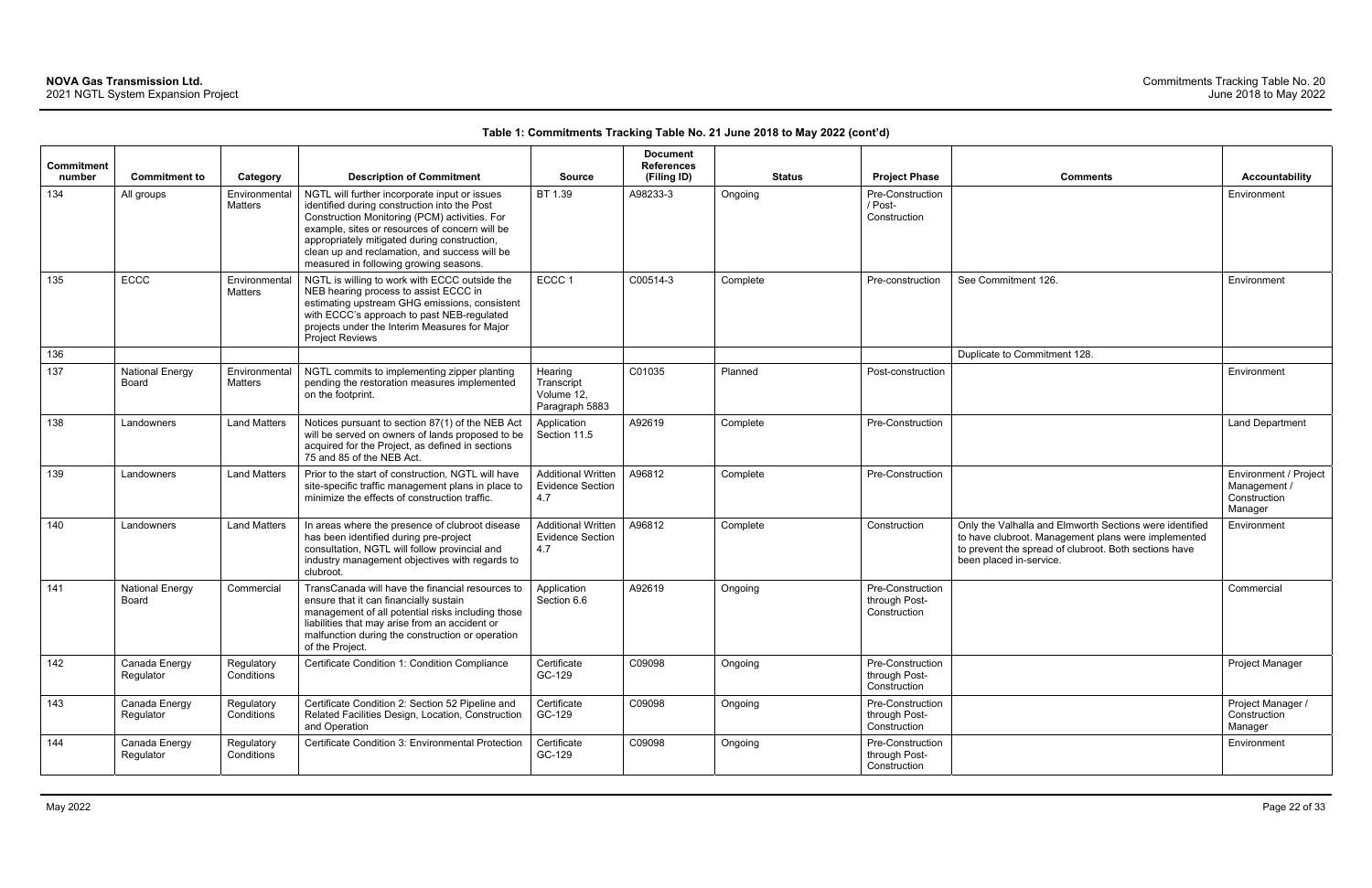| <b>Commitment</b><br>number | <b>Commitment to</b>       | Category                 | <b>Description of Commitment</b>                                                                                           | <b>Source</b>         | <b>Document</b><br><b>References</b><br>(Filing ID) | <b>Status</b> | <b>Project Phase</b>                          | <b>Comments</b>                                                                                                                                                                                                                                                                                                                                                                                                                                                                                                                           | <b>Accountability</b>                                 |
|-----------------------------|----------------------------|--------------------------|----------------------------------------------------------------------------------------------------------------------------|-----------------------|-----------------------------------------------------|---------------|-----------------------------------------------|-------------------------------------------------------------------------------------------------------------------------------------------------------------------------------------------------------------------------------------------------------------------------------------------------------------------------------------------------------------------------------------------------------------------------------------------------------------------------------------------------------------------------------------------|-------------------------------------------------------|
| 145                         | Canada Energy<br>Regulator | Regulatory<br>Conditions | Certificate Condition 4: Construction Emergency<br>Management Preparedness and Response<br>Planning                        | Certificate<br>GC-129 | C09098                                              | Complete      | Construction                                  | In CER IR No. 7 (C10848) NGTL confirmed that all ERPs<br>for section 52 and section 58 activities have been<br>submitted to the CER with the exception of the Dismal<br>Creek section. On January 20, 2021 NGTL submitted the<br>ERP for the HDD casing installation on the Dismal Creek<br>section. NGTL filed confirmation of notice to Indigenous<br>groups on January 20, 2021 pursuant to Condition 4(b)<br>$(C11048)$ .<br>May 7, 2021 Condition 4 for the mainline component of<br>the Dismal Creek section (Filed via Email only) | Project Manager /<br>Safety<br>Representative         |
| 146                         | Canada Energy<br>Regulator | Regulatory<br>Conditions | Certificate Condition 5: Updated Environmental<br>Protection Plan for Section 52 Pipeline and<br><b>Related Facilities</b> | Certificate<br>GC-129 | C09098                                              | Complete      | Construction<br>through Post-<br>Construction | Certificate Condition 5 was filed on November 9, 2020<br>(C09447).<br>July 13, 2021 Updated EPP (C14059)<br>August 23, 2021 (C14599)                                                                                                                                                                                                                                                                                                                                                                                                      | Environment                                           |
| 147                         | Canada Energy<br>Regulator | Regulatory<br>Conditions | Certificate Condition 6: Revised Caribou Habitat<br>Restoration and Offset Measures Plan<br>(CHR&OMP)                      | Certificate<br>GC-129 | C09098                                              | Complete      | Construction<br>through Post-<br>Construction | Certificate Condition 6 was filed on November 12, 2020<br>$(C09519)$ .                                                                                                                                                                                                                                                                                                                                                                                                                                                                    | Environment                                           |
| 148                         | Canada Energy<br>Regulator | Regulatory<br>Conditions | Certificate Condition 7: Wildlife and Rare Plant<br>Surveys                                                                | Certificate<br>GC-129 | C09098                                              | Complete      | Pre-Construction                              | Certificate Condition 7 was filed on September 15, 2020<br>$(C08314)$ .                                                                                                                                                                                                                                                                                                                                                                                                                                                                   | Environment                                           |
| 149                         | Canada Energy<br>Regulator | Regulatory<br>Conditions | Certificate Condition 8: Geological hazards                                                                                | Certificate<br>GC-129 | C09098                                              | Complete      | Pre-Construction                              | Certificate Condition 8 was filed on November 5, 2020<br>(C09392).                                                                                                                                                                                                                                                                                                                                                                                                                                                                        | Project Manager                                       |
| 150                         | Canada Energy<br>Regulator | Regulatory<br>Conditions | Certificate Condition 9: Trenchless Crossing<br>Reports                                                                    | Certificate<br>GC-129 | C09098                                              | Complete      | <b>Pre-Construction</b>                       | Certificate Condition 9 was filed on October 27, 2020<br>(C09149).                                                                                                                                                                                                                                                                                                                                                                                                                                                                        | Project Manager                                       |
| 151                         | Canada Energy<br>Regulator | Regulatory<br>Conditions | Certificate Condition 10: Outstanding Traditional<br>Land and Resource Use Investigations                                  | Certificate<br>GC-129 | C09098                                              | Complete      | Pre-Construction                              | Certificate Condition 10 was filed on August 19, 2020<br>(C07968).                                                                                                                                                                                                                                                                                                                                                                                                                                                                        | <b>Indigenous Relations</b>                           |
| 152                         | Canada Energy<br>Regulator | Regulatory<br>Conditions | Certificate Condition 11: Programs and Manuals<br>– Safety                                                                 | Certificate<br>GC-129 | C09098                                              | Complete      | Pre-Construction                              | Certificate Condition 11 was filed on December 18, 2020<br>(C10510)<br>February 1, 2021 Construction Safety Manual - Dismal<br>Creek (C11383)<br>Condition 11 was filed May 7, 2021 for the mainline<br>component of the Dismal Creek section (C12990).                                                                                                                                                                                                                                                                                   | Project Manager /<br>Safety<br>Representative         |
| 153                         | Canada Energy<br>Regulator | Regulatory<br>Conditions | Certificate Condition 12: Construction Monitoring<br>Plan for Indigenous Peoples                                           | Certificate<br>GC-129 | C09098                                              | Complete      | Pre-Construction                              | Certificate Condition 12 was filed on November 20, 2020<br>$(C09777)$ .                                                                                                                                                                                                                                                                                                                                                                                                                                                                   | Indigenous Relations                                  |
| 154                         | Canada Energy<br>Regulator | Regulatory<br>Conditions | Certificate Condition 13: Employment,<br>Contracting, and Procurement Plan Update                                          | Certificate<br>GC-129 | C09098                                              | Complete      | Pre-Construction                              | Certificate Condition 13 was filed on September 23, 2020<br>$(C08480)$ .<br>March 2, 2021 Response to ANSN Letter (C11778)<br>May 3, 2021 Ruling No. 1 Response (C12816)<br>August 19, 2021 Ruling No. 2 Response (C14550)<br>September 24, 2021 Updated Prime Contractor's<br>Aboriginal Participation Plans (C15091)                                                                                                                                                                                                                    | Indigenous Relations<br><b>Business</b><br>Engagement |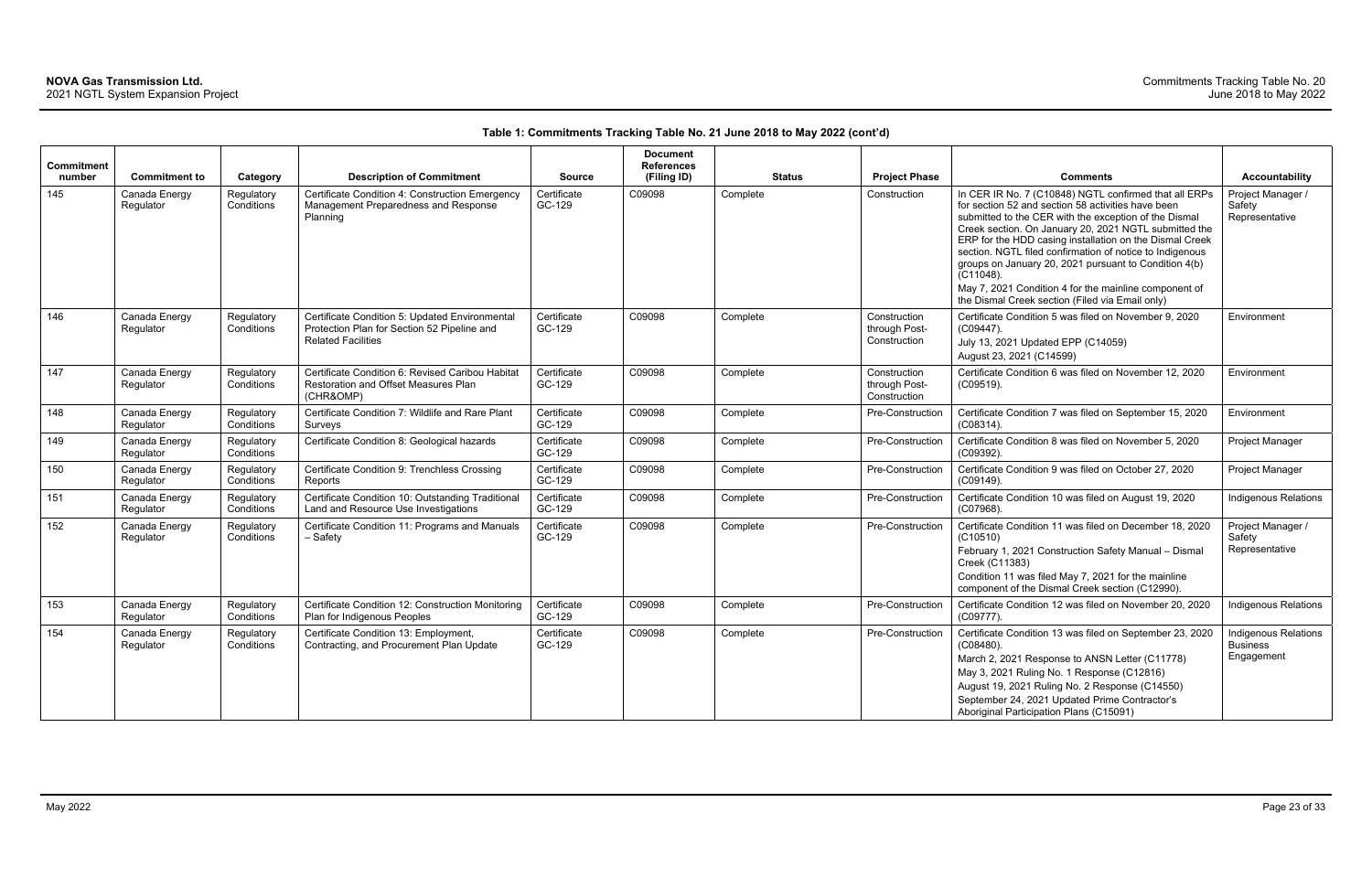| <b>Commitment</b><br>number | <b>Commitment to</b>       | Category                 | <b>Description of Commitment</b>                                          | Source                | <b>Document</b><br><b>References</b><br>(Filing ID) | <b>Status</b> | <b>Project Phase</b> | <b>Comments</b>                                                                                                                                                                                                                                                                                                                                                                                                                                                                                                                                                                                                                                                  | <b>Accountability</b> |
|-----------------------------|----------------------------|--------------------------|---------------------------------------------------------------------------|-----------------------|-----------------------------------------------------|---------------|----------------------|------------------------------------------------------------------------------------------------------------------------------------------------------------------------------------------------------------------------------------------------------------------------------------------------------------------------------------------------------------------------------------------------------------------------------------------------------------------------------------------------------------------------------------------------------------------------------------------------------------------------------------------------------------------|-----------------------|
| 155                         | Canada Energy<br>Regulator | Regulatory<br>Conditions | Certificate Condition 14: Report on Engagement<br>with Indigenous Peoples | Certificate<br>GC-129 | C09098                                              | Complete      | Pre-Construction     | Certificate Condition 14 was filed on November 20, 2020<br>$(C09777)$ .<br>Certificate Condition 14 Update was filed on May 6, 2021<br>$(C12977)$ .<br>Certificate Condition 44-14 Update was filed on<br>November 5, 2021 (C15989).<br>Certificate Condition 14 Report No. 4 was filed on<br>May 6, 2022 (C19017).                                                                                                                                                                                                                                                                                                                                              | Indigenous Relations  |
| 156                         | Canada Energy<br>Regulator | Regulatory<br>Conditions | Certificate Condition 15: Heritage Resource<br>Clearances                 | Certificate<br>GC-129 | C09098                                              | Complete      | Pre-Construction     | Certificate Condition 15 was filed on December 17, 2020<br>$(C10487)$ .<br>May 7, 2021, Condition 15 HRA Update (C13001)<br>May 14, 2021, Condition 15 Timing Relief Request<br>(C13105)<br>June 1, 2021 Condition 15 Timing Relief Request<br>(C13347)<br>June 4, 2021 Condition 15 and 13 Response to<br>Compliance Letter No. 11 C13415.<br>June 16, 2021 Bi-monthly Report No. 1 (C13581)<br>August 9, 2021 Bi-monthly Report No. 2 (C14382)<br>October 7, 2021 Bi-monthly Report No. 3 (C15307)<br>December 8, 2021 Bi-monthly Report No. 4 (C16616)<br>February 9, 2022 Bi-monthly Report No. 5 (C17641)<br>April 8, 2022 Bi-monthly Report No. 6 (C18491) | Environment           |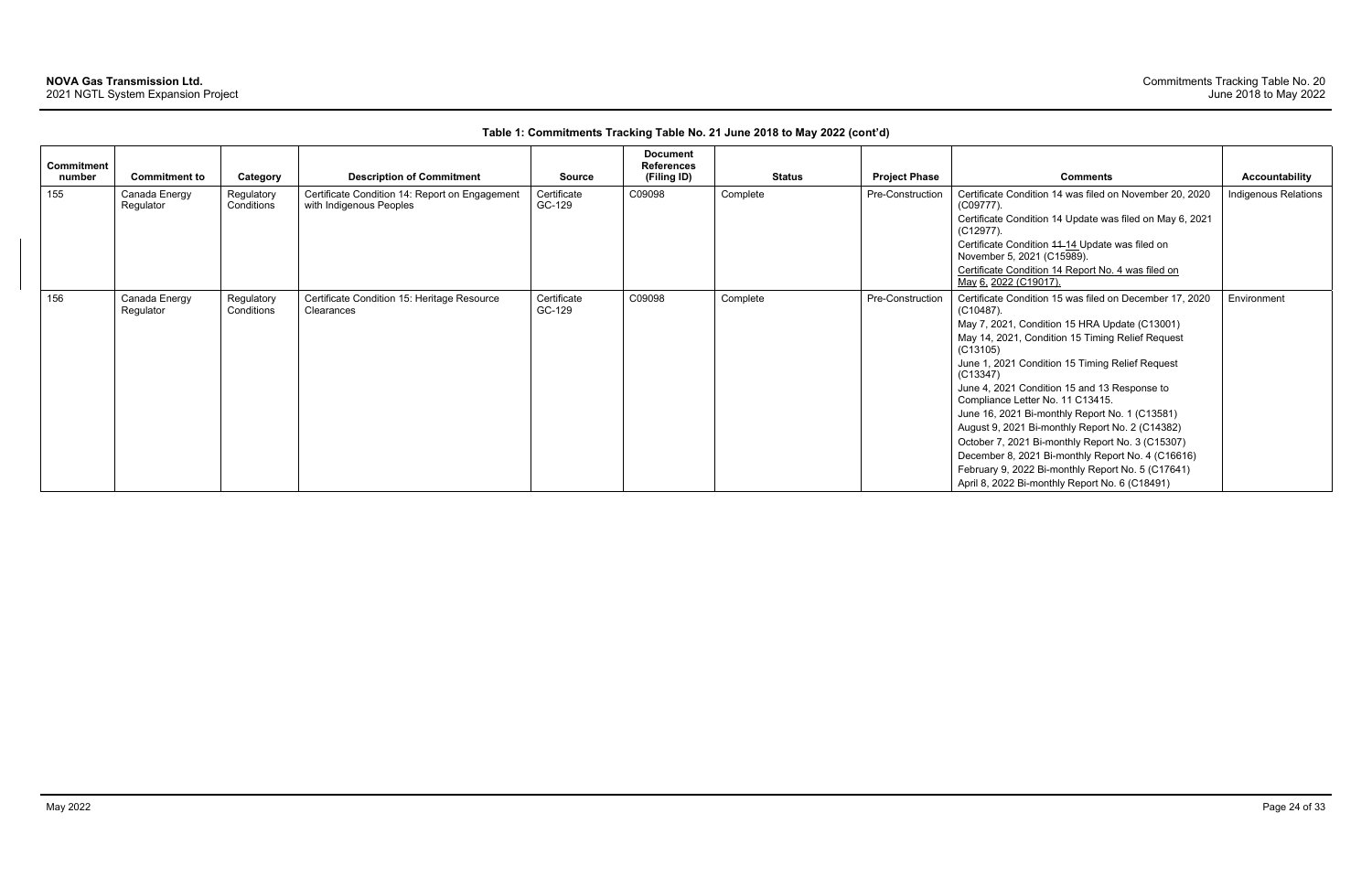| <b>Commitment</b> |                            |                          |                                                                                |                       | <b>Document</b><br><b>References</b> |               |                      |                                                                                                                                                                                                                                                                                                                                                                                                                                                                                                                                                                                                                                                                                                              |                                             |
|-------------------|----------------------------|--------------------------|--------------------------------------------------------------------------------|-----------------------|--------------------------------------|---------------|----------------------|--------------------------------------------------------------------------------------------------------------------------------------------------------------------------------------------------------------------------------------------------------------------------------------------------------------------------------------------------------------------------------------------------------------------------------------------------------------------------------------------------------------------------------------------------------------------------------------------------------------------------------------------------------------------------------------------------------------|---------------------------------------------|
| number            | <b>Commitment to</b>       | Category                 | <b>Description of Commitment</b>                                               | <b>Source</b>         | (Filing ID)                          | <b>Status</b> | <b>Project Phase</b> | <b>Comments</b>                                                                                                                                                                                                                                                                                                                                                                                                                                                                                                                                                                                                                                                                                              | <b>Accountability</b>                       |
| 157               | Canada Energy<br>Regulator | Regulatory<br>Conditions | Certificate Condition 16: Commitments Tracking<br>Table (CTT)                  | Certificate<br>GC-129 | C09098                               | Complete      | Pre-Construction     | Certificate Condition 16 CTT was filed on:<br>1. September 23, 2020 (C08481)<br>2. October 22, 2020 (C09072)<br>3. November 23, 2020 (C09829)<br>4. December 22, 2020 (C10565)<br>5. January 22, 2021 (C11138)<br>6. February 23, 2021 (C11620)<br>7. March 22, 2021 (C12090)<br>8. April 23, 2021 (C12546)<br>9. May 25, 2021 (C13237)<br>10. June 23, 2021 (C13683)<br>11. July 22, 2021 (C14184)<br>12. August 23, 2021 (C14598)<br>13. September 22, 2021 (C15041)<br>14. October 22, 2021 (C15634)<br>15. November 23, 2021 (C16266)<br>16. December 22, 2021 (C16948)<br>17. January 24, 2022 (C17347)<br>18. February 23, 2022 (C17829)<br>19. March 22, 2022 (C18258)<br>20. April 22, 2022 (C18711) | All                                         |
| 158               | Canada Energy<br>Regulator | Regulatory<br>Conditions | Certificate Condition 17: Emergency<br>Management Continuing Education Program | Certificate<br>GC-129 | C09098                               | Complete      | Pre-Construction     | Certificate Condition 17 was filed on September 23, 2020<br>(C08482).                                                                                                                                                                                                                                                                                                                                                                                                                                                                                                                                                                                                                                        | Emergency<br>Management / Public<br>Affairs |
| 159               | Canada Energy<br>Regulator | Regulatory<br>Conditions | Certificate Condition 18: Construction Schedule                                | Certificate<br>GC-129 | C09098                               | Complete      | Pre-Construction     | Certificate Condition 18 was filed on January 14, 2021<br>$(C10917)$ .<br>June 4, 2021 Construction Schedule Update (C13413)<br>September 8, 2021 Construction Schedule Update<br>(C14842)                                                                                                                                                                                                                                                                                                                                                                                                                                                                                                                   | <b>Project Managers</b>                     |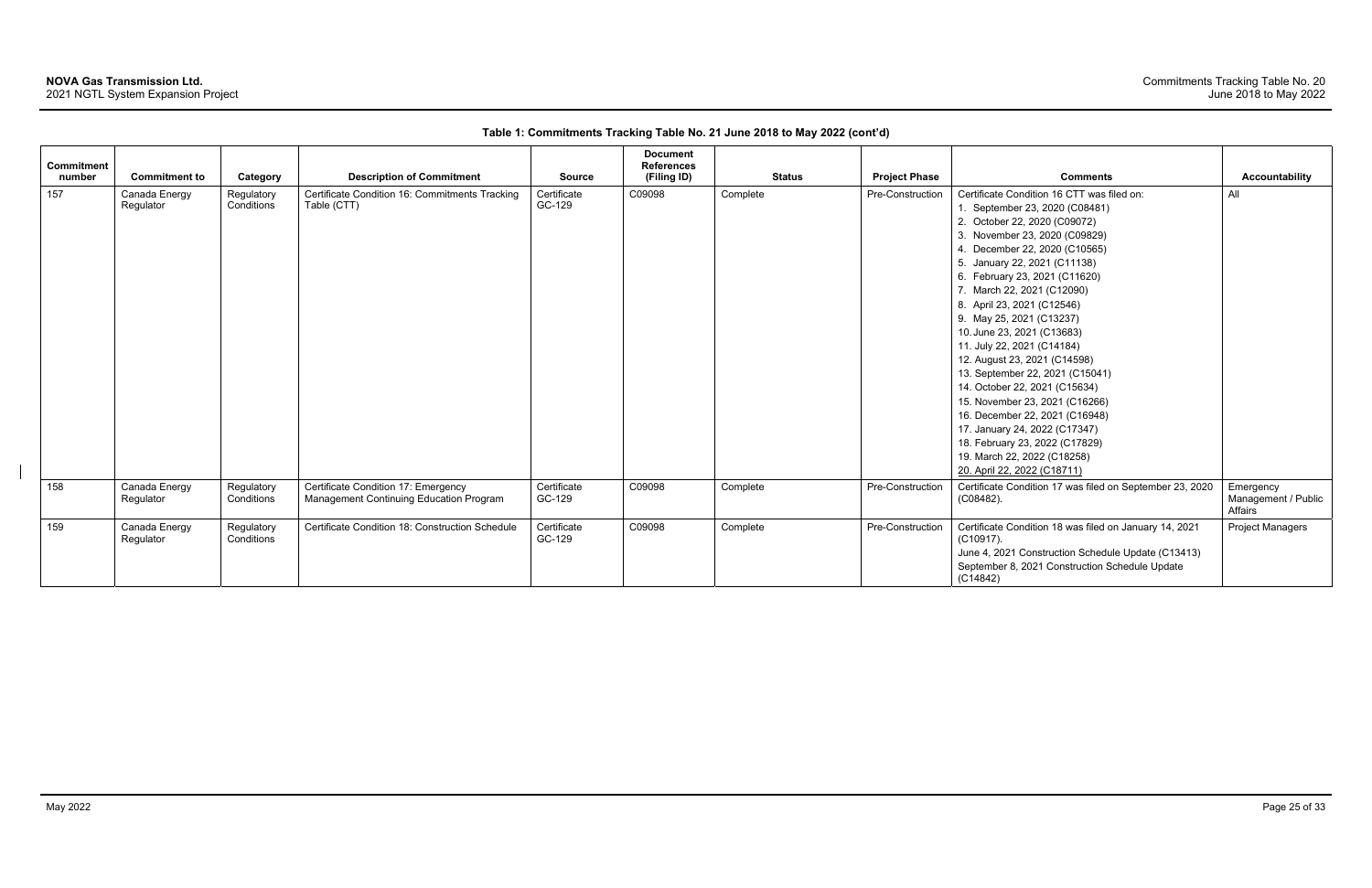| <b>Commitment</b> |                            |                          |                                                            |                       | <b>Document</b><br><b>References</b> |               |                        |                                                                                                                                                                                                                                                                                                                                                                                                                                                                                                                                                                                                                                                                                                                                                                                                                                                                                                                                                                                                                                                                                                                                                                                |                         |
|-------------------|----------------------------|--------------------------|------------------------------------------------------------|-----------------------|--------------------------------------|---------------|------------------------|--------------------------------------------------------------------------------------------------------------------------------------------------------------------------------------------------------------------------------------------------------------------------------------------------------------------------------------------------------------------------------------------------------------------------------------------------------------------------------------------------------------------------------------------------------------------------------------------------------------------------------------------------------------------------------------------------------------------------------------------------------------------------------------------------------------------------------------------------------------------------------------------------------------------------------------------------------------------------------------------------------------------------------------------------------------------------------------------------------------------------------------------------------------------------------|-------------------------|
| number            | <b>Commitment to</b>       | Category                 | <b>Description of Commitment</b>                           | <b>Source</b>         | (Filing ID)                          | <b>Status</b> | <b>Project Phase</b>   | <b>Comments</b>                                                                                                                                                                                                                                                                                                                                                                                                                                                                                                                                                                                                                                                                                                                                                                                                                                                                                                                                                                                                                                                                                                                                                                | <b>Accountability</b>   |
| 160               | Canada Energy<br>Regulator | Regulatory<br>Conditions | Certificate Condition 19: Construction Progress<br>Reports | Certificate<br>GC-129 | C09098                               | Ongoing       | During<br>Construction | Certificate Condition 19 was filed on:<br>1. December 16, 2020 (C10461)<br>2. December 31, 2020 (C10655)<br>3. January 18, 2021 (C11012)<br>4. February 2, 2021 (C11394)<br>5. February 16, 2021 (C11542)<br>6. March 2, 2021 (C11752)<br>7. March 16, 2021 (C12015)<br>8. April 6, 2021 (C12266)<br>9. April 18, 2021 (C12437)<br>10. May 3, 2021 (C12800)<br>11. May 17, 2021 (C13132)<br>12. June 1, 2021 (C13346)<br>13. June 16, 2021 (C13574)<br>14. July 5, 2021 (C13903)<br>15. July 19, 2021 (C14129)<br>16. August 3, 2021 (C14319)<br>17. August 16, 2021 (C14501)<br>18. August 31, 2021 (C14722)<br>19. September 16, 2021 (C14962)<br>20. October 1, 2021 (C15215)<br>21. October 18, 2021 (C15517)<br>22. November 2, 2021 (C15876)<br>23. November 17, 2021 (C16173)<br>24. December 2, 2021 (C16409)<br>25. December 16, 2021 (C16840)<br>26. January 6, 2022 (C17029)<br>27. January 18, 2022 (C17256)<br>28. February 2, 2022 (C17545)<br>29. February 17, 2022 (C17755)<br>30. March 3, 2022 (C18001)<br>31. March 17, 2022 (C18197)<br>32. April 1, 2022 (C18410)<br>33. April 20, 2022 (C18669)<br>34. May 2, 2022 (C18964)<br>35. May 17, 2022 (C19172) | <b>Project Managers</b> |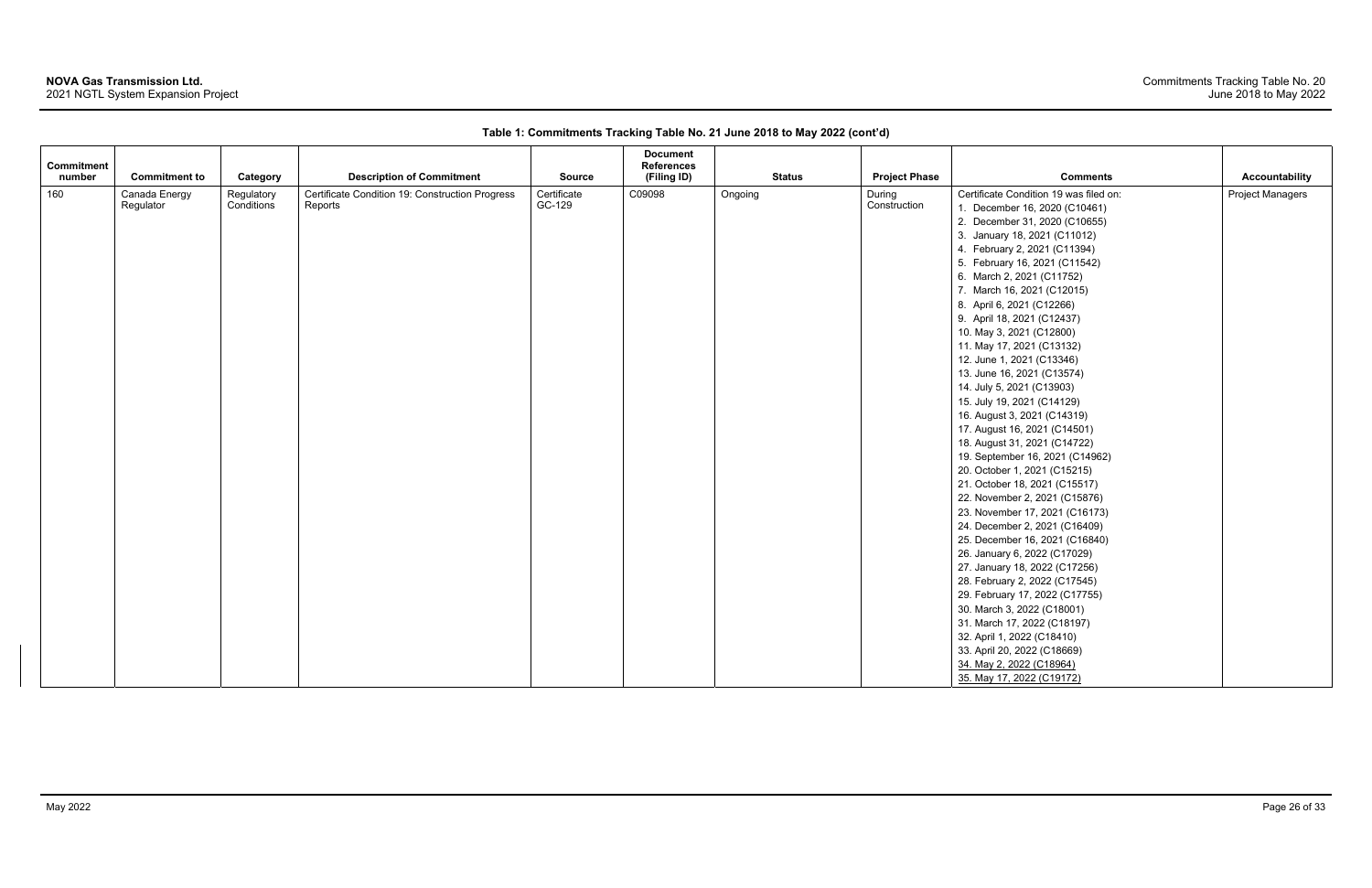| Commitment |                            |                          |                                                                                                       |                       | <b>Document</b><br><b>References</b> |                                                      |                                         |                                                                                                                                      |                         |
|------------|----------------------------|--------------------------|-------------------------------------------------------------------------------------------------------|-----------------------|--------------------------------------|------------------------------------------------------|-----------------------------------------|--------------------------------------------------------------------------------------------------------------------------------------|-------------------------|
| number     | <b>Commitment to</b>       | Category                 | <b>Description of Commitment</b>                                                                      | <b>Source</b>         | (Filing ID)                          | <b>Status</b>                                        | <b>Project Phase</b>                    | <b>Comments</b>                                                                                                                      | <b>Accountability</b>   |
| 161        | Canada Energy<br>Regulator | Regulatory<br>Conditions | Certificate Condition 20: Finalized Watercourse<br>Crossing Inventory                                 | Certificate<br>GC-129 | C09098                               | Complete                                             | During<br>Construction                  | Certificate Condition 20 was filed on November 9, 2020<br>(C09448). Additional correspondence as shown:                              | Environment             |
|            |                            |                          |                                                                                                       |                       |                                      |                                                      |                                         | January 15, 2021 Request for Review - Beaver Dam<br>Removal (C10940)                                                                 |                         |
|            |                            |                          |                                                                                                       |                       |                                      |                                                      |                                         | February 4, 2021 Request for Review - Watercourses<br>(C11429)                                                                       |                         |
|            |                            |                          |                                                                                                       |                       |                                      |                                                      |                                         | February 9, 2021 Removal of MN-WC03A -<br>Watercourses (C11470)                                                                      |                         |
|            |                            |                          |                                                                                                       |                       |                                      |                                                      |                                         | February 16, 2021 Errata: Updated Historical Information<br>(C11540)                                                                 |                         |
|            |                            |                          |                                                                                                       |                       |                                      |                                                      |                                         | February 18, 2021 Update to Request for Review -<br>Watercourses (Feb 4th letter) (C11570).                                          |                         |
|            |                            |                          |                                                                                                       |                       |                                      |                                                      |                                         | April 12, 2021 North Saskatchewan River Update<br>$(C12346)$ .                                                                       |                         |
|            |                            |                          |                                                                                                       |                       |                                      |                                                      |                                         | May 17, 2021 Request for Review - Project Water<br>Withdrawal Locations (C13133)                                                     |                         |
|            |                            |                          |                                                                                                       |                       |                                      |                                                      |                                         | July 8, 2021 Temp Vehicle Crossing Update (C13983)                                                                                   |                         |
|            |                            |                          |                                                                                                       |                       |                                      |                                                      |                                         | September 10, 2021 Albert Creek Bridge (C14866)                                                                                      |                         |
| 162        | Canada Energy<br>Regulator | Regulatory<br>Conditions | Certificate Condition 21: Contingency<br>Watercourse Crossing Method                                  | Certificate<br>GC-129 | C09098                               | Planned                                              | During<br>Construction                  |                                                                                                                                      | Environment             |
| 163        | Canada Energy<br>Regulator | Regulatory<br>Conditions | Certificate Condition 22: Authorizations under<br>Paragraph 35(2)(b) of the Fisheries Act             | Certificate<br>GC-129 | C09098                               | Parts a) and c) are Complete.<br>Part b) is Planned. | During<br>Construction                  | NGTL is consulting with DFO on referred watercourses.<br>October 8, 2021 Timing Relief Letter (C15344)                               | Environment             |
|            |                            |                          |                                                                                                       |                       |                                      |                                                      |                                         | October 28, 2021 Fisheries Act Authorizations letter<br>(C15755)                                                                     |                         |
|            |                            |                          |                                                                                                       |                       |                                      |                                                      |                                         | October 29, 2021 Confirmation of Notice to Indigenous<br><b>Groups (C15793)</b>                                                      |                         |
| 164        | Canada Energy<br>Regulator | Regulatory<br>Conditions | Certificate Condition 23: Working within the Little<br>Smoky Caribou Range Restricted Activity Period | Certificate<br>GC-129 | C09098                               | Complete                                             | During<br>Construction                  | December 7, 2021 Condition 23: Little Smoky Caribou<br>Range (C16607)                                                                | Environment             |
|            |                            |                          |                                                                                                       |                       |                                      |                                                      |                                         | December 10, 2021 Condition 23: Supplemental<br>Environmental Assessment and Technical Memo<br>(C16706)                              |                         |
|            |                            |                          |                                                                                                       |                       |                                      |                                                      |                                         | December 21, 2021 CER issued letter: Condition<br>Compliance Relief Request granting NGTL's request for                              |                         |
|            |                            |                          |                                                                                                       |                       |                                      |                                                      |                                         | relief to certain aspects of Condition 23(a)(v) including<br>relief from timing (C16927).<br>January 13, 2021 Condition 23 (C17194). |                         |
| 165        | Canada Energy<br>Regulator | Regulatory<br>Conditions | Certificate Condition 24: Sunset Clause                                                               | Certificate<br>GC-129 | C09098                               | Planned Complete                                     | All Stages                              | Section 52 activities commenced on January 29, 2021.                                                                                 | Regulatory              |
| 166        | Canada Energy<br>Regulator | Regulatory<br>Conditions | Certificate Condition 25: Condition Compliance<br>by the Accountable Officer                          | Certificate<br>GC-129 | C09098                               | Planned                                              | Post-<br>Construction and<br>Operations |                                                                                                                                      | <b>Project Managers</b> |
| 167        | Canada Energy<br>Regulator | Regulatory<br>Conditions | Certificate Condition 26: Quantification of<br>Construction-related Greenhouse Gas (GHG)<br>Emissions | Certificate<br>GC-129 | C09098                               | Planned                                              | Post-<br>Construction and<br>Operations |                                                                                                                                      | Environment             |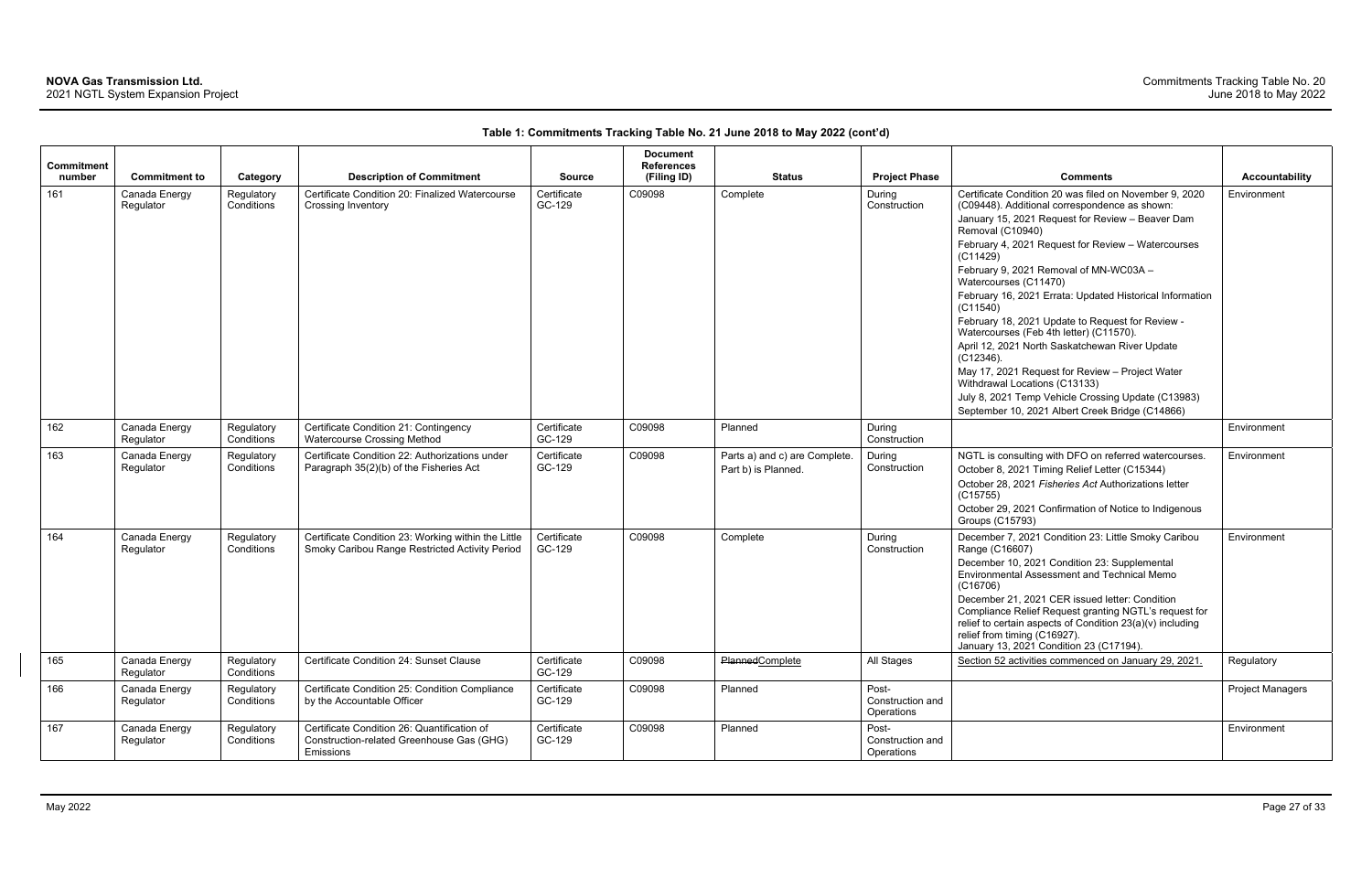| <b>Comments</b>                                                                                                                                                                                 | <b>Accountability</b>                                                          |
|-------------------------------------------------------------------------------------------------------------------------------------------------------------------------------------------------|--------------------------------------------------------------------------------|
|                                                                                                                                                                                                 | <b>Indigenous Relations</b>                                                    |
|                                                                                                                                                                                                 | Supply Chain /<br><b>Indigenous Relations</b><br><b>Business</b><br>Engagement |
|                                                                                                                                                                                                 | Project Manager                                                                |
|                                                                                                                                                                                                 | Environment                                                                    |
|                                                                                                                                                                                                 | Environment                                                                    |
|                                                                                                                                                                                                 | Environment                                                                    |
|                                                                                                                                                                                                 | Environment                                                                    |
|                                                                                                                                                                                                 | Environment                                                                    |
| Certification Condition 35 (a) was filed on February 23,<br>2021 (C11623).<br>June 23, 2021 Condition 35 Progress Report No. 1<br>(C13705).<br>December 22, 2021 Progress Report No. 2 (C16947) | Indigenous Relations<br>/ Environment                                          |
|                                                                                                                                                                                                 | Project Manager                                                                |
|                                                                                                                                                                                                 | Project Manager                                                                |
|                                                                                                                                                                                                 | Environment                                                                    |

| Commitment<br>number | <b>Commitment to</b>       | Category                 | <b>Description of Commitment</b>                                                                             | <b>Source</b>                | <b>Document</b><br><b>References</b><br>(Filing ID) | <b>Status</b> | <b>Project Phase</b>                    | <b>Comments</b>                                                                                                                                                                                    | <b>Accountability</b>                                                  |
|----------------------|----------------------------|--------------------------|--------------------------------------------------------------------------------------------------------------|------------------------------|-----------------------------------------------------|---------------|-----------------------------------------|----------------------------------------------------------------------------------------------------------------------------------------------------------------------------------------------------|------------------------------------------------------------------------|
| 168                  | Canada Energy<br>Regulator | Regulatory<br>Conditions | Certificate Condition 27: Post-construction<br>Monitoring Plan for Indigenous Peoples                        | Certificate<br>GC-129        | C09098                                              | Planned       | Post-<br>Construction and<br>Operations |                                                                                                                                                                                                    | Indigenous Relatior                                                    |
| 170                  | Canada Energy<br>Regulator | Regulatory<br>Conditions | Certificate Condition 28: Employment,<br>Contracting, and Procurement Report                                 | Certificate<br>GC-129        | C09098                                              | Planned       | Post-<br>Construction and<br>Operations |                                                                                                                                                                                                    | Supply Chain /<br>Indigenous Relation<br><b>Business</b><br>Engagement |
| 171                  | Canada Energy<br>Regulator | Regulatory<br>Conditions | Certificate Condition 29: Pipeline Geographic<br>Information Systems (GIS) Data                              | Certificate<br>GC-129        | C09098                                              | Planned       | Post-<br>Construction and<br>Operations |                                                                                                                                                                                                    | Project Manager                                                        |
| 172                  | Canada Energy<br>Regulator | Regulatory<br>Conditions | Certificate Condition 30: Post-Construction<br><b>Environmental Monitoring Reports</b>                       | Certificate<br>GC-129        | C09098                                              | Planned       | Post-<br>Construction and<br>Operations |                                                                                                                                                                                                    | Environment                                                            |
| 173                  | Canada Energy<br>Regulator | Regulatory<br>Conditions | Certificate Condition 31: Caribou Habitat<br>Restoration Implementation Report and Status<br>Update          | Certificate<br>GC-129        | C09098                                              | Planned       | Post-<br>Construction and<br>Operations |                                                                                                                                                                                                    | Environment                                                            |
| 174                  | Canada Energy<br>Regulator | Regulatory<br>Conditions | Certificate Condition 32: Caribou Habitat Offset<br>Measures Implementation Report                           | Certificate<br>GC-129        | C09098                                              | Planned       | Post-<br>Construction and<br>Operations |                                                                                                                                                                                                    | Environment                                                            |
| 175                  | Canada Energy<br>Regulator | Regulatory<br>Conditions | Certificate Condition 33: Caribou Habitat<br>Restoration and Offset Measures Monitoring<br>Program (CHROMMP) | Certificate<br>GC-129        | C09098                                              | Planned       | Post-<br>Construction and<br>Operations |                                                                                                                                                                                                    | Environment                                                            |
| 176                  | Canada Energy<br>Regulator | Regulatory<br>Conditions | Certificate Condition 34: Caribou Monitoring<br>Reports                                                      | Certificate<br>GC-129        | C09098                                              | Planned       | Post-<br>Construction and<br>Operations |                                                                                                                                                                                                    | Environment                                                            |
| 177                  | Canada Energy<br>Regulator | Regulatory<br>Conditions | Certificate Condition 35: Indigenous Working<br>Group for the Little Smoky Caribou Range                     | Certificate<br>GC-129        | C09098                                              | Ongoing       | Post-<br>Construction and<br>Operations | Certification Condition 35 (a) was filed on February 23,<br>2021 (C11623).<br>June 23, 2021 Condition 35 Progress Report No. 1<br>$(C13705)$ .<br>December 22, 2021 Progress Report No. 2 (C16947) | Indigenous Relation<br>/ Environment                                   |
| 178                  | Canada Energy<br>Regulator | Regulatory<br>Conditions | Order Condition 1: Condition Compliance                                                                      | Order AO-001-<br>XG-001-2020 | C09385-5                                            | Ongoing       | All Phases                              |                                                                                                                                                                                                    | Project Manager                                                        |
| 179                  | Canada Energy<br>Regulator | Regulatory<br>Conditions | Order Condition 2: Section 58 Facilities and<br>Activities Design, Location, Construction and<br>Operation   | Order AO-001-<br>XG-001-2020 | C09647-2                                            | Ongoing       | Pre-Construction                        |                                                                                                                                                                                                    | Project Manager                                                        |
| 180                  | Canada Energy<br>Regulator | Regulatory<br>Conditions | Order Condition 3: Environmental Protection                                                                  | Order AO-001-<br>XG-001-2020 | C09647-2                                            | Ongoing       | Pre-Construction                        |                                                                                                                                                                                                    | Environment                                                            |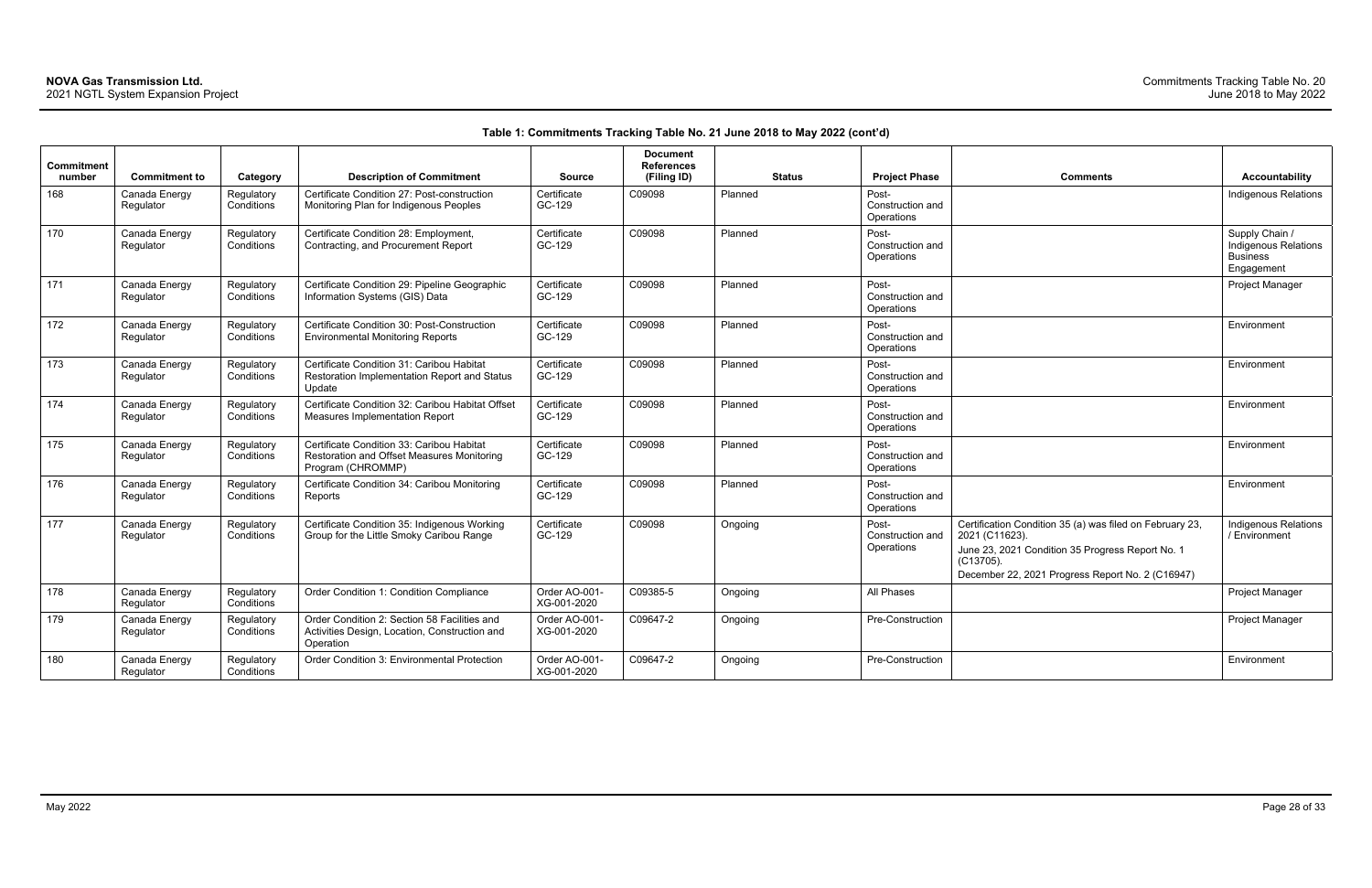| Commitment |                            |                          |                                                                                                       |                              | <b>Document</b><br><b>References</b> |               |                      |                                                                                                                                                                                                                                                                                                                                                                                      |                             |
|------------|----------------------------|--------------------------|-------------------------------------------------------------------------------------------------------|------------------------------|--------------------------------------|---------------|----------------------|--------------------------------------------------------------------------------------------------------------------------------------------------------------------------------------------------------------------------------------------------------------------------------------------------------------------------------------------------------------------------------------|-----------------------------|
| number     | <b>Commitment to</b>       | Category                 | <b>Description of Commitment</b>                                                                      | <b>Source</b>                | (Filing ID)                          | <b>Status</b> | <b>Project Phase</b> | <b>Comments</b>                                                                                                                                                                                                                                                                                                                                                                      | <b>Accountability</b>       |
| 181        | Canada Energy<br>Regulator | Regulatory<br>Conditions | Order Condition 4: Construction Emergency<br>Management Preparedness and Response<br>Planning         | Order AO-001-<br>XG-001-2020 | C09647-2                             | Complete      | Pre-Construction     | Order Condition 4(a) was filed via email only on:<br>$\bullet$ August 6, 2020<br>$\bullet$ September 9, 2020<br>• November 25, 2020<br>December 4, 2020<br>December 14, 2020<br>December 18, 2020<br>January 20, 2021<br>• May 5, 2021                                                                                                                                               | Safety<br>Representative    |
|            |                            |                          |                                                                                                       |                              |                                      |               |                      | Order Condition 4(b) was filed on:<br>• August 13, 2020 (C07832)<br>• September 10, 2020 (08255)<br>• November 24, 2020 (C09851)<br>• November 30, 2020 (C10000)<br>December 11, 2020 (C10360)<br>December 18, 2020 (C10509)<br>• May 5, 2021 ERP for Swartz Creek filed with Cond.9<br>(Filed Via Email)<br>• May 7, 2021 (C12996)<br>• May 28, 2021 Timing Relief Request (C13310) |                             |
| 182        | Canada Energy<br>Regulator | Regulatory<br>Conditions | Order Condition 5: Environmental Protection<br>Plan (EPP) for Section 58 Facilities and<br>Activities | Order AO-001-<br>XG-001-2020 | C09647-2                             | Complete      | Pre-Construction     | Order Condition 5 was filed on August 14, 2020<br>(C07842). NGTL submitted an update to the Section 58<br>EPP on February 1, 2021 (C11358).<br>July 13, 2021 Updated EPP (C14059)<br>August 23, 2021 (C14599)                                                                                                                                                                        | Environment                 |
| 183        | Canada Energy<br>Regulator | Regulatory<br>Conditions | Order Condition 6: Outstanding Traditional Land<br>and Resource Use Investigations                    | Order AO-001-<br>XG-001-2020 | C09647-2                             | Complete      | Pre-Construction     | Order Condition 6 was filed on August 19, 2020<br>(C07968).                                                                                                                                                                                                                                                                                                                          | Indigenous Relations        |
| 184        | Canada Energy<br>Regulator | Regulatory<br>Conditions | Order Condition 7: Camp Management Plan                                                               | Order AO-001-<br>XG-001-2020 | C09647-2                             | Complete      | Pre-Construction     | Order Condition 7 was filed on September 17, 2020<br>$(C08400)$ .                                                                                                                                                                                                                                                                                                                    | Workforce<br>Accommodations |
| 185        | Canada Energy<br>Regulator | Regulatory<br>Conditions | Order Condition 8: Additional Temporary<br>Construction Camp(s)                                       | Order AO-001-<br>XG-001-2020 | C09647-2                             | Complete      | Pre-Construction     | Order Condition 8 was filed on September 17, 2020<br>$(C08407)$ .                                                                                                                                                                                                                                                                                                                    | Workforce<br>Accommodations |
| 186        | Canada Energy<br>Regulator | Regulatory<br>Conditions | Order Condition 9: Programs and Manuals -<br>Safety                                                   | Order AO-001-<br>XG-001-2020 | C09647-2                             | Complete      | Pre-Construction     | Order Condition 9 was filed on October 20, 2020<br>$(C09011)$ .<br>February 1, 2021 Construction Safety Manual - Dismal<br>Creek (C11383).<br>May 5, 2021 Construction Safety Manual - Swartz Creek<br>and GPM-10 valve and launcher site (Filed via email with<br>Cond. 4 ERP).<br>May 28, 2021 Timing Relief Request (C13310)                                                      | Safety<br>Representative    |
| 187        | Canada Energy<br>Regulator | Regulatory<br>Conditions | Order Condition 10: Construction Monitoring<br>Plan for Indigenous Peoples                            | Order AO-001-<br>XG-001-2020 | C09647-2                             | Complete      | Pre-Construction     | Order Condition 10 was filed on November 6, 2020<br>(C09434).                                                                                                                                                                                                                                                                                                                        | Indigenous Relations        |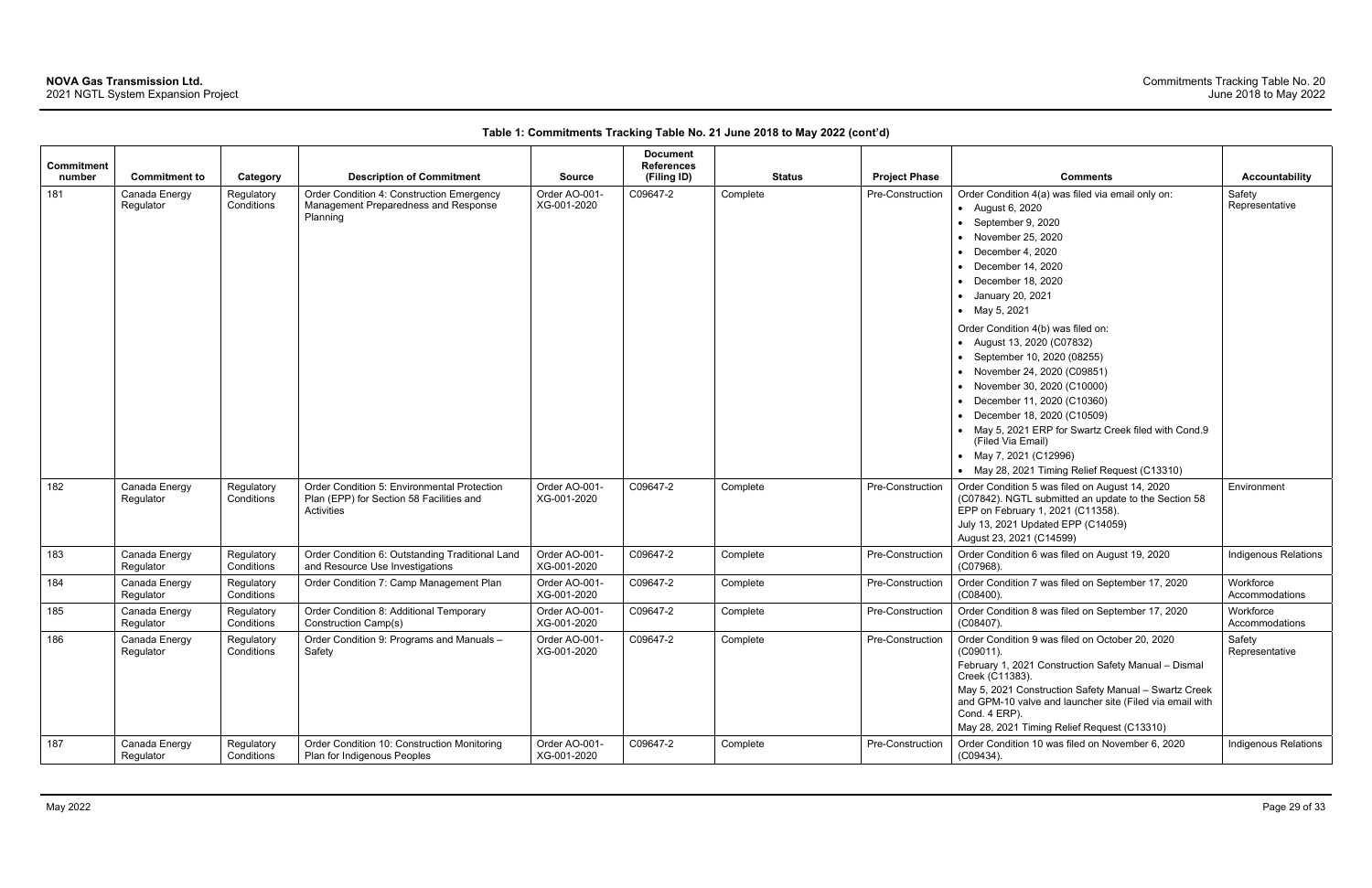| Commitment<br>number | <b>Commitment to</b>       | Category                 | <b>Description of Commitment</b>                                            | <b>Source</b>                | <b>Document</b><br><b>References</b><br>(Filing ID) | <b>Status</b> | <b>Project Phase</b>    | <b>Comments</b>                                                                                                                                                                                                                                                                                                                                                                                                                                                       | Accountability                                                          |
|----------------------|----------------------------|--------------------------|-----------------------------------------------------------------------------|------------------------------|-----------------------------------------------------|---------------|-------------------------|-----------------------------------------------------------------------------------------------------------------------------------------------------------------------------------------------------------------------------------------------------------------------------------------------------------------------------------------------------------------------------------------------------------------------------------------------------------------------|-------------------------------------------------------------------------|
| 188                  | Canada Energy<br>Regulator | Regulatory<br>Conditions | Order Condition 11: Report on Engagement with<br>Indigenous Peoples         | Order AO-001-<br>XG-001-2020 | C09647-2                                            | Complete      | Pre-Construction        | Order Condition 11 was filed on November 6, 2020<br>$(C09434)$ .<br>Order Condition 11 Update was filed on May 6, 2021<br>$(C12977)$ .<br>Order Condition 11 Update was filed on November 5,<br>2021 (C15989)<br>Order Condition 11 Report No. 4 was filed on May 6.<br>2022, (C19017)                                                                                                                                                                                | Indigenous Relations                                                    |
| 189                  | Canada Energy<br>Regulator | Regulatory<br>Conditions | Order Condition 12: Employment, Contracting,<br>and Procurement Plan Update | Order AO-001-<br>XG-001-2020 | C09647-2                                            | Complete      | <b>Pre-Construction</b> | Order Condition 12 was filed on September 22, 2020<br>(C08480)<br>March 2, 2021 Response to ANSN Letter (C11778)<br>May 3, 2021 Ruling No. 1 Response (C12816)<br>August 19, 2021 Ruling No. 2 Response (C14550)<br>September 24, 2022 Updated Prime Contractor's<br>Aboriginal Participation Plans (C15091)                                                                                                                                                          | Supply Chain /<br>Indigenous Relations<br><b>Business</b><br>Engagement |
| 190                  | Canada Energy<br>Regulator | Regulatory<br>Conditions | Order Condition 13: Heritage Resource<br>Clearances                         | Order AO-001-<br>XG-001-2020 | C09647-2                                            | Complete      | Pre-Construction        | Order Condition 13 was filed on October 7, 2020<br>(C08789)<br>June 4, 2021 Condition 15 and 13 Response to<br>Compliance Letter No. 11 (C13415)<br>June 16, 2021 Bi-monthly Report No. 1 (C13581)<br>August 9, 2021 Bi-monthly Report No. 2 (C14382)<br>October 7, 2021 Bi-monthly Report No. 3 (C15307)<br>December 8, 2021 Bi-monthly Report No. 4 (C16616)<br>February 9, 2022 Bi-monthly Report No. 5 (C17641)<br>April 8, 2022 Bi-monthly Report No. 6 (C18491) | Environment                                                             |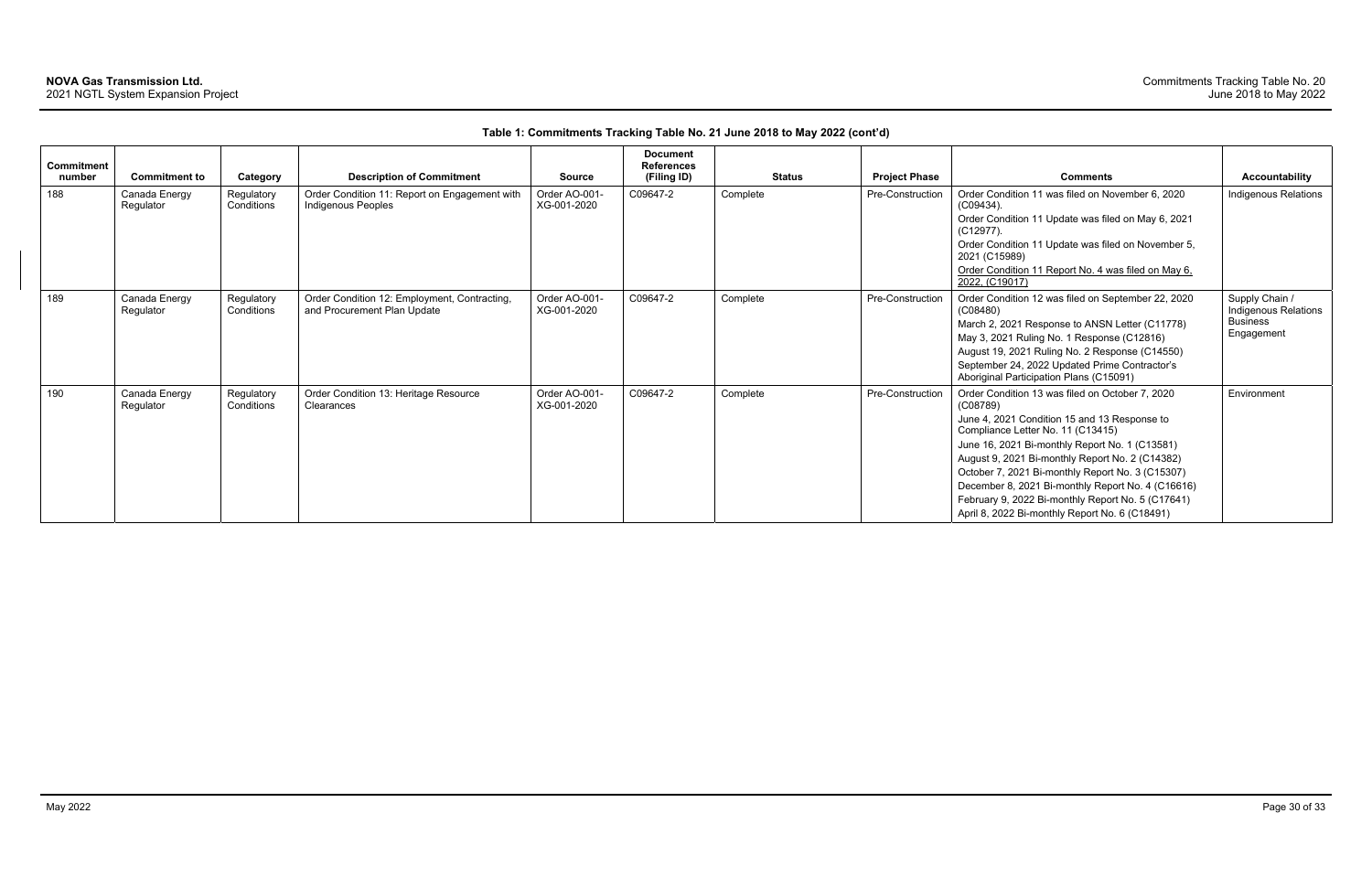| Commitment<br>number | <b>Commitment to</b>       | Category                 | <b>Description of Commitment</b>                                                | <b>Source</b>                | <b>Document</b><br><b>References</b><br>(Filing ID) | <b>Status</b> | <b>Project Phase</b> | <b>Comments</b>                                                                                                                                                                                                                                                                                                                                                                                                                                                                                                                                                                                                                                                                                        | <b>Accountability</b>                       |
|----------------------|----------------------------|--------------------------|---------------------------------------------------------------------------------|------------------------------|-----------------------------------------------------|---------------|----------------------|--------------------------------------------------------------------------------------------------------------------------------------------------------------------------------------------------------------------------------------------------------------------------------------------------------------------------------------------------------------------------------------------------------------------------------------------------------------------------------------------------------------------------------------------------------------------------------------------------------------------------------------------------------------------------------------------------------|---------------------------------------------|
| 191                  | Canada Energy<br>Regulator | Regulatory<br>Conditions | Order Condition 14: Commitments Tracking<br>Table (CTT)                         | Order AO-001-<br>XG-001-2020 | C09647-2                                            | Complete      | Pre-Construction     | Order Condition 16 CTT was filed on:<br>1. September 23, 2020 (C08481)<br>2. October 22, 2020 (C09072)<br>3. November 23, 2020 (C09829)<br>4. December 22, 2020 (C10565)<br>5. January 22, 2021 (C11138)<br>6. February 23, 2021 (C11620)<br>7. March 22, 2021 (C12090)<br>8. April 23, 2021 (C12546)<br>9. May 25, 2021 (C13237)<br>10. June 23, 2021 (C13683)<br>11. July 22, 2021 (C14184)<br>12. August 23, 2021 (C14598)<br>13. September 22, 2021 (C15041)<br>14. October 22, 2021 (C15634)<br>15. November 23, 2021 (C16266)<br>16. December 22, 2021 (C16948)<br>17. January 24, 2022 (C17347)<br>18. February 23, 2022 (C17829)<br>19. March 22, 2022 (C18258)<br>20. April 22, 2022 (C18711) | All                                         |
| 192                  | Canada Energy<br>Regulator | Regulatory<br>Conditions | Order Condition 15: Emergency Management<br><b>Continuing Education Program</b> | Order AO-001-<br>XG-001-2020 | C09647-2                                            | Complete      | Pre-Construction     | Order Condition 15 was filed on September 22, 2020<br>(C08482)                                                                                                                                                                                                                                                                                                                                                                                                                                                                                                                                                                                                                                         | Emergency<br>Management / Public<br>Affairs |
| 193                  | Canada Energy<br>Regulator | Regulatory<br>Conditions | Order Condition 16: Construction Schedule                                       | Order AO-001-<br>XG-001-2020 | C09647-2                                            | Complete      | Pre-Construction     | Order Condition 16 was filed on November 6, 2020<br>(C09434)<br>May 11, 2021 Swartz Creek and GPM-10 Construction<br>Schedules (C13032)<br>September 8, 2021 Construction Schedule Update<br>(C14842)                                                                                                                                                                                                                                                                                                                                                                                                                                                                                                  | <b>Project Managers</b>                     |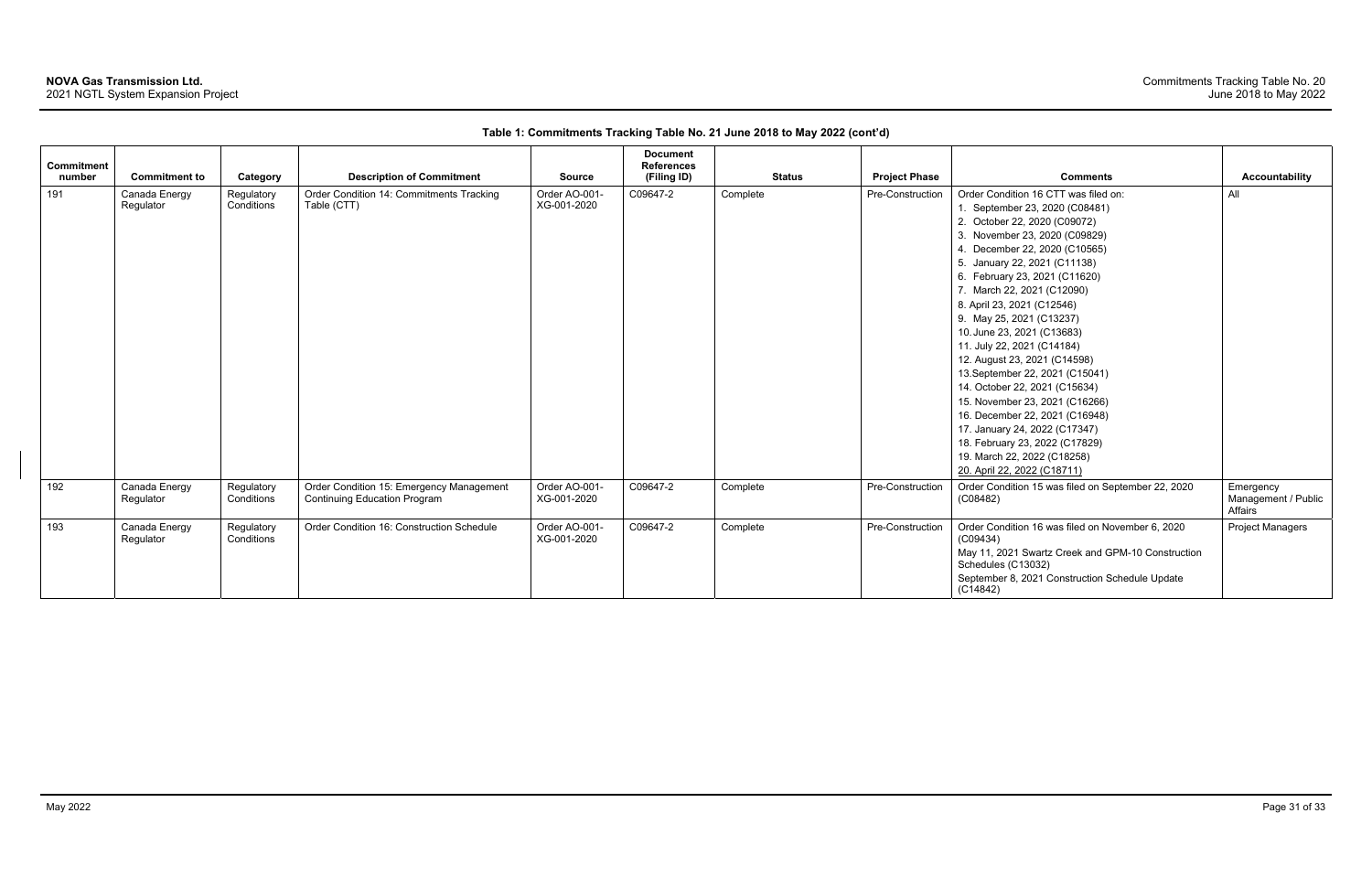| Commitment |                            |                          |                                                                        |                              | <b>Document</b><br><b>References</b> |               |                        |                                                                                                                                                                                                                                                                                                                                                                                                                                                                                                                                                                                                                                                                                                                                                                                                                                                                                                                                                                                                                                                                                                                                                                          |                                   |
|------------|----------------------------|--------------------------|------------------------------------------------------------------------|------------------------------|--------------------------------------|---------------|------------------------|--------------------------------------------------------------------------------------------------------------------------------------------------------------------------------------------------------------------------------------------------------------------------------------------------------------------------------------------------------------------------------------------------------------------------------------------------------------------------------------------------------------------------------------------------------------------------------------------------------------------------------------------------------------------------------------------------------------------------------------------------------------------------------------------------------------------------------------------------------------------------------------------------------------------------------------------------------------------------------------------------------------------------------------------------------------------------------------------------------------------------------------------------------------------------|-----------------------------------|
| number     | <b>Commitment to</b>       | Category                 | <b>Description of Commitment</b>                                       | <b>Source</b>                | (Filing ID)                          | <b>Status</b> | <b>Project Phase</b>   | <b>Comments</b>                                                                                                                                                                                                                                                                                                                                                                                                                                                                                                                                                                                                                                                                                                                                                                                                                                                                                                                                                                                                                                                                                                                                                          | Accountability                    |
| 194        | Canada Energy<br>Regulator | Regulatory<br>Conditions | Order Condition 17: Construction Progress<br>Reports                   | Order AO-001-<br>XG-001-2020 | C09647-2                             | Ongoing       | During<br>Construction | Order Condition 17 was filed on:<br>1. December 16, 2020 (C10461)<br>2. December 31, 2020 (C10655)<br>3. January 18, 2021 (C11012)<br>4. February 2, 2021 (C11394)<br>5. February 16, 2021 (C11542)<br>6. March 2, 2021 (C11752)<br>7. March 16, 2021 (C12015)<br>8. April 6, 2021 (C12266)<br>9. April 18, 2021 (C12437)<br>10. May 3, 2021 (C12800)<br>11. May 17, 2021 (C13132)<br>12. June 1, 2021 (C13346)<br>13. June 16, 2021 (C13574)<br>14. July 5, 2021 (C13903)<br>15. July 19, 2021 (C14129)<br>16. August 3, 2021 (C14319)<br>17. August 16, 2021 (C14501)<br>18. August 31, 2021 (C14722)<br>19. September 16, 2021 (C14962)<br>20. October 1, 2021 (C15215)<br>21. October 18, 2021 (C15517)<br>22. November 2, 2021 (C15876)<br>23. November 17, 2021 (C16173)<br>24. December 2, 2021 (C16409)<br>25. December 16, 2021 (C16840)<br>26. January 6, 2022 (C17029)<br>27. January 18, 2022 (C17256)<br>28. February 2, 2022 (C17545)<br>29. February 17, 2022 (C17755)<br>30. March 3, 2022 (C18001)<br>31. March 17, 2022 (C18197)<br>32. April 1, 2022 (C18410)<br>33. April 20, 2022 (C18669)<br>34. May 2, 2022 (C18964)<br>35. May 17, 2022 (C19172) | <b>Project Managers</b>           |
| 195        | Canada Energy<br>Regulator | Regulatory<br>Conditions | Order Condition 18: Technical Specification<br>Updates                 | Order AO-001-<br>XG-001-2020 | C09647-2                             | Planned       | During<br>Construction | A Technical Specification Update was filed on March 17,<br>2021 for the January Creek control valve (C12020).                                                                                                                                                                                                                                                                                                                                                                                                                                                                                                                                                                                                                                                                                                                                                                                                                                                                                                                                                                                                                                                            | Project Managers /<br>Engineering |
| 196        | Canada Energy<br>Regulator | Regulatory<br>Conditions | Order Condition 19: Sunset Clause                                      | Order AO-001-<br>XG-001-2020 | C09647-2                             | Complete      | During<br>Construction | Section 58 construction commenced on December 2,<br>2020.                                                                                                                                                                                                                                                                                                                                                                                                                                                                                                                                                                                                                                                                                                                                                                                                                                                                                                                                                                                                                                                                                                                | Regulatory                        |
| 197        | Canada Energy<br>Regulator | Regulatory<br>Conditions | Order Condition 20: Condition Compliance by<br>the Accountable Officer | Order AO-001-<br>XG-001-2020 | C09647-2                             | Planned       | Post-<br>Construction  | November 1, 2021 30-day Compliance (C15841).                                                                                                                                                                                                                                                                                                                                                                                                                                                                                                                                                                                                                                                                                                                                                                                                                                                                                                                                                                                                                                                                                                                             | Project Managers                  |